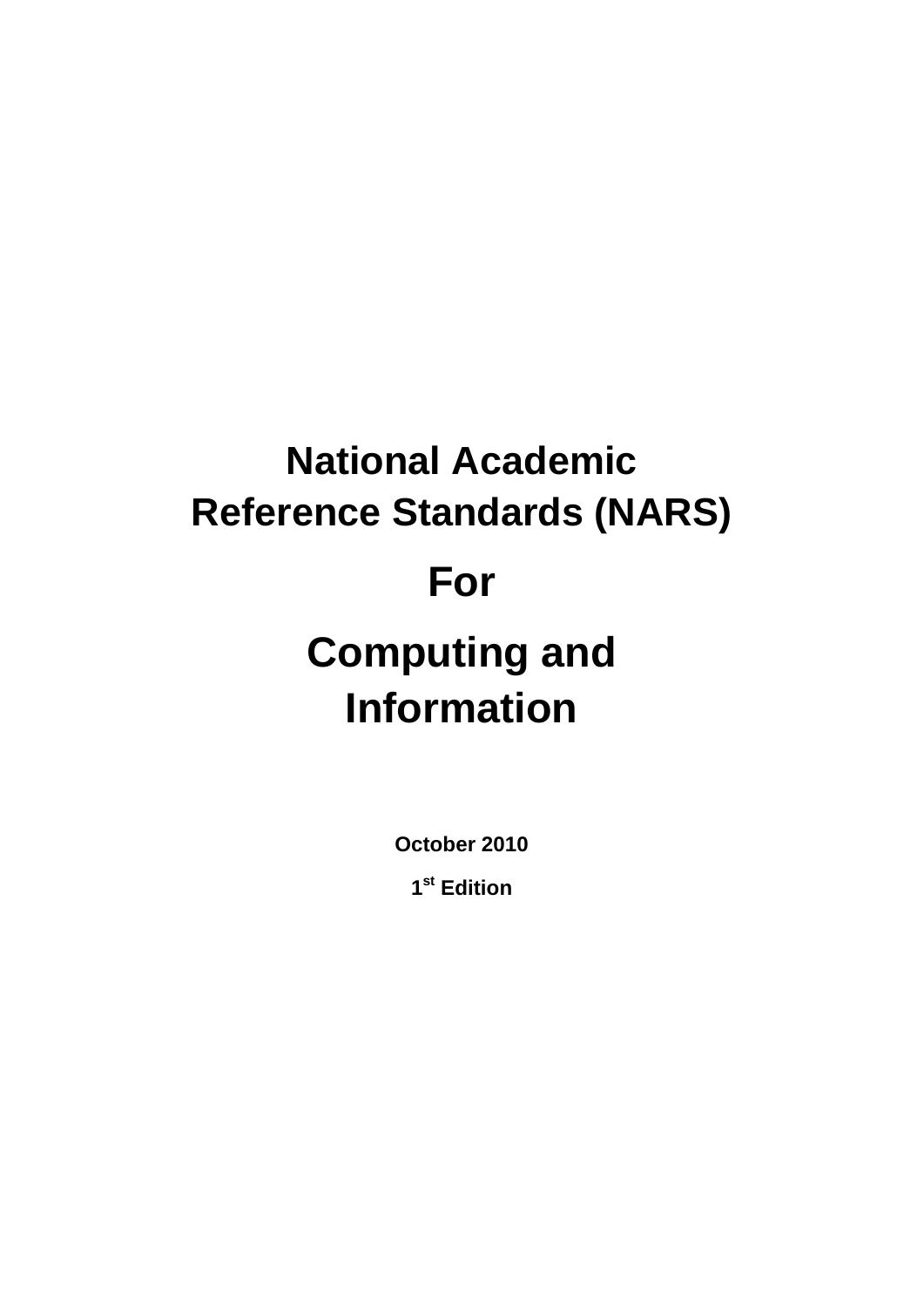# **Table of Contents**

| Computing and Information                                       | 3  |
|-----------------------------------------------------------------|----|
| 1. Introduction to Computing and Information                    | 3  |
| 2. The study of Computing and Information                       | 4  |
| 3. Computing and Information Programs                           | 6  |
| 4. Career paths                                                 | 10 |
| 5. Computing and Information discipline characteristics         | 11 |
| 6. National Academic Reference Standards (NARS) for Computing   | 14 |
| and Information Disciplines                                     |    |
| 7. Curricula contents for computing and Information disciplines | 17 |
| National Academic Reference Standards (NARS) for Computing and  | 18 |
| Information                                                     |    |
| 1. Information Systems.                                         | 19 |
| 2. Computer Science.                                            | 24 |
| 3. Scientific Computing.                                        | 28 |
| 4. Operations Research and Decision Support.                    | 32 |
| 5. Computer Systems.                                            | 35 |
| 6. Information Technology.                                      | 39 |
| 7. Networks technology                                          | 44 |
| Glossary                                                        |    |
| References                                                      | 50 |
|                                                                 |    |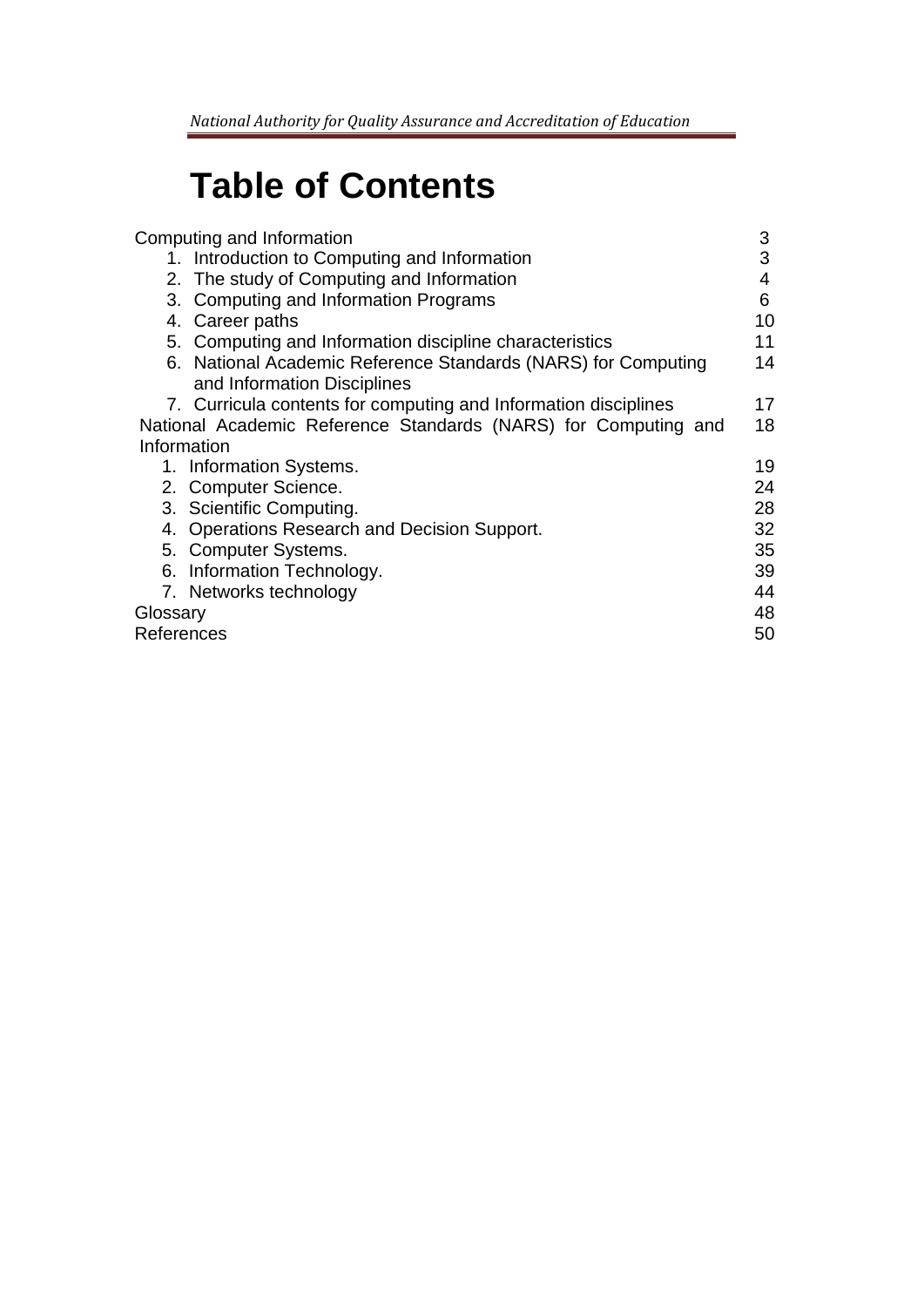# **Computing and Information**

# **1- Introduction to Computing and Information**

Computing and Information is concerned with the understanding, design, programming, and exploitation of computation, and computer technology - one of the most significant advances of the twentieth century. It is a discipline that blends theories (including those derived from a range of other disciplines such as mathematics, engineering, psychology, graphical design or well-founded experimental insight) with the solution of immediate practical problems; it combines the ethos of the scholar with that of the professional; it supports the development of both small scale and large scale systems that support organizational goals; it helps individuals in their everyday lives; it is everywhere and diversely applied to a range of applications, and yet important components are invisible to the eye.

Computing and Information Specialists are more in demand today than ever before. In fact, more and more fields, from the arts and humanities to music, medicine, linguistics and communication, architecture, and the natural sciences rely on computing to advance their inventions and powers of discovery. And where we are today is just the beginning!.

The information is that what computer systems can provide to aid a company, nonprofit or governmental organization in defining and achieving its goals. Information system is concerned with the processes that an enterprise can implement and improve using information technology. IS professionals must understand both technical and organizational factors, and must be able to help an organization determine how information and technology-enabled business processes can provide a foundation for superior organizational performance. They serve as a bridge between the technical and management communities within an organization.

The computing and information discipline is important for the community because:

- 1. In the  $21<sup>st</sup>$  century, computing and information is part of everything we do.
- 2. Skills in computing and information enables the graduates to solve complex, challenging problems.
- 3. Computing and Information drives innovation in the sciences and also in engineering, business, entertainment and education.
- 4. Computing and Information offers many types of profitable careers.
- 5. Computing and Information jobs are among the highest paid and have the highest job satisfaction.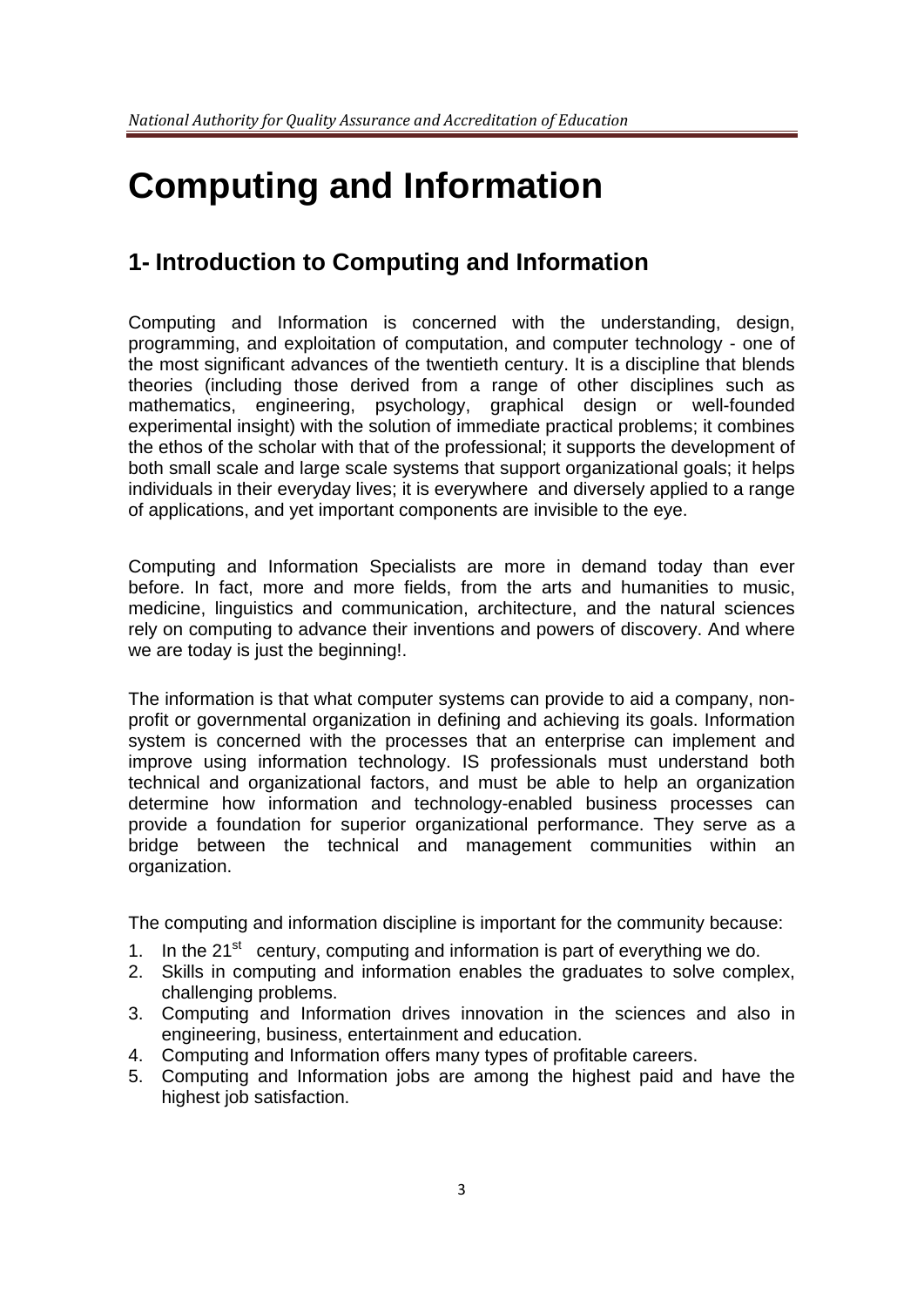- 6. Computing and Information jobs are here to stay, regardless of where graduates are located. Statistics say: future opportunities in computing and Information are without boundaries
- 7. Computing and Information is one of those fields where it is almost impossible to predict what will happen next. This is why we cannot even begin to imagine all the ways that student can make a contribution to it and it can make his life's work exciting and real.
- 8. Expertise in computing and Information helps student even if students primary career choice is something else.
- 9. Having a computing and Information major will provide student with a foundation of knowledge, problem solving and logical thinking that will serve as a competitive advantage to him in his career, in whatever field he chooses.
- 10. Computing and Information offers great opportunities for true creativity and innovativeness.
- 11. Creating high-quality computing solutions is a highly creative activity, and computing supports creative work in many other fields. The best solutions in computing exhibit high levels of elegance and beauty.
- 12. Computing and Information has a space for both collaborative work and individual effort.
- 13. Computing and Information is an essential part of well-rounded academic preparation.
- 14. An increasing number of universities and employers see successful completion of a computing and Information course as a sign of academic wellroundedness.

# **2- The Study of Computing and Information**

The reasons for studying computing and information are as diverse as its domains of application. Some students are attracted by the depth and intellectual richness of the theory, others by the possibility of engineering large and complex systems; many study computing and Information because it gives them the opportunity to use a creative and dynamic technology. Besides being everywhere and diversely applied, computing and Information promotes innovation and creativity assisted by rapid technological change; it requires a disciplined approach to problem solving that brings with it an expectation of high quality; it approaches design and development through selection from a wide range of alternative possibilities justified by carefully crafted arguments based on insight; it controls complexity first through abstraction and simplification, and then by the integration of components. Above all, it is a product of human ingenuity, and provides major intellectual challenges; yet this limits neither the scope of computing and Information nor the complexity of the application domains addressed.

A traditional description of computing and Information presents a spectrum of activity ranging from theory at one end to practice at the other. It also describes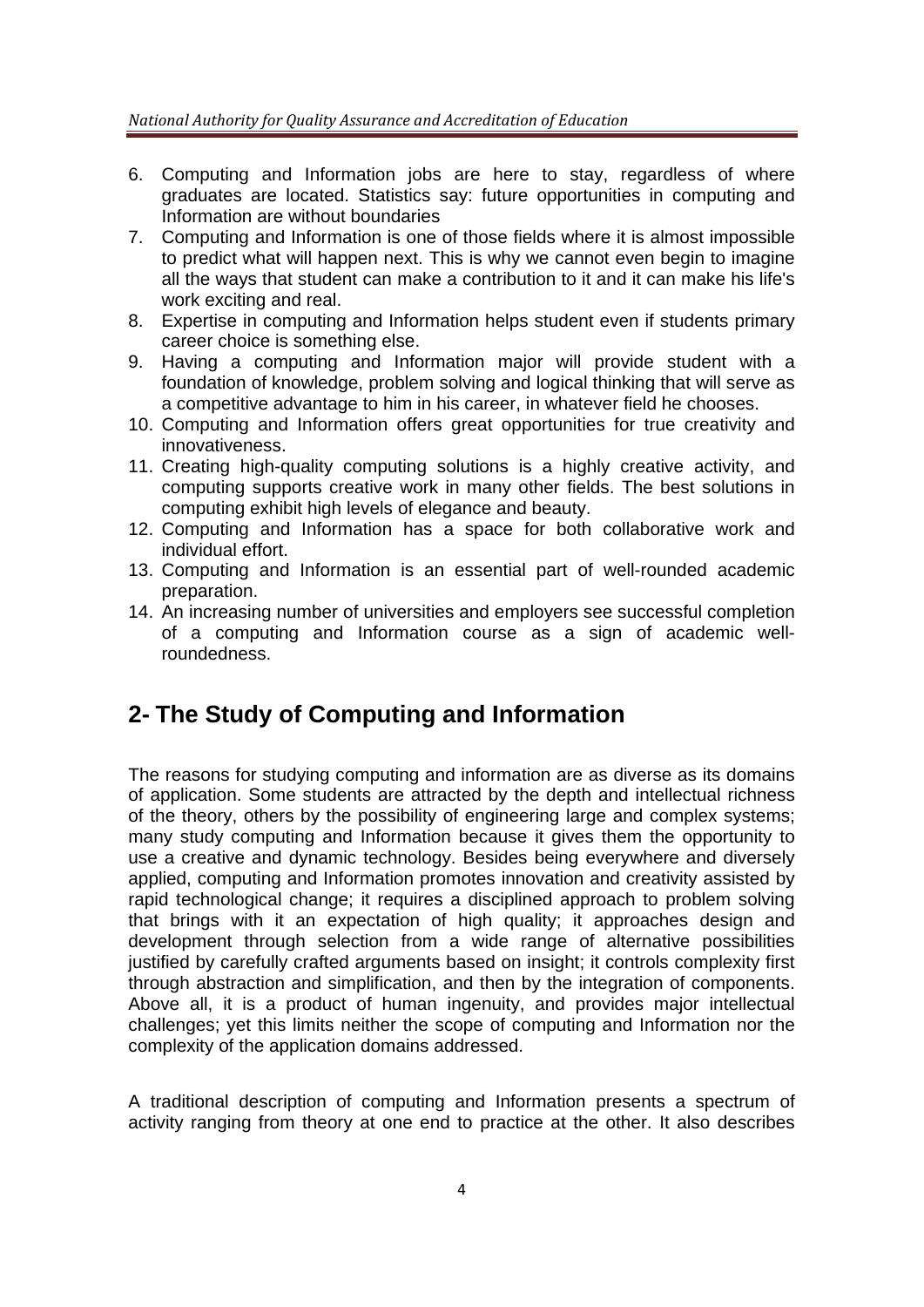aspects ranging from hardware through to software and from the study of computers and computation through to applications-oriented studies. The following headings give a high-level characterization of the whole area of computing and Information:

#### **Hardware**

- Computer architecture and construction
- Processor architecture
- Device-level issues and fabrication technology
- Peripherals and attachments.
- Computer networks, distributed systems, technologies

#### **Software**

- Programming languages
- Software tools and packages
- Computer applications
- Structuring of data and information
- Operating systems: the control of computers, resources and interactions

#### **Theory**

- Mathematics and Algorithms design and analysis
- Formal methods and description techniques
- Modeling and frameworks
- Analysis, prediction and generalization
- Human behavior and performance

#### **Practice**

- Problem identification and analysis
- Design, development, testing and evaluation
- Management and organization
- Professionalism and ethics
- Commercial and industrial exploitation

#### **Communication and Interaction**

 Human-computer interaction, involving communication between computers and people

It is difficult to define computing and information with any degree of precision given the dynamic change that is happening within it. Certain areas within the field such as Artificial Intelligence, Computer Science, Information Systems, Software Engineering, Multi-media, and Networks form familiar domains of activity which are represented strongly within computing and information. The overall field is wide ranging and it is important that those working in unusual and innovative areas recognize that they also reside within the field of computing and information.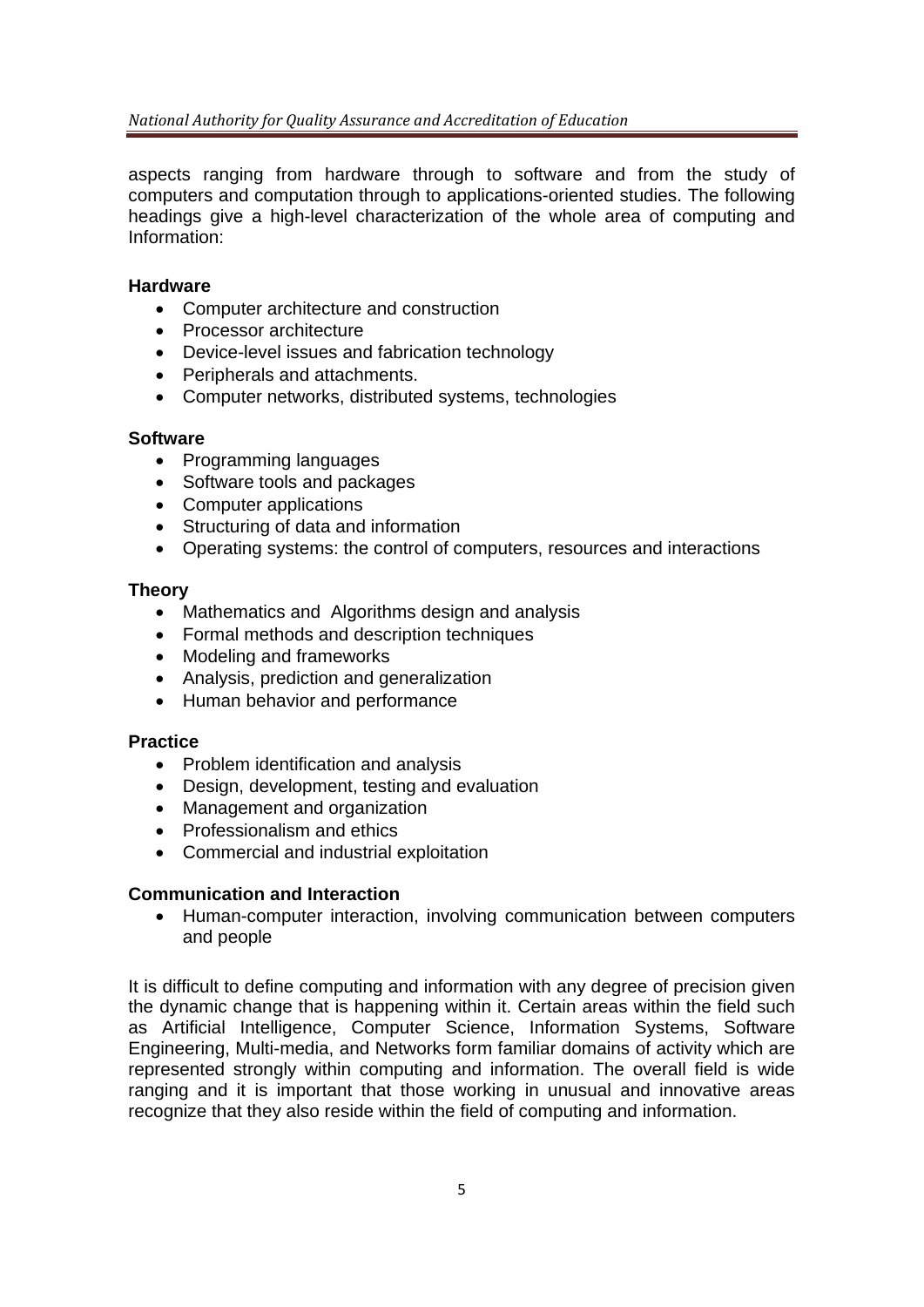Faculties and Institutions will produce aims and objectives that characterize their programs and indicate that their curricula are at degree level. Degree programs in computing and information can take various forms, each of which could prepare their students for different but valid careers.

At one extreme a degree program might provide opportunities for its students to attend modules on a wide range of topics spanning the entire area of computing and information. Graduates from such courses would have great flexibility, and might be of especial value either in emerging areas where specialist courses may not be established or in contexts where their ability to span the field would be useful.

At another extreme there can be programs that take one very specific aspect of computing and information and cover it in great depth. The graduates from such programs will typically tend to seek opportunities in the specialist area which they studied, whether it be the development of multimedia systems, network design, the formal verification for safety-critical systems, electronic commerce or whatever other specialties emerge and become important. Program designers, students and stakeholders will need to be aware of this spectrum of program identity, and the balance of practice and theory are appropriate to the aims of the particular degree program, such that practical activity can be supported by an understanding of underlying principles.

# **3- Computing and Information Programs**

The scope of what we call computing and information has broadened to the point that it is difficult to define it as a single program. Recent curriculum approaches divide such program into: **computer science, computer engineering, information systems, information technology, and software engineering**. These address major sub-programs, but additional possibilities still exist. Some **Mixed Disciplinary Majors** are introduced in this NARS for computing and information programs. This introduction has been produced in an attempt to characterize these sub-programs and also to characterize graduates from such degree programs. There is no question that computing and information in the 21st century will encompass many vital programs with their own integrity and educational practices.

It is hardly surprising that the diversity of computing and information is reflected in the varied titles and curricula that institutions have given to their computing and information -related degree courses. While this benchmarking standards, NARS, aims to capture the nature of computing and information as a discipline, individual institutions may need to draw on a wider range of materials and resources including other benchmarking standards to capture fully the specific character of their particular degree programs.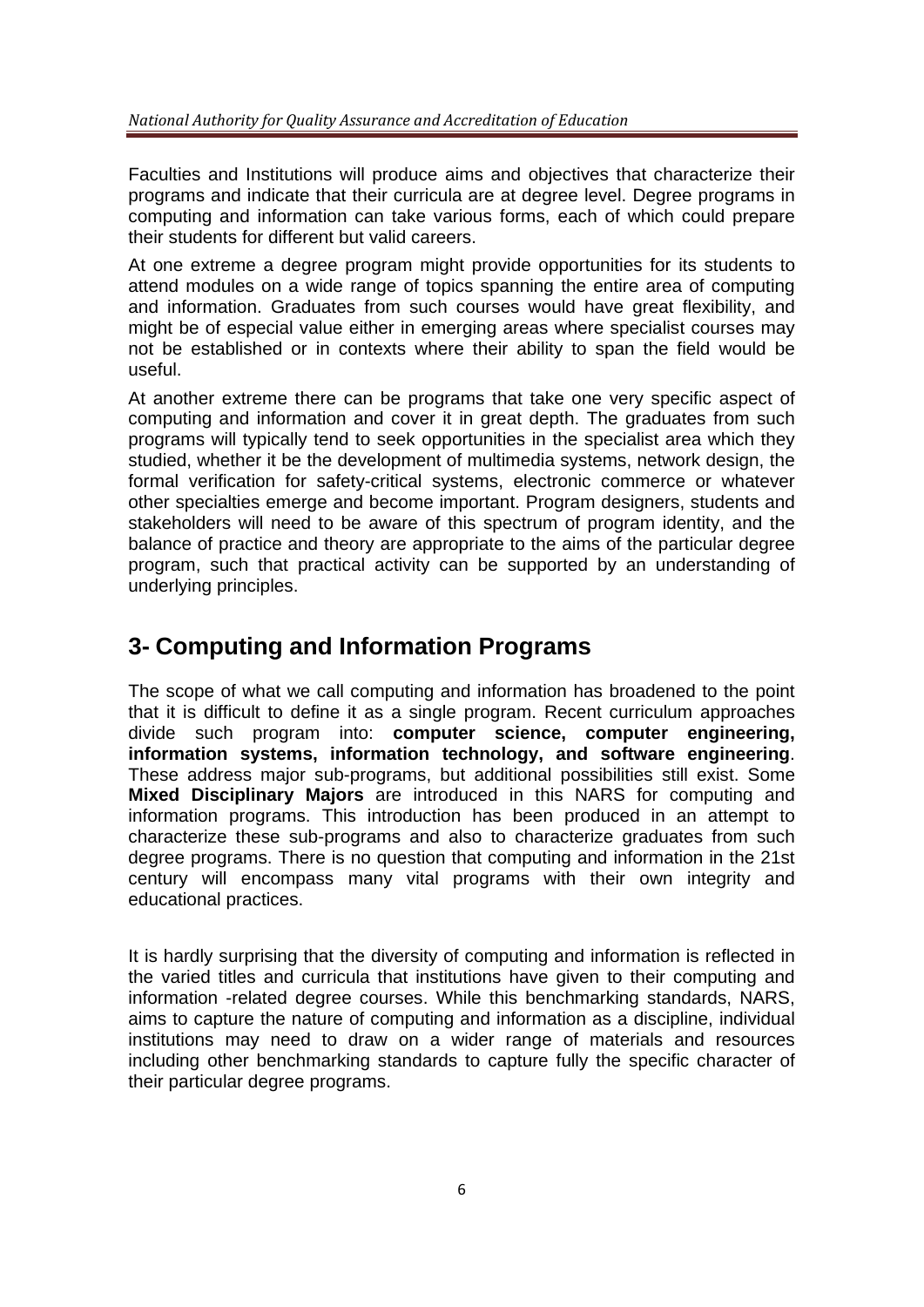

The common computing and information subprograms are listed in the following:

#### 1. **Computer Engineering**

Typically involves software and hardware and the development of systems that involve software, hardware, and communications.

#### 2. **Computer Science**

Tends to be relatively broad and with an emphasis on the underlying science aspects.

#### 3. **Information Systems**

Essentially, this is computing and information in an organizational context, typically in businesses.

#### 4. **Information Technology**

Focuses on computing infrastructure and needs of individual users; tends to involve a study of systems (perhaps just software systems, but perhaps also systems in support of learning, of information dissemination, etc.).

#### 5. **Software Engineering**

Focuses on large-scale software systems; employs certain ideas from the world of engineering in building reliable software systems.

#### 6. **Mixed Disciplinary Majors**

Because computing and information is such an important and dynamic field, many interdisciplinary majors, some are very recent developments, exist at some faculties. Here are just a few examples of these opportunities.

a. **Scientific Computing**. Scientific Computing (SC) is the focal point of computational science activities at the sector of computing. Computational science involves the invention, implementation, testing, and application of algorithms and software used to solve large-scale scientific and engineering problems.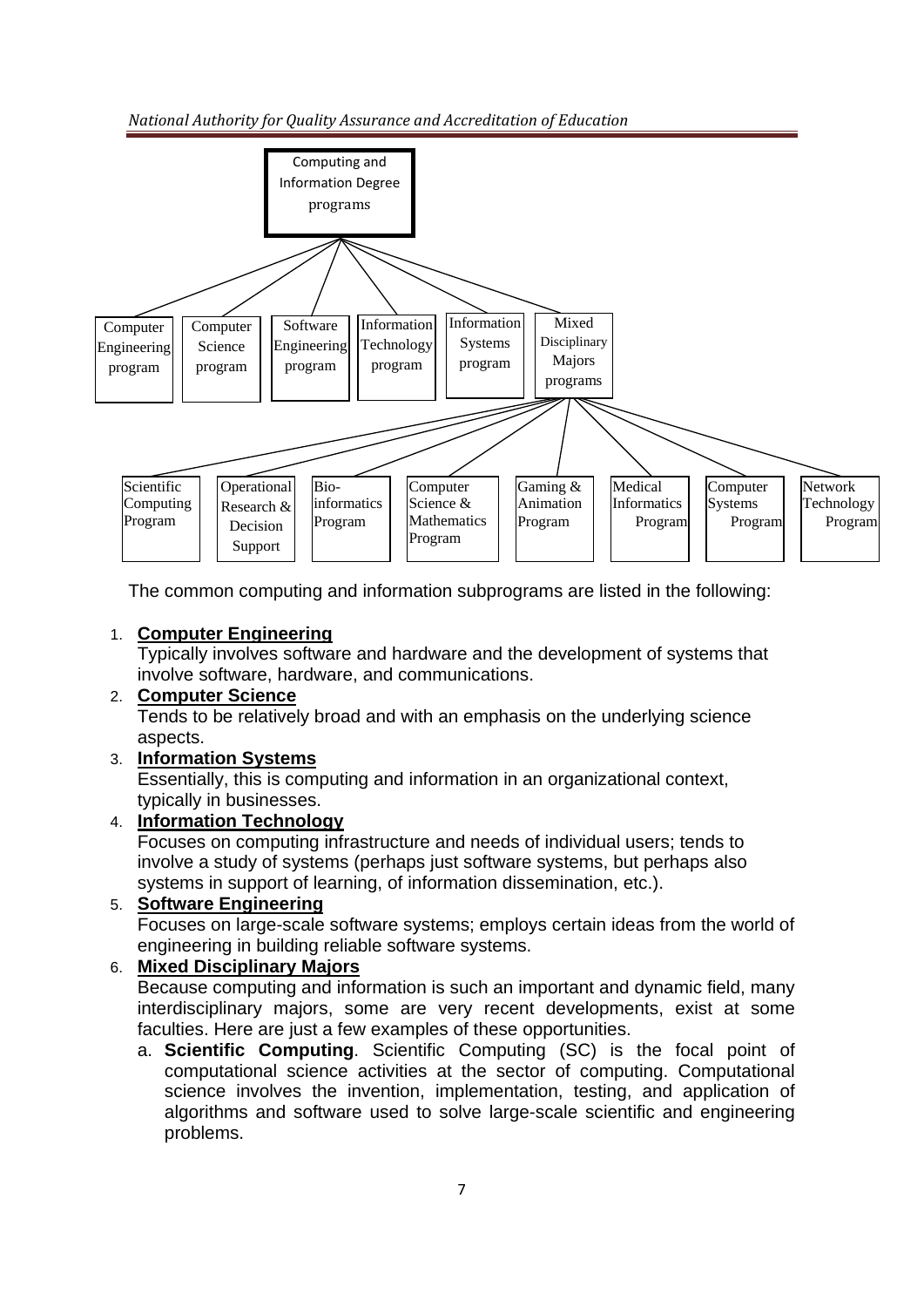Scientific computing is now widely accepted, along with theory and experiment, as a crucial third mode of scientific investigation and engineering design. Aerospace, automotive, biological, chemical, semiconductor, and other industrial sectors now rely on simulation for technical decision support. For government agencies also, scientific computing has become an essential support for decisions on resources, transportation, and defense. Finally, in many new areas such as medicine, the life sciences, management and marketing, and finance, techniques and algorithms from computational science are of growing importance.

The field of scientific computing combines simulation, visualization, mathematical modeling, programming, data structures, networking, database design, symbolic computation, and high performance computing with various scientific programs. Hence, scientific computing may be defined as a broad multidisciplinary area that encompasses applications in science/engineering, numerical analysis, and computer science. Computer models and computer simulations have become an important part of the research repertoire, supplementing (and in some cases replacing) experimentation. Going from application area to computational results requires domain expertise, mathematical modeling, numerical analysis, algorithm development, software implementation, program execution, analysis, validation and visualization of results. Scientific computing involves all of this. Although it includes elements from computer science, engineering and science, scientific computing focuses on the integration of knowledge and methodologies from all of these programs, and as such is a subject which is (in some sense) distinct from any of them.

b. **Operation Research and Decision Support.** Operations Research (OR) and Decision Support (DS) emphasize optimizing organizational and system performance using advanced analytical methods to help make better decisions. Operations Research is used in many different industry segments from health care to logistics to financial services. It is also applied in different business functions from finance to manufacturing and marketing. It helps solve diverse business problems such as identifying best product placements in retail establishments to ensuring appropriate inventory levels in spare parts manufacturing. Technology, computing, and information science all leverage OR's historical and current intellectual thought to enhance practical application. Operations Research employs high-performance computing capabilities to achieve its objectives.

This program aims to produce a graduate capable of analyzing and developing models and supporting complex decisions in different systems and operations at all managerial levels. The program graduates should be able to play an effective role when it comes to decision formulation in the corporate as well as the wider societal setting, identify the salient parameters that are necessary for decision making, and utilizing information and techniques from diverse fields. The program aims to produce a problem solver with a sufficient grasp of the fundamental techniques and approaches to decision support and a broad intellectual outlook that would enable him/her to effectively contribute in a wide variety of settings.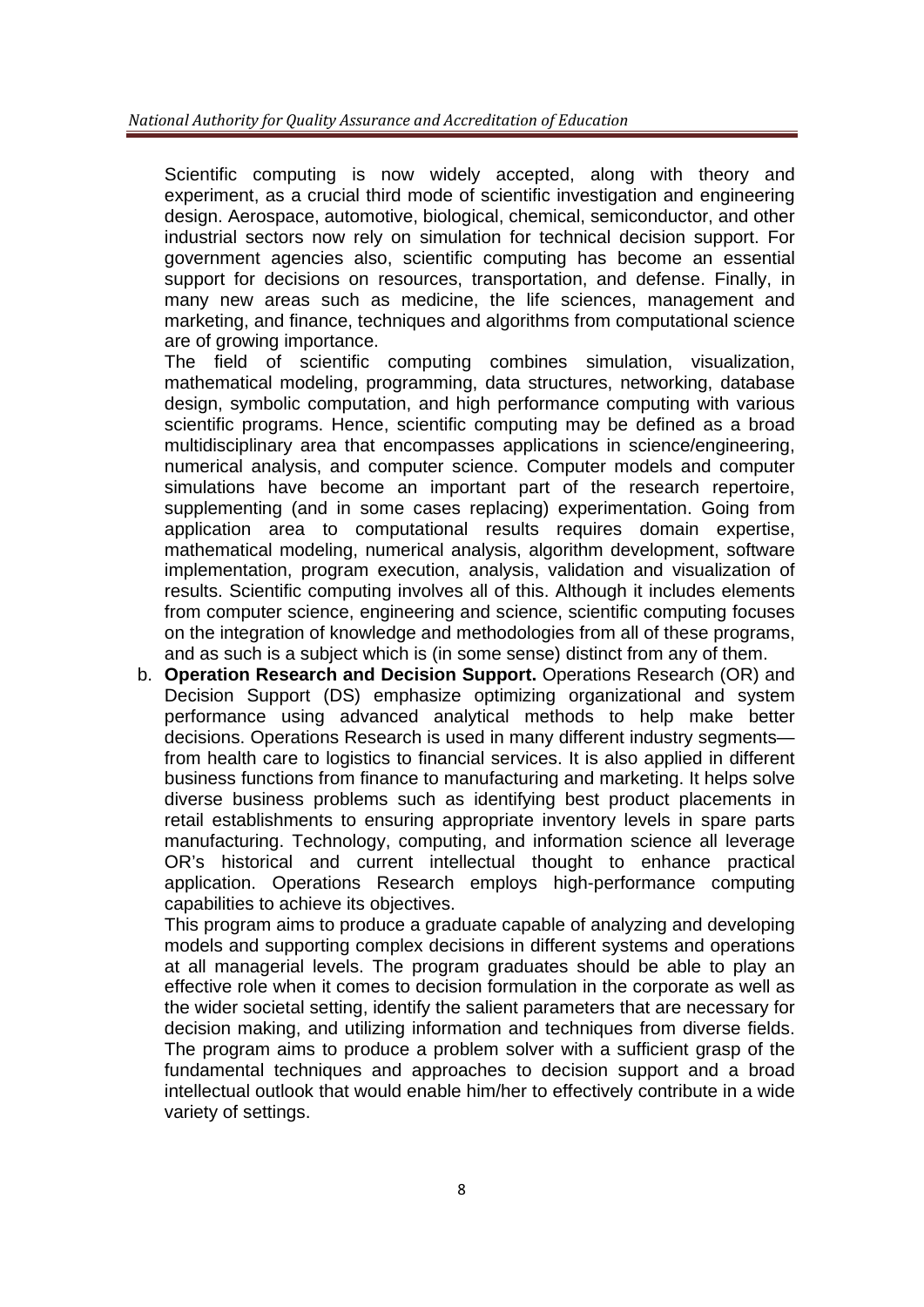- c. **Bioinformatics** combines elements from at least biology, biochemistry, and computer science, and prepares students for careers in the biotechnology and pharmaceutical industries, or for graduate school in informatics. Some programs may also include elements from information systems, chemistry, mathematics, and statistics. In the newer interdisciplinary areas, different faculties use different names for the same subject. For example, one faculty' "bioinformatics" may be another faculty "computational biology."
- d. **Computational Science (or Scientific Computing)** means science done computationally, and serves as a bridge between computing technology and basic sciences. It blends several fields including computer science, applied mathematics, and one or more application sciences (such as physics, chemistry, biology, engineering, earth sciences, business and others). Some programs also include information systems.
- e. **Computer Science and Mathematics** combines computer science with mathematics of course. Some of these programs are found at faculties that do not have a full major in computer science; some are found at universities with very large computer science departments.
- f. **Gaming and Animation**. Majors for students interested in creating computer games and computer animations are being developed at a number of faculties. These majors have various flavors and may combine either or both of computer science and information technology work with either or both of art and (digital) media studies.
- g. **Medical (or health) Informatics** programs are for students interested in students who want to work in a medical environment. Some students will work as technology experts for hospitals; some in public health; some students may be premed or pre-dental. Coursework may be drawn from any or all of computer science, information systems, or information technology in combination with biology, chemistry, and courses unique to this interdisciplinary field.
- h. **Computer Systems.** Computer systems program is concerned with the design and construction of computers and computer-based systems. It involves the study of hardware, software, communications, and the interaction among them. Its curriculum focuses on the theories, principles, and practices of traditional electrical engineering and mathematics and applies them to the problems of designing computers and computer-based devices.

Computer systems students study the design of digital hardware systems including communications systems, computers, and devices that contain computers, software development, focusing on software for digital devices and their interfaces with users and other devices. Computer System study may emphasize hardware more than software or there may be a balanced emphasis.

Computer System has a strong engineering flavor, and currently, a dominant area within computing engineering systems is embedded systems, the development of devices that have software and hardware embedded in them. This program is very similar in every aspect with the computer engineering program presented before.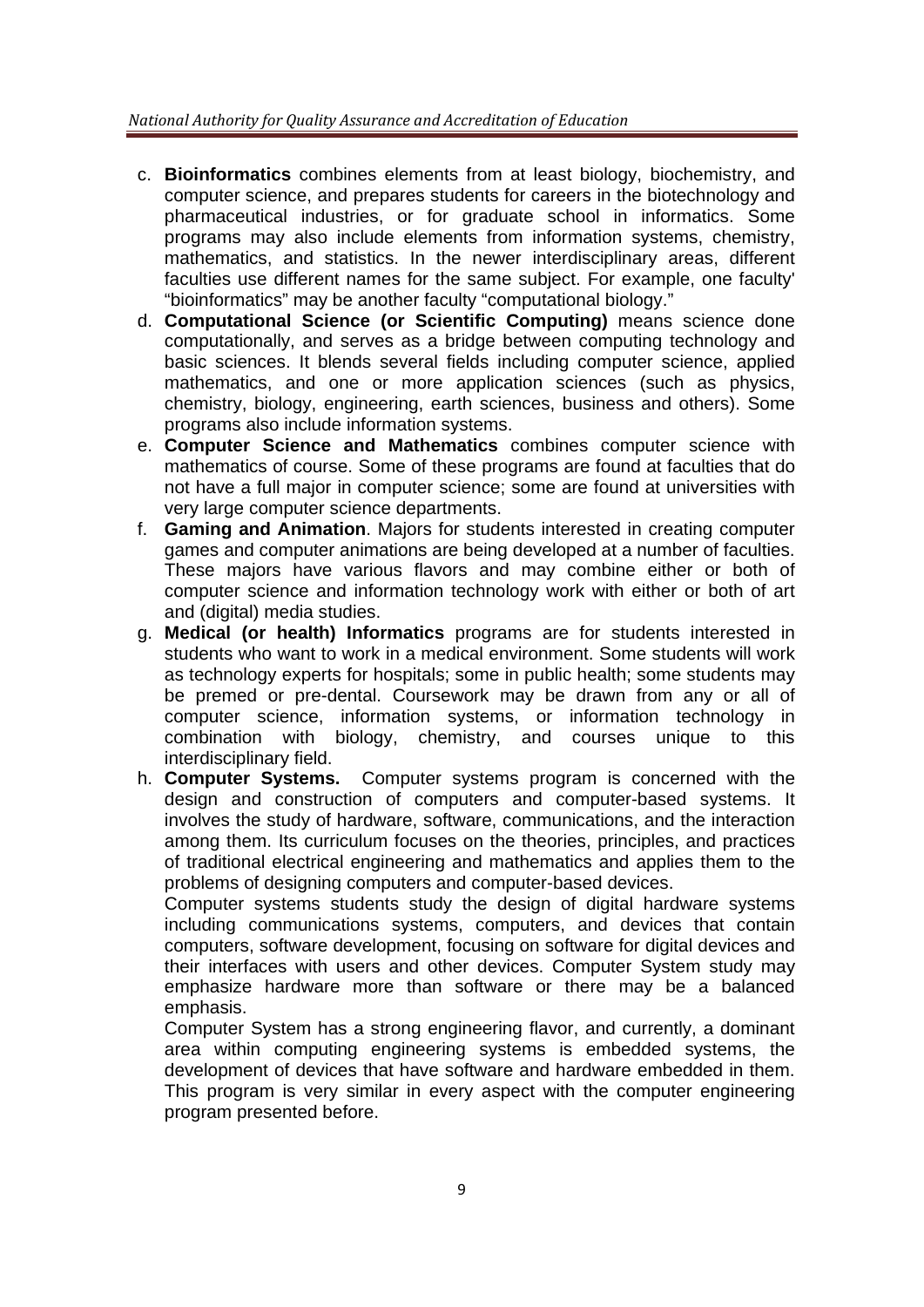**i. Network Technology:** Networks technology is the knowledge of the technologies involved in network management and operating, network & information security, embedded networks systems, and internet and web technology, gained by study, experience and practice, applied with judgment to develop ways to utilize, ethically and economically, the advances in modern technology and communication for the benefit of mankind. It is the ability to initiate and conduct activity associated with networking processes, systems, problems, opportunities, future, impacts, ethics and consequences. It involves knowledge, ways of thinking and acting, and theoretical and practical networking skills. It helps preparing individuals to make well-informed choices in their means of communication as consumers, workers, citizens and members of the global community.

# **4- Career Paths**

Let us consider what is involved in a career path in each area.

- **Career Path 1: Designing and Implementing Software.** This refers to the work of software development which has grown to include aspects of web development, interface design, security issues, mobile computing, and so on. This is the career path that the majority of computer science graduates follow. Career opportunities occur in a wide variety of settings including large or small software companies, large or small computer services companies, and large organizations of all kinds (industry, government, banking, healthcare, etc.). While a bachelor's degree is generally sufficient for entry into this kind of career, many software professionals return to school to obtain a terminal master's degree (Rarely is a doctorate involved). Degree programs in software engineering also educate students for this career path.
- **Career Path 2: Devising New Ways to Use Computers.** This refers to innovation in the application of computer technology. A career path in this area can involve advanced graduate work, followed by a position in a research university or industrial research and development laboratory; it can involve industrial activity or it can involve a combination of the two.
- **Career Path 3: Developing Effective Ways to Solve Computing Problems**. This refers to the application or development of computer science theory and knowledge of algorithms to ensure the best possible solutions for computationally intensive problems. As a practical matter, a career path in the development of new computer science theory typically requires graduate work to the Ph.D. level, followed by a position in a research university or an industrial research and development laboratory.
- **Career Path 4: Planning and Managing Organizational Technology Infrastructure.** This is the type of work for which the new information technology (IT) programs explicitly aim to educate students.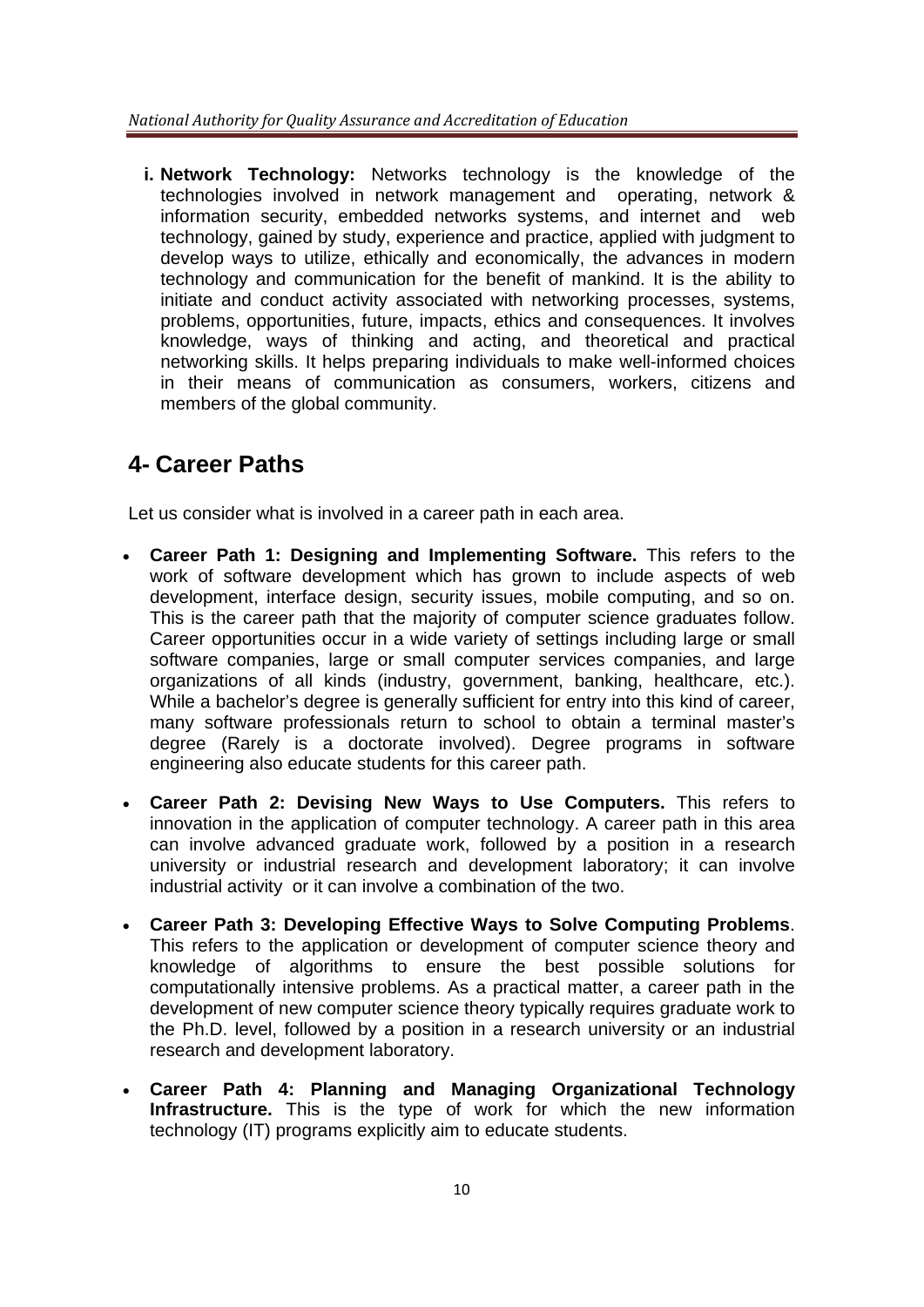#### *National Authority for Quality Assurance and Accreditation of Education*

 **Career Path 5: Applications.** This is the type of work in organizations for which the new programs such as: operations research, scientific computing, bioinformatics, medical applications, networking and gaming and animation, explicitly aim to educate students.

Career path 1 is suitable for graduates from CE and computer systems programs.

Career paths 2 and 3 are undeniably in the domain of computer science and software engineering graduates. Career paths 1 and 4 have spawned the new majors in software engineering and information technology, respectively, and information systems graduates often follow Career path 1, too. Computer scientists continue to fill these positions, but programs in software engineering, information technology, and information systems offer alternative paths to these careers.

Career path 5 is suitable for graduates from computer application programs. Graduates from other major programs can offer another alternative.

In general, a CS degree from a respected program is the most flexible of degrees and can open doors into the professional worlds of CS, SE, IT, and sometimes CE. A degree from a respected IS program allows entry to both IS and IT careers.

# **5- Computing and Information Disciplines Characteristics**

Computing and Information is a highly diverse subject with aspects that overlap with areas of interest to a number of adjacent subjects. Examples of such areas are: engineering, especially parts of electrical and electronic engineering; communications engineering, physics, with concern for multimedia and devicelevel development of computing components; mathematics (logic and theoretical models of computation); business (information services, systems management, project management); philosophy and psychology (human computer interaction and aspects of artificial intelligence); physiology (neural networks); linguistics; and signal processing. Faculties and Institutions will produce aims and objectives that characterize their programs and indicate that their curricula are at degree level. As the field of Computing and Information develops it can be expected that other areas of overlap will emerge.

A degree program, or a program component in the case of a mixed degree, will count as lying within the area of computing and information if the existence of computers and associated technology is seen as a central driving force in its motivation. The mere fact that computers are deployed to solve problems in a certain area does not of itself make that area fall within the field of computing and information. It is expected that degree programs in computing and information have some concern with the nature of computation, with effective ways to exploit computation, and with the practical limitations of computation in application terms. There will often be a pervading concern with analysis and design, with problem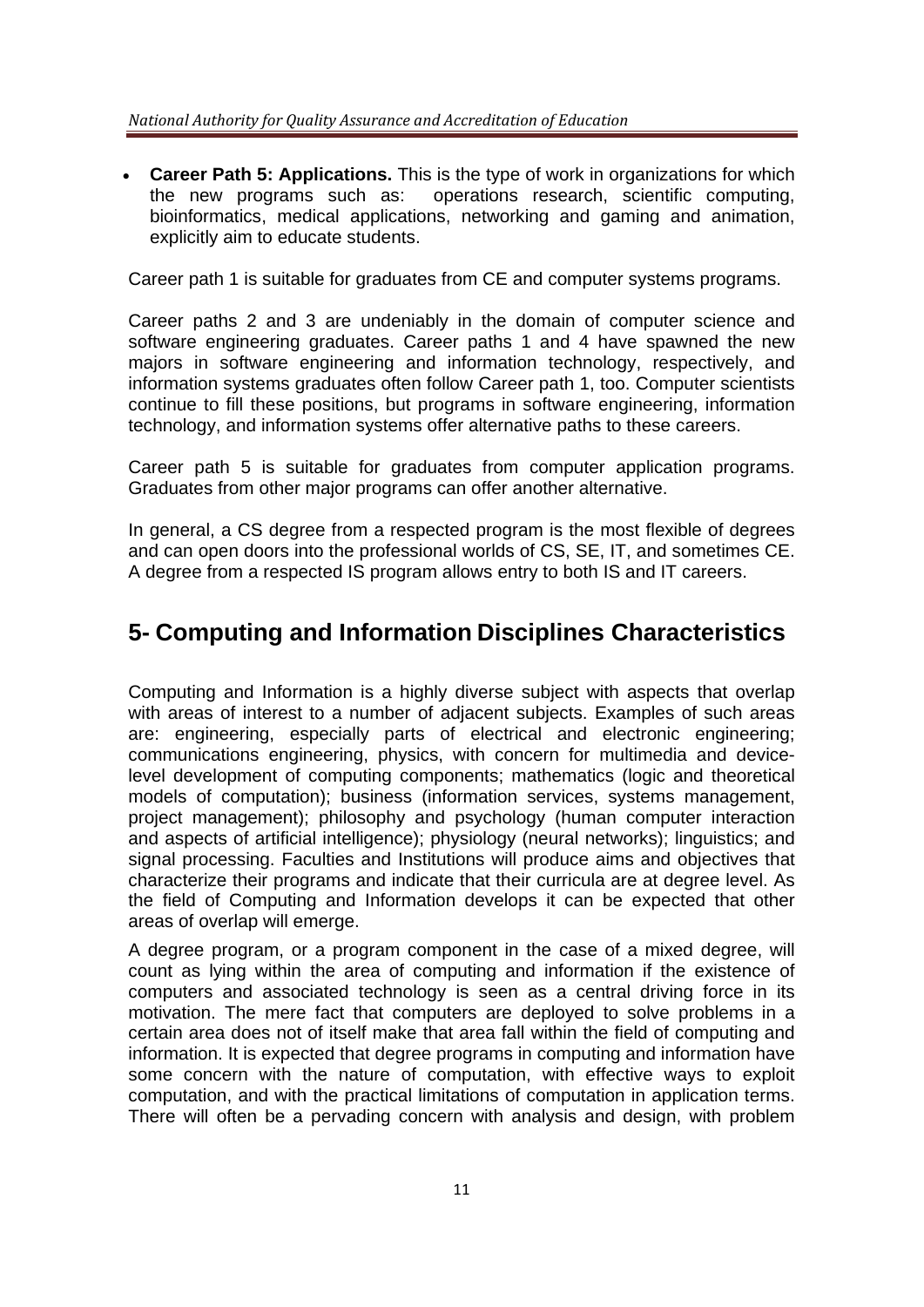solving, with the nature of information and its processing, and with the wide range of levels of abstraction from which computation can be viewed.

Degree programs in computing and information can take various forms, each of which could prepare their students for different but valid careers. At one extreme a degree program might provide opportunities for its students to attend modules on a wide range of topics spanning the entire area of computing and information. Graduates from such courses would have great flexibility, and might be of especial value either in emerging areas where specialist courses may not be established or in contexts where their ability to span the field would be useful. At another extreme there can be programs that take one very specific aspect of computing and information and cover it in great depth. The graduates from such programs will typically tend to seek opportunities in the specialist area which they studied, whether it be the development of multimedia systems, network design, the formal verification for safety-critical systems, electronic commerce or whatever other specialties emerge and become important.

#### **5.1 Common Requirements of Computing and Information Degrees**

As we have seen, each of the computing and information disciplines has its own character. Each one is somewhat different from its siblings in the emphasis, goals, and capabilities of its graduates. Yet they have much in common. Any reputable computing and information degree program should include each of the following elements.

- 1) Essentials supporting of its discipline. The foundations must highlight those essential aspects of the discipline that remain unaltered in the face of technological change. These may be for example: formal theory rooted in mathematics, or they may address professional values and principles. Students must have a thorough grounding in that foundation.
- 2) A foundation in the concepts and skills of computer programming. The foundation has five layers:
	- a) An intellectual understanding of, and an appreciation for, the central role of mathematics, algorithms and data structures;
	- b) An understanding of computer hardware from a software perspective, for example, use of the processor, memory, disk drives, display, etc.
	- c) Fundamental programming skills to permit the implementation of algorithms and data structures in software;
	- d) Skills that are required to design and implement larger structural units that utilize algorithms and data structures and the interfaces through which these units communicate;
	- e) Software engineering principles and technologies to ensure that software implementations are robust, reliable, and appropriate for their intended audience.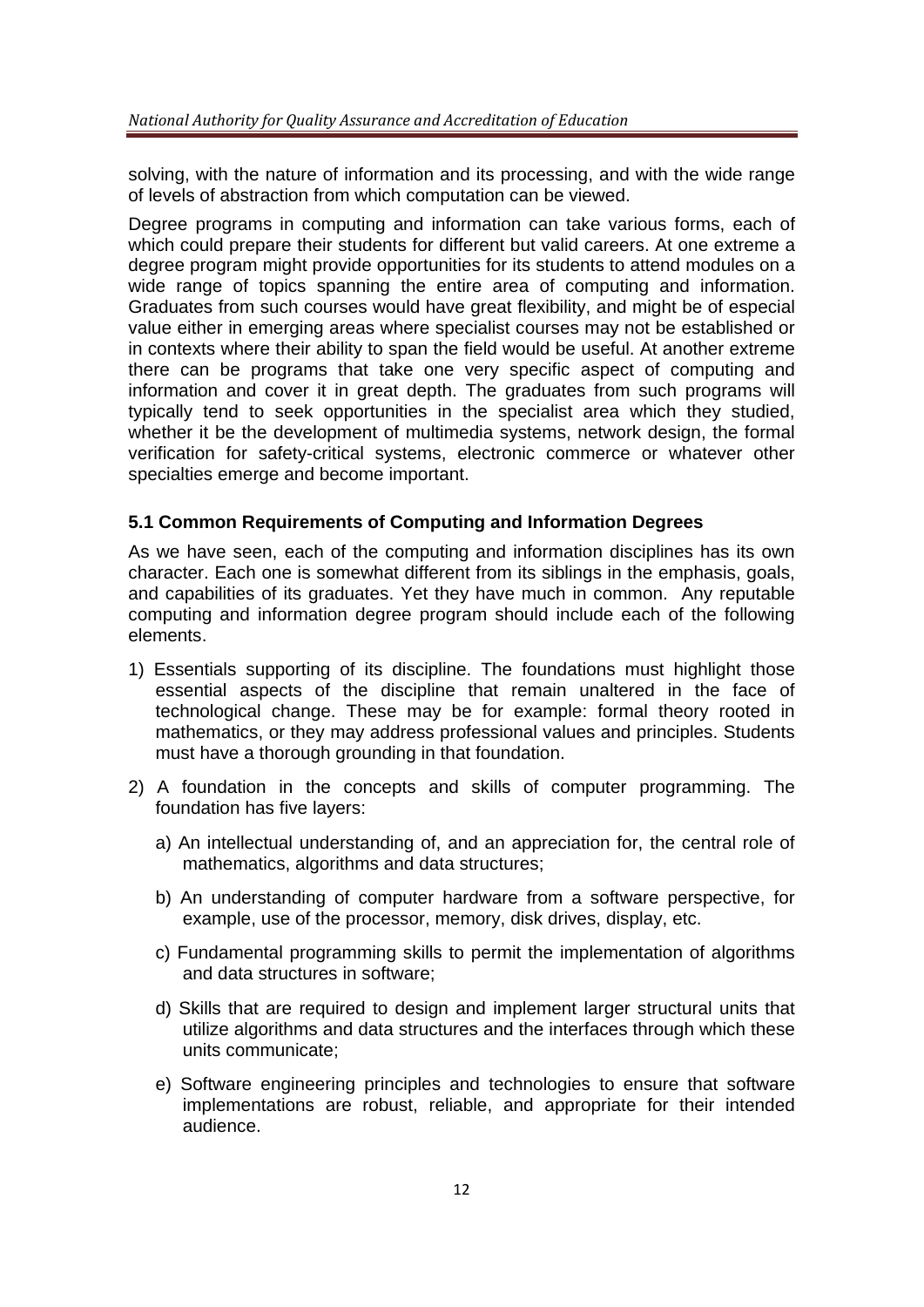- 3) Understanding of the possibilities and limitations of what computer technology (software, hardware, and networking) can and cannot do. There are three levels:
	- a) An understanding of what current technologies can and cannot accomplish;
	- b) An understanding of computing and information limitations, including the difference between what computing and information and Information is inherently incapable of doing vs. what may be accomplished via future science and technology;
	- c) The impact on individuals, organizations, and society of deploying technological solutions and interventions.
- 4) Understanding of the concept of the lifecycle, including the significance of its phases (planning, development, deployment, and evolution), the implications for the development of all aspects of computer-related systems (including software, hardware, and human computer interface), and the relationship between quality and lifecycle management.
- 5) Understanding of the essential concept of process, in at least two meanings of the term:
	- a) Process as it relates to computing and information especially program execution and system operation;
	- b) Process as it relates to professional activity especially the relationship between product quality and the deployment of appropriate human processes during product development.
- 6) Study of advanced computing and information topics that permit students to visit and understand the frontiers of the discipline. This is typically accomplished through inclusion of learning experiences that lead students from elementary topics to advanced topics or themes that pervade cutting-edge developments.
- 7) The identification and acquisition of skill sets that go beyond technical skills. Such skill sets include interpersonal communication skills, team skills, and management skills as appropriate to the discipline. To have value, learning experiences must build such skills (not just convey that they are important) and teach skills that are transferable to new situations.
- 8) Exposure to an appropriate range of applications and case studies that connect theory and skills learned in academia to real-world occurrences to explicate their relevance and utility.
- 9) Attention to professional, legal, and ethical issues so that students acquire, develop, and demonstrate attitudes and priorities that honor, protect, and enhance the profession's ethical stature and standing.
- 10) Demonstration that each student has integrated the various elements of the undergraduate experience by undertaking, completing, and presenting a capstone project.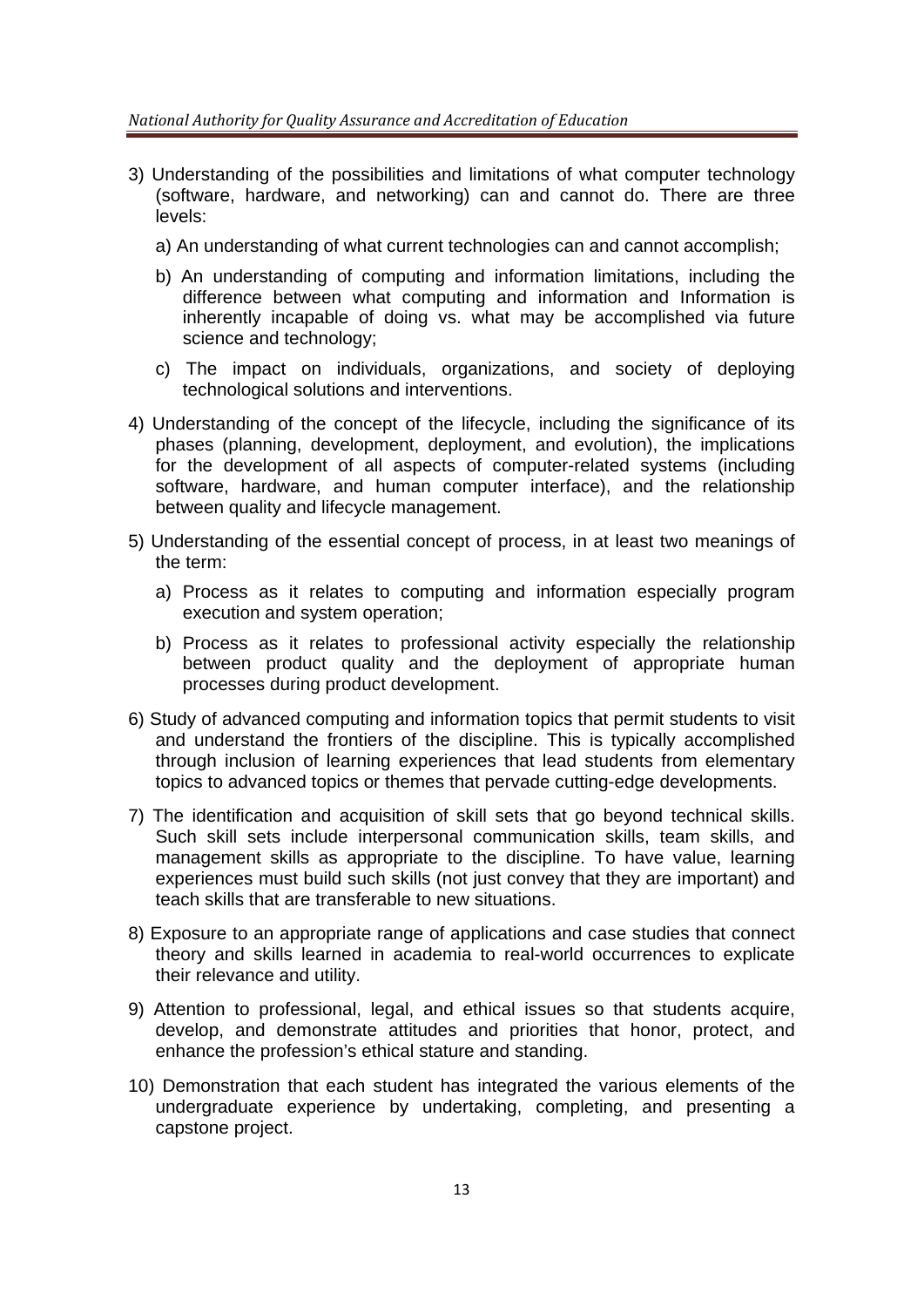# **6- National Academic reference Standards (NARS) for Computing and Information Disciplines**

#### **6.1 Attributes of Computing and Information Programs Graduates**

The graduates of the computing and Information programs should be able to:

- 1. Apply the fundamental theories and principles of computing and information applications.
- 2. Integrate and evaluate the computing tools and facilities.
- 3. Apply knowledge of mathematics and science.
- 4. Design a computing system, component and process to meet the required needs within realistic constraints
- 5. Exploit the techniques, skills and up-to-date computing tools, necessary for computing and information practice.
- 6. Display professional responsibilities and ethical, societal and cultural concerns
- 7. Use, compare and evaluate a range of formal and informal techniques, theories and methods to develop computing and information applications.
- 8. Consider and deal with the individual, social, environmental, organizational and economic implications of the application of computing and information.
- 9. Carry out a work plan with minimal supervision.
- 10. Communicate effectively.
- 11. Hold knowledge and skills required by the computing and information industry.
- 12. Engage in self and life-long learning and research in computing and information.
- 13. Fulfill requirements of potential employers.

#### **6.2 National Academic Reference Standards (NARS) for Computing and Information Programs.**

Graduates are expected to develop a wide range of abilities and skills. These may be divided into four broad categories:

- Knowledge and Understanding
- Computing and Information -related cognitive abilities and skills, i.e. abilities and skills relating to intellectual tasks;
- Computing and Information -related practical skills;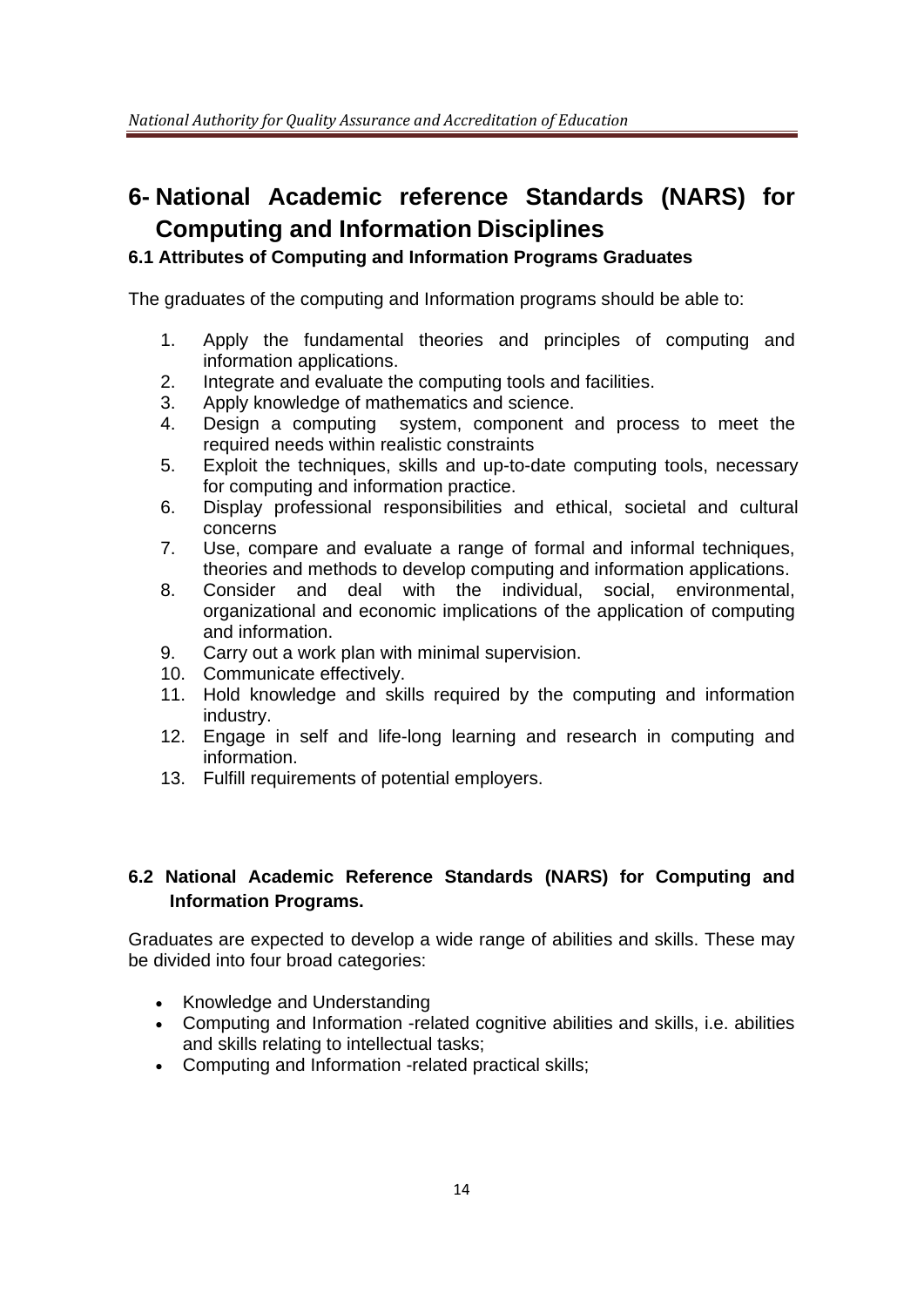Additional transferable skills that may be developed in the context of computing and information but which are of a general nature and applicable in many other contexts

Knowledge and Understanding, cognitive, practical and generic skills need to be placed in the context of the program of study as designed by the institution and/or the possible pathways selected by the individual student.

#### **1- Knowledge and Understanding**

The graduates of the computing and information programs should acquire the knowledge and understanding of:

- 1. Essential facts, concepts, principles and theories relating to computing and information and computer applications as appropriate to the program of study.
- 2. Modeling and design of computer-based systems bearing in mind the trade-offs.
- 3. Tools, practices and methodologies used in the specification, design, implementation and evaluation of computer software systems.
- 4. Criteria and specifications appropriate to specific problems, and plan strategies for their solution.
- 5. The extent to which a computer-based system meets the criteria defined for its current use and future development.
- 6. The current and underlying technologies that support computer processing and inter-computer communication.
- 7. Principals of generating tests which investigate the functionality of computer programs and computer systems and evaluating their results.
- 8. Management and economics principles relevant to computing and information disciplines.
- 9. Professional, moral and ethical issues involved in the exploitation of computer technology and be guided by the appropriate professional, ethical and legal practices relevant to the computing and information industry.
- 10. Current developments in computing and information research.
- 11. Requirements, practical constraints and computer-based systems

#### **2- Intellectual Skills**

The graduates of the computing and Information programs should be able to:

- 1. Analyze computing problems and provide solutions related to the design and construction of computing systems.
- 2. Realize the concepts, principles, theories and practices behind computing and information as an academic discipline.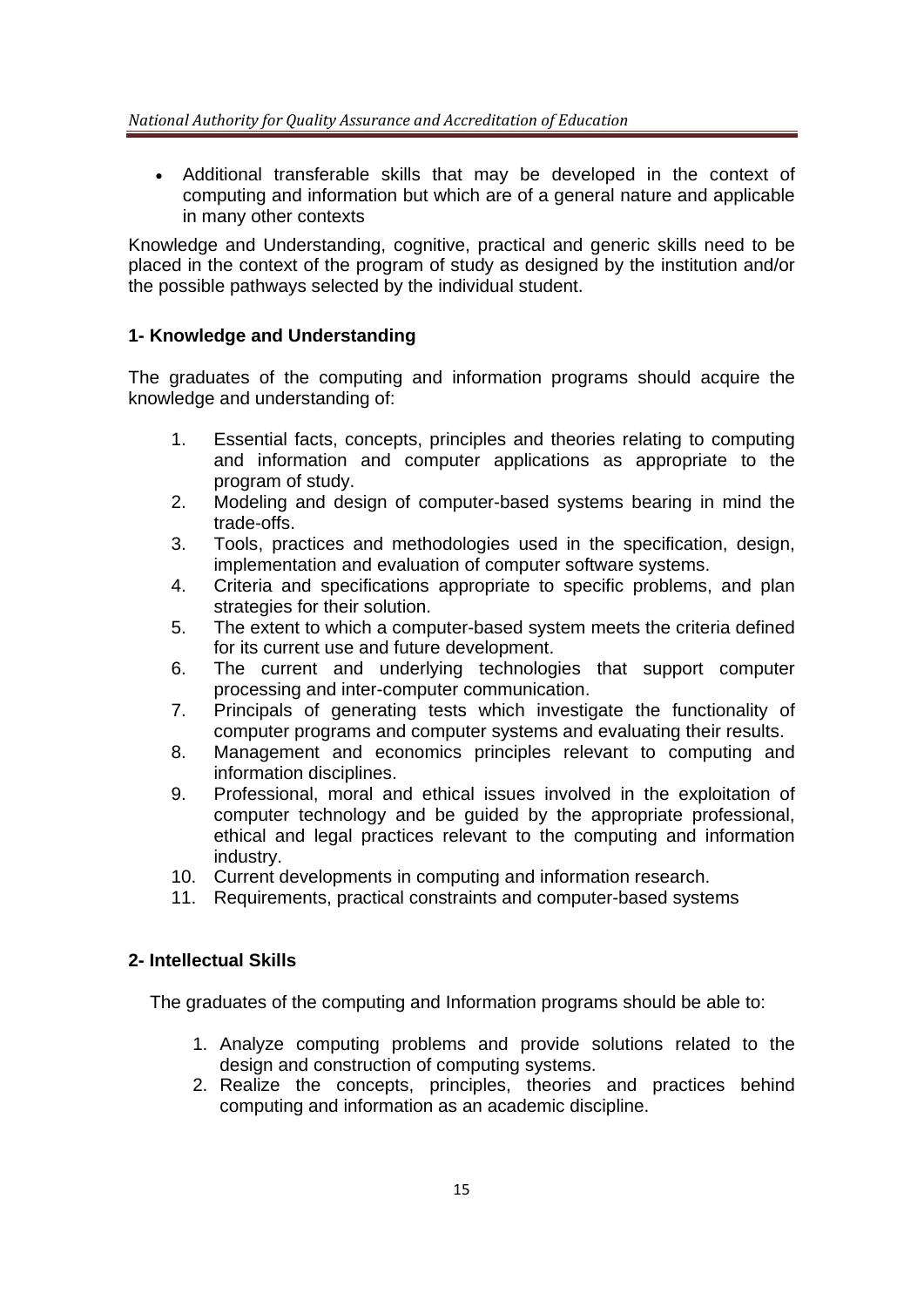- 3. Identify criteria to measure and interpret the appropriateness of a computer system for its current deployment and future evolution.
- 4. Analyze, propose and evaluate alternative computer systems and processes taking into account limitations, and quality constraints.
- 5. Make ideas, proposals and designs using rational and reasoned arguments for presentation of computing systems.
- 6. Evaluate the results of tests to investigate the functionality of computer systems.
- 7. Achieve judgments considering balanced costs, benefits, safety, quality, reliability, and environmental impact
- 8. Familiar with the professional, legal, moral and ethical issues relevant to the computing industry.
- 9. Evaluate research papers in a range of knowledge areas

#### **3- Professional / Practical**

The graduates of the computing and information programs should be able to:

- 1. Operate computing equipment, recognizing its logical and physical properties, capabilities and limitations.
- 2. Implement comprehensive computing knowledge and skills in projects and in deployment of computers to solve position practical problems.
- 3. Deploy the equipment and tools used for the construction, maintenance and documentation of computer applications.
- 4. Apply computing information retrieval skills in computing community environment and industry**.**
- 5. Develop a range of fundamental research skills, through the use of online resources, technical repositories and library-based material
- 6. Design, implement, maintain, and manage software systems.
- 7. Assess the implications, risks or safety aspects involved in the operation of computing equipment within a specific context.
- 8. Handle a mass of diverse data, assess risk and draw conclusions.

#### **4- Transferable skills**

Graduates of the computing and information programs should be able:

- 1. Demonstrate the ability to make use of a range of learning resources and to manage one's own learning.
- 2. Demonstrate skills in group working, team management, time management and organizational skills.
- 3. Show the use of information-retrieval.
- 4. Use an appropriate mix of tools and aids in preparing and presenting reports for a range of audiences, including management, technical, users, industry or the academic community.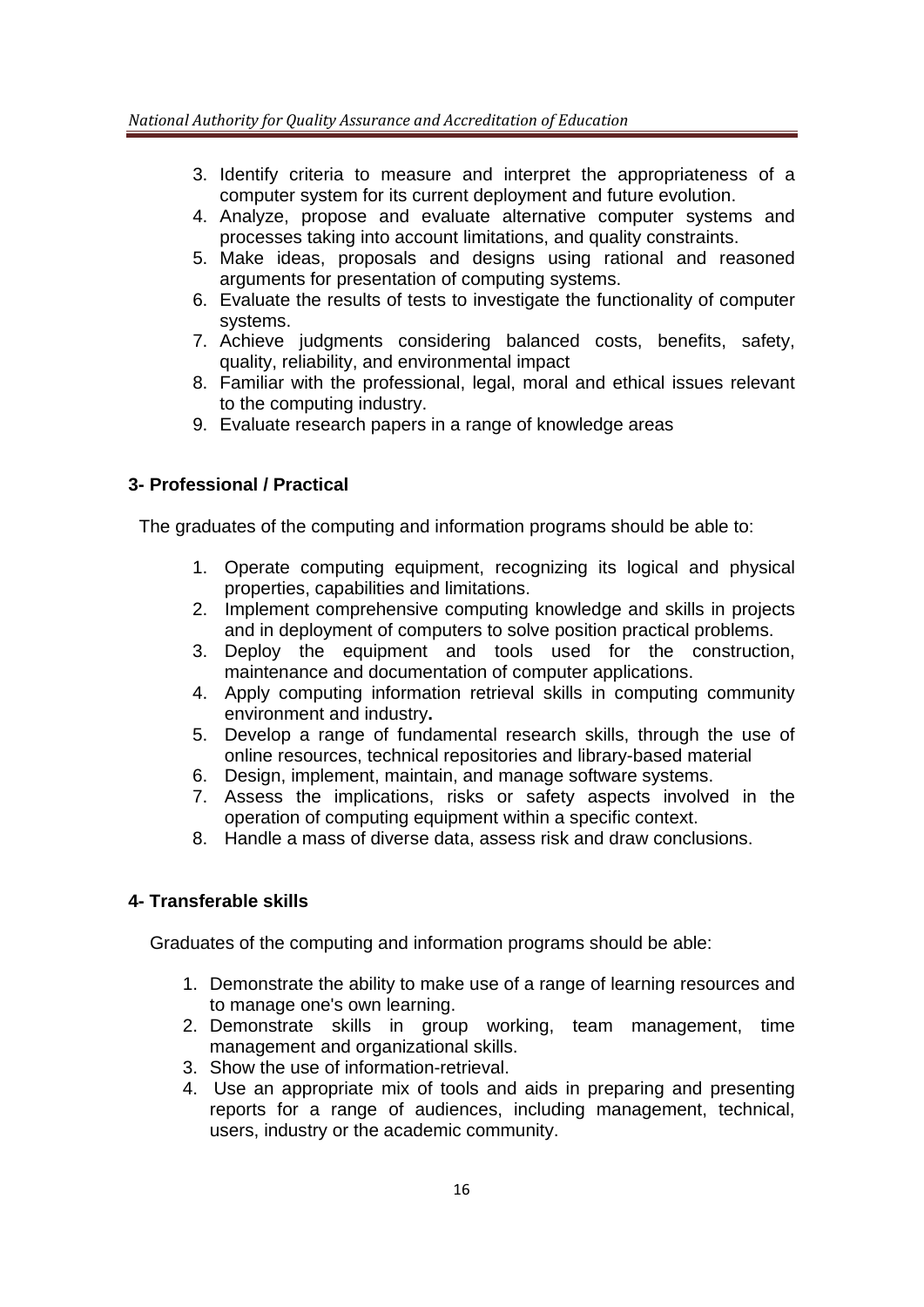- 5. Exhibit appropriate numeracy skills in understanding and presenting cases involving a quantitative dimension.
- 6. Reveal communication skills, public speaking and presentation skills, and delegation, writing skills, oral delivery, and effectively using various media for a variety of audiences.
- 7. Show the use of general computing facilities.
- 8. Demonstrate an appreciation of the need to continue professional development in recognition of the requirement for life-long learning.

# **7- Curricula Contents for Computing and Information Disciplines**

Table 1: Indicative curricula content by subject area

|                         | Subject Area                                          | Tolerance % |
|-------------------------|-------------------------------------------------------|-------------|
| A                       | Humanities, ethical and Social Sciences (Univ. Req.)  | $8 - 10$    |
| B                       | <b>Mathematics and Basic Sciences</b>                 | $16 - 18$   |
| $\overline{\mathsf{C}}$ | Basic Computing Sciences (institution req.)           | $26 - 28$   |
| D                       | Applied Computing Sciences (specialisation)           | 28-30       |
| E                       | Training                                              | $3 - 5$     |
| F                       | Projects                                              | $3 - 5$     |
|                         | Subtotal                                              | 84-96       |
| G                       | Optional (Institution character-identifying subjects) | $16 - 4$    |
|                         | Total                                                 | 100         |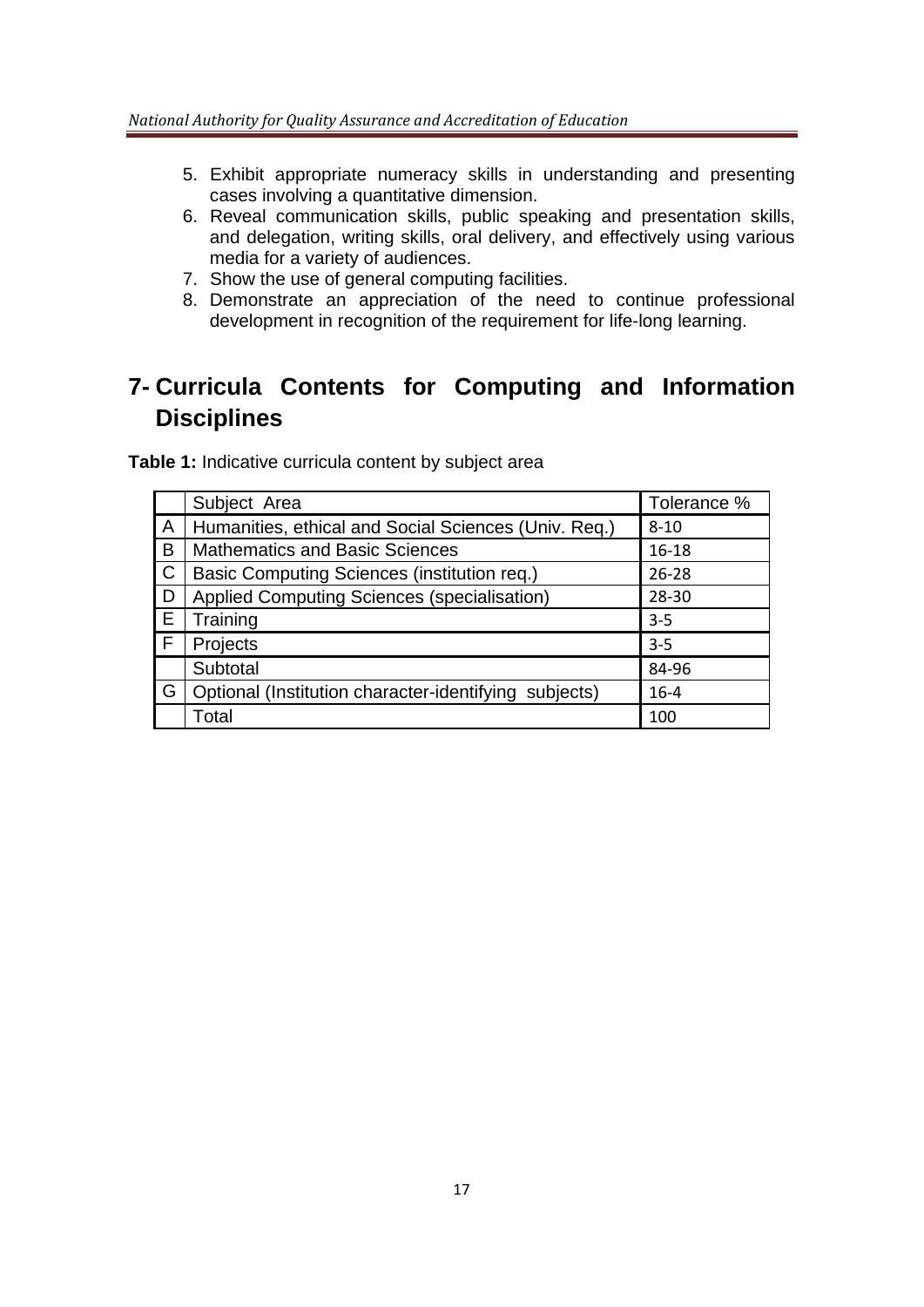*National Authority for Quality Assurance and Accreditation of Education* 

# **National Academic Reference Standards**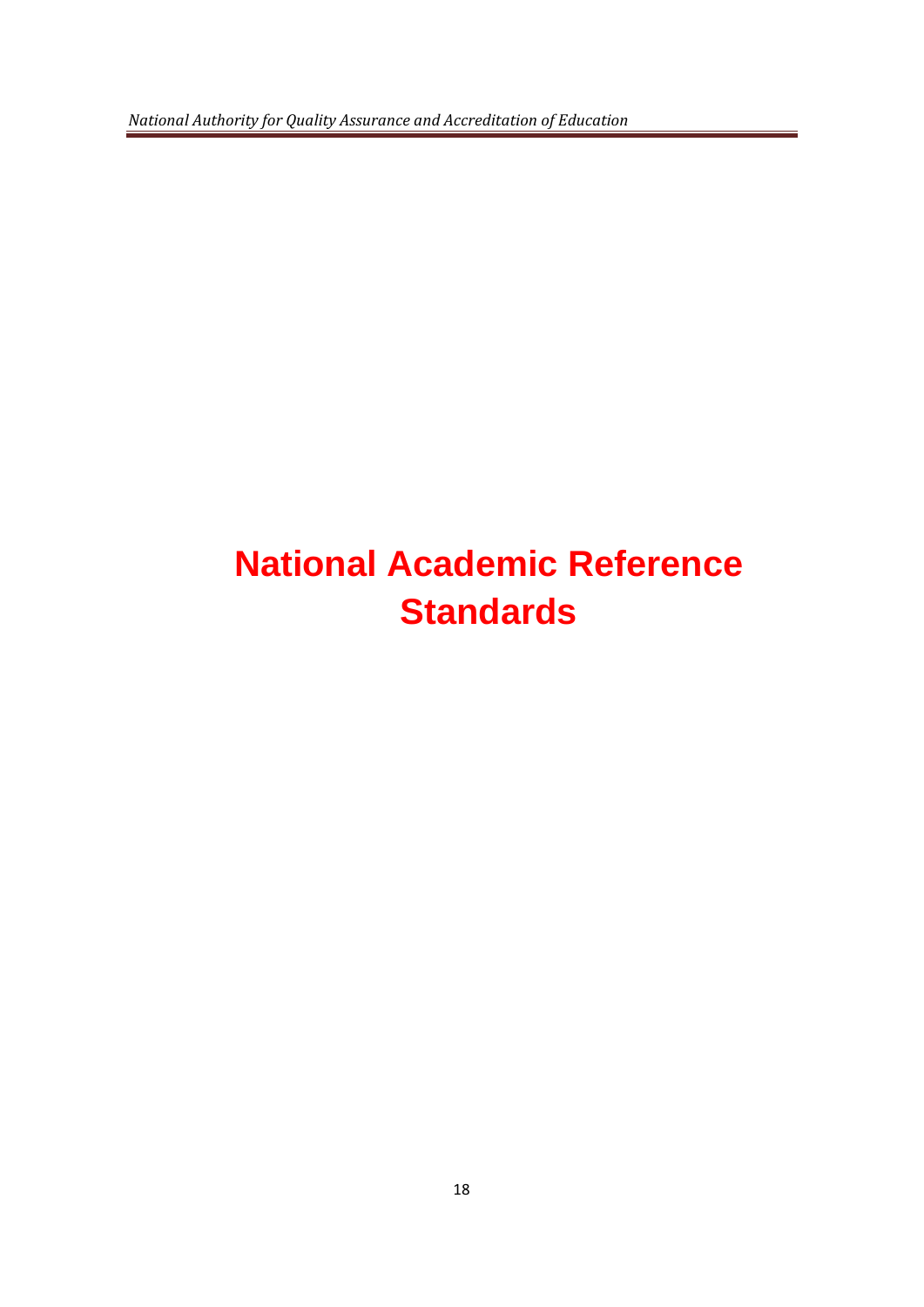# **1- NARS CHARACTERIZATION OF INFORMATION SYSTEMS**

#### **1.1 Introduction**

Information systems focus on integrating information technology solutions and business processes to meet the information needs of businesses and other enterprises, enabling them to achieve their objectives in an effective, efficient way. This discipline's perspective on information technology emphasizes information, and views technology as an instrument for generating, processing, and distributing information.

In conceptualizing the role of information systems in the future and the requirements for IS curricula, several elements remain important and characteristic of the discipline. These characteristics evolve around four major areas of the IS profession:

- 1. IS professionals must have a broad business and real world perspective. Students must therefore understand that:
	- IS are enablers of successful performance in organizations
	- IS span and integrate all organizational levels and business functions
	- IS are increasingly of strategic significance because of the scope of the organizational systems involved and the role systems play in enabling organizational strategy
- 2. IS professionals must have strong analytical and critical thinking skills. Students must therefore:
	- Be problem solvers and critical thinkers
	- Use systems concepts for understanding and framing problems
	- Be capable of applying both traditional and new concepts and skills
	- Understand that a system consists of people, procedures, hardware, software, and data
- 3. IS professionals must exhibit strong ethical principles and have good interpersonal communication and team skills. Students must understand that:
	- IS require the application of professional codes of conduct
	- IS require collaboration as well as successful individual effort
	- IS design and management demand excellent communication skills (oral, written, and listening)
	- IS require persistence, curiosity, creativity, risk taking, and a tolerance of these abilities in others
- 4. IS professionals must design and implement information technology solutions that enhance organizational performance. Students must therefore: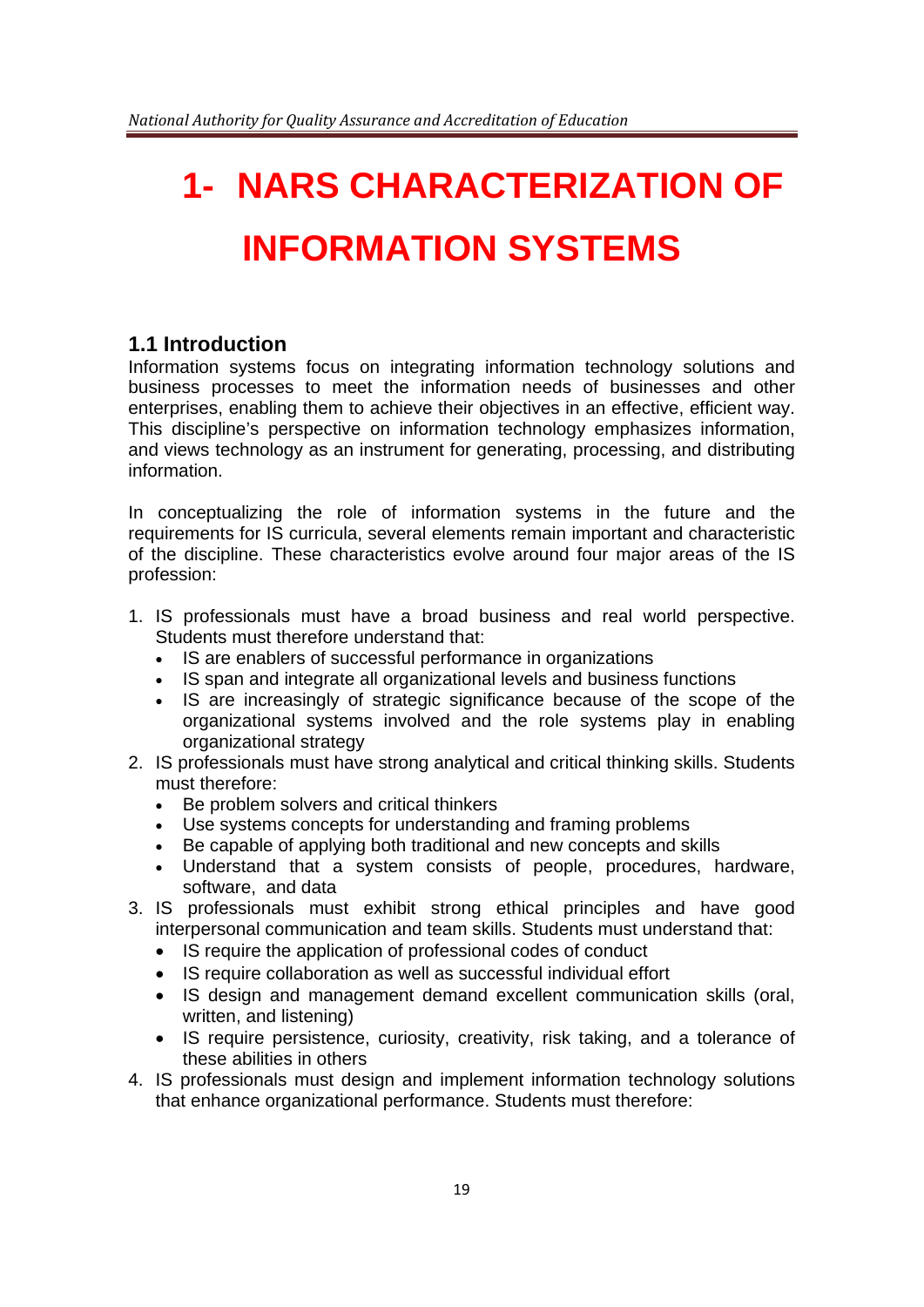- Possess skills in understanding and modeling organizational processes and data,
- defining and implementing technical and process solutions, managing projects, and integrating systems
- Be fluent in techniques for acquiring, converting, transmitting, and storing data and information
- Focus on the application of information technology in helping individuals, groups, and organizations achieve their goals

The information systems specialist plays a key role in determining the requirements for an organization's information systems and is active in their specification, design, and implementation.

A majority of Information Systems (IS) programs are located in business faculties. All IS degrees combine business and computing coursework. A variety of IS programs exist under various labels which often reflect the nature of the program. For example, programs in Computer Information Systems usually have the strongest technology focus, while programs in Management Information Systems emphasize the organizational and behavioral aspects of IS. Degree program names are not always consistent.

![](_page_19_Figure_7.jpeg)

### **1.2 The Attributes of Information Systems Graduate**

The Information Systems program is designed to provide the student with the foundations of the discipline as well as the opportunity for specialization. After successfully completing the Information systems program, the graduate should be able to: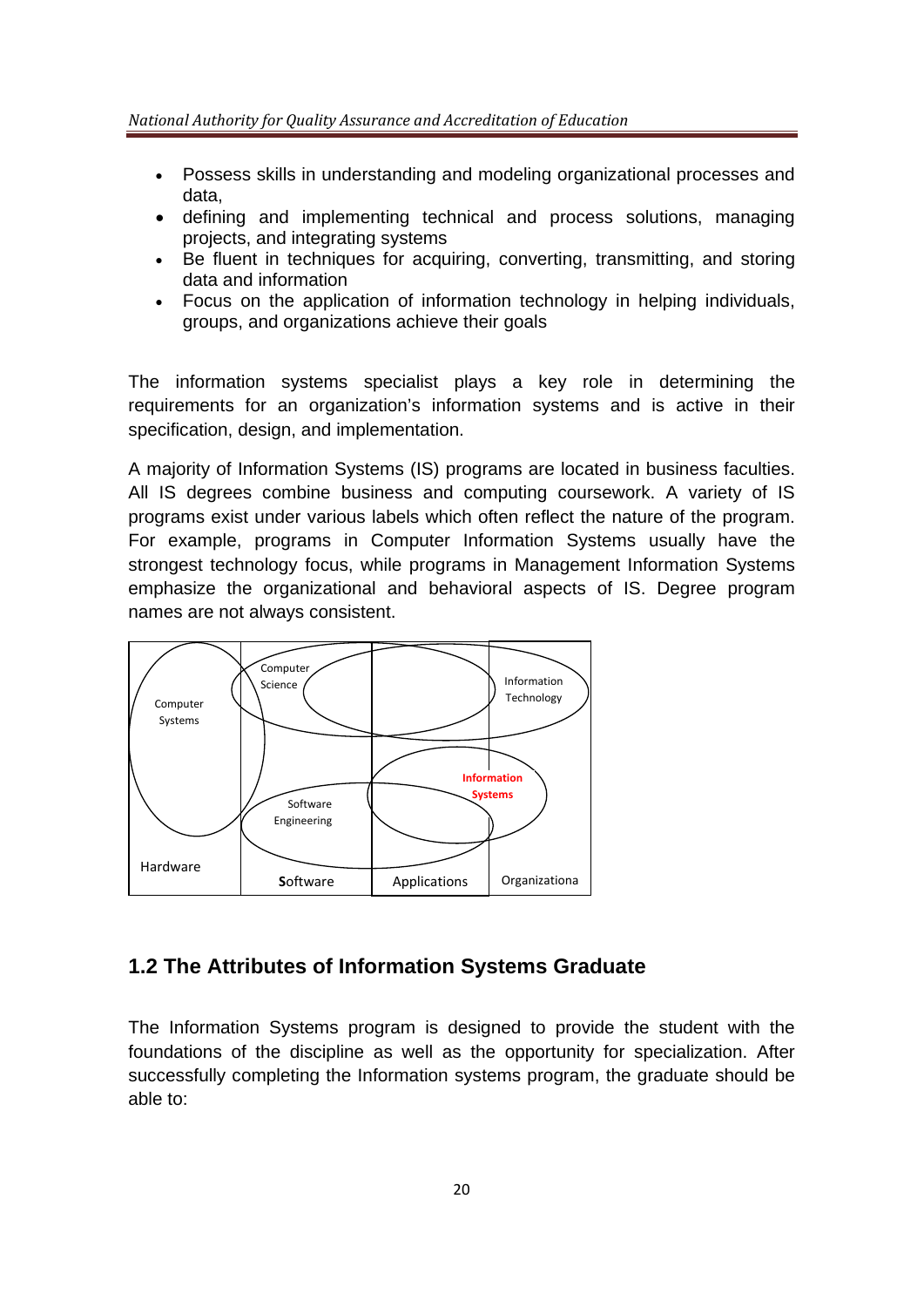- 1. Recognize problems that are amenable to computer information systems, and knowledge of the tools necessary for solving such problems.
- 2. Understand fundamentals of systems development life cycle (SDLC), information networks, information security, data mining, e-commerce, geographical information systems, and crisis management.
- 3. Managing and exploiting organizational data and information; designing data and information models, Managing information systems development resources and projects
- 4. Implement solutions, including use of appropriate programming languages, web-based systems and tools, design methodologies, and database systems.
- 5. Apply the principles of effective information management, information organization, information mining, and information-retrieval skills to information of various kinds, including text, images, sound, and video.
- 6. Know the fundamentals of intelligent information systems technologies.
- 7. Specify, design, and implement computer-based information systems, and evaluate them in terms of general quality attributes and possible tradeoffs presented within the given problem.
- 8. Apply IS solutions to functional, inter-organizational, operational, managerial, and executive problems and opportunities.
- 9. Describe characteristics of various components of information systems, use the appropriate tools and techniques to analyze, design, and construct information systems.
- 10. Communicate effectively by oral, written and visual means.
- 11. Work effectively as an individual and as a member of a team.
- 12. Perform independent and efficient time management.
- 13. Aware of key ethical issues affecting information systems and their responsibilities as information science professionals.

#### **1.4 National Academic Reference Standards for Information Systems**

#### **1.4.1 Knowledge and Understanding**

In addition to knowledge and understanding of computing and information graduate, the information system graduate should acquire the knowledge and understanding of:

- 1. A core of analysis, algebra, applied mathematics and statistics.
- 2. Information systems, data and Information Management, enterprise architecture, IS project management, IT infrastructure, systems analysis and design, and IS strategies.
- 3. Principles and techniques of database management systems, management, data mining, geographical information systems, multimedia, application development, business process management, enterprise systems, human-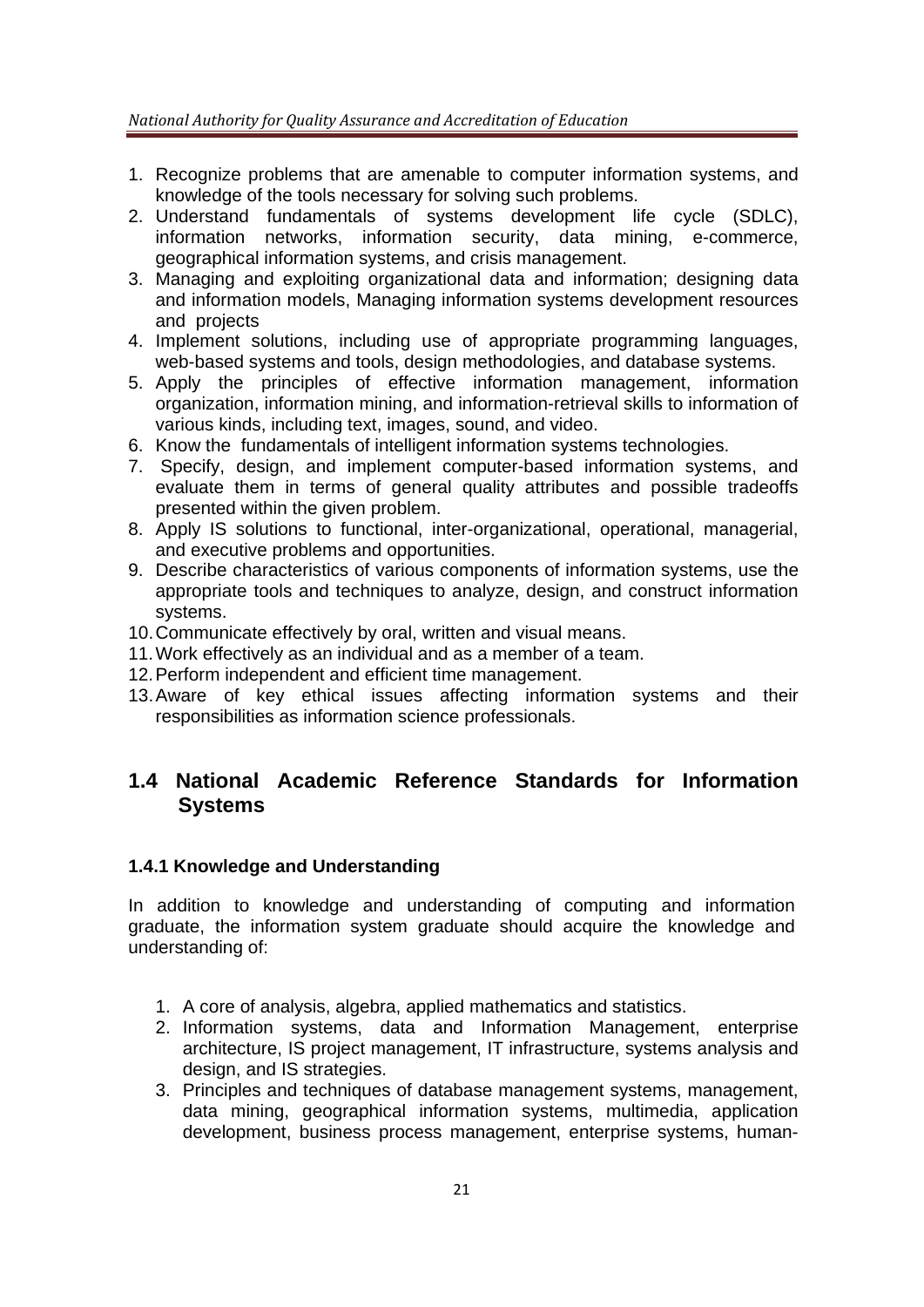computer interaction, object-oriented analysis and design, e-technologies, multimedia, image processing, information and infrastructures security and computer graphics techniques..

- 4. Issues such as quality, reliability, enterprise, employment law, accounting and health.
- 5. Awareness of organizational, human and economic sides of modern organizations..
- 6. Principles of Information communication and information security.
- 7. Specification, analysis, design, implementation and operation and maintenance of IS solutions.
- 8. Modeling organizational processes and data, defining and implementing technical and process solutions, managing projects, and integrating systems
- 9. Types and alternatives of global information systems architectures, and their differences in terms of service and cost consequences, and their implications for the organizational support needed.

#### **1.4.2 Intellectual Skills**

- In addition to intellectual of computing and information graduate, the information system graduate should be able to:
	- 1. Define traditional and nontraditional information systems problems, set goals towards solving them, and. observe results.
	- 2. Perform comparisons between (methods, techniques...etc).
	- 3. Identify attributes, components, relationships, patterns, main ideas, and errors.
	- 4. Restrict solution methodologies upon their results.
	- 5. Select the suitable tools, methods and techniques for modeling, analyzing IS, establishing criteria, and verify solutions.
	- 6. Identify a range of solutions and critically evaluate and justify proposed design solutions.
	- 7. Solve IS problems with pressing commercial, time, and industrial constraints.
	- 8. Suggest an innovative design to solve a problem containing a range of commercial and industrial constraints.
	- 9. Perform problem analysis from written descriptions; derive requirements specifications from an understanding of problems (analysis, synthesis).

#### **1.4.3 Professional and Practical Skills**

- In addition to Professional and Practical Skills of computing and information graduate, the information system graduate should be able to:
	- 1. Use appropriate programming languages, web-based systems and tools, design methodologies, and database systems.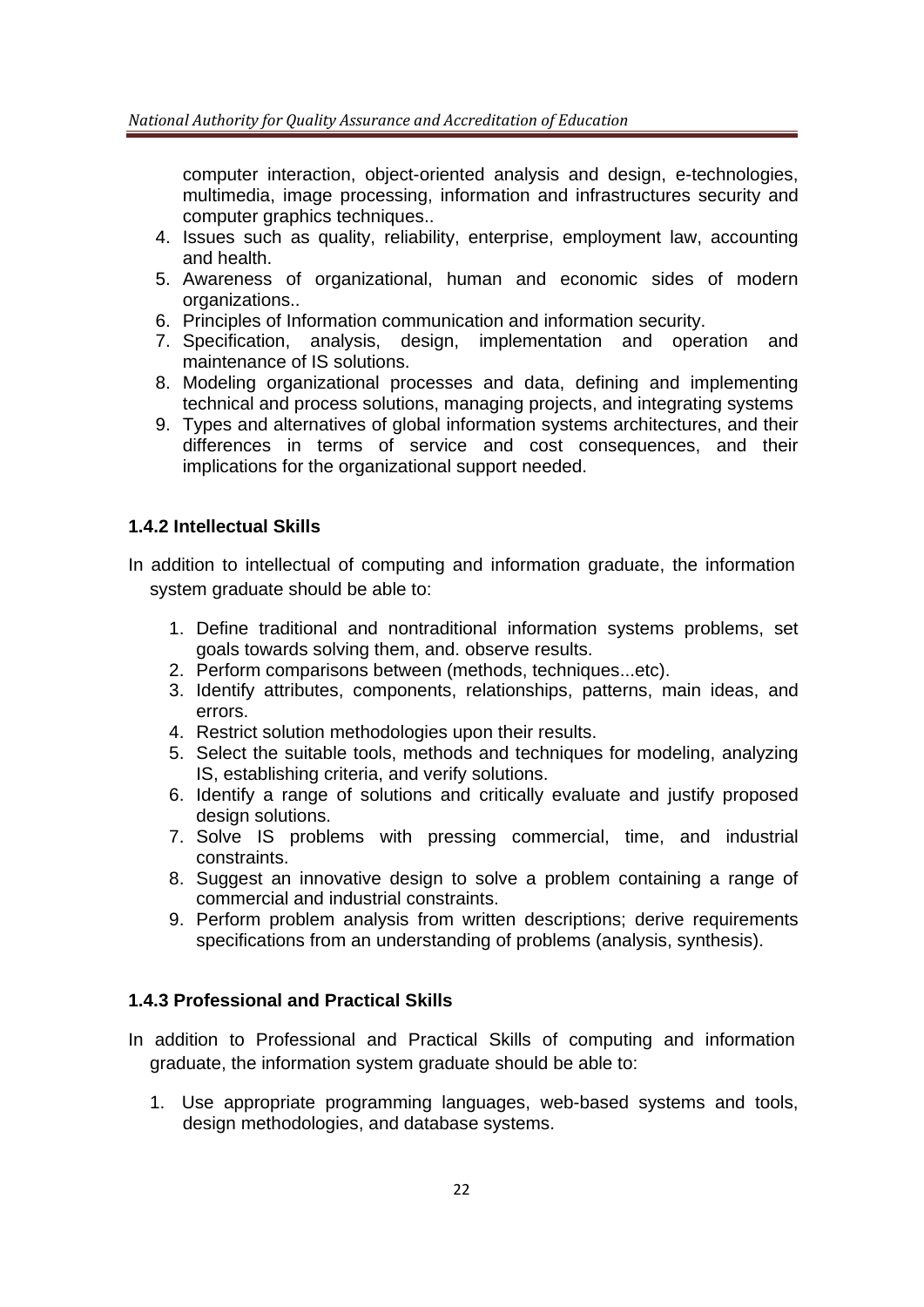- 2. Use quantitative analysis techniques appropriately.
- 3. Justify technological, methodological and management choices for an information system project for a given organization.
- 4. Plan and manage an information systems project from inception to final implementation and cut-over.
- 5. Produce acceptable reports and technical and user system documentation.
- 6. Perform information acquisition and management, using the scientific literature and Web sources.
- 7. Apply the principles of effective information acquisition, information management, organization, and information-retrieval to text, images, sound, and video.
- 8. Apply the principles of human-computer interaction to the evaluation and construction of a wide range of materials including user interfaces, web pages, and multimedia systems.
- 9. Using tools to automate IS development phases.
- 10. Analyze and documenting the feasibility of various options and comparing solution options.
- 11. Maintaining existing information systems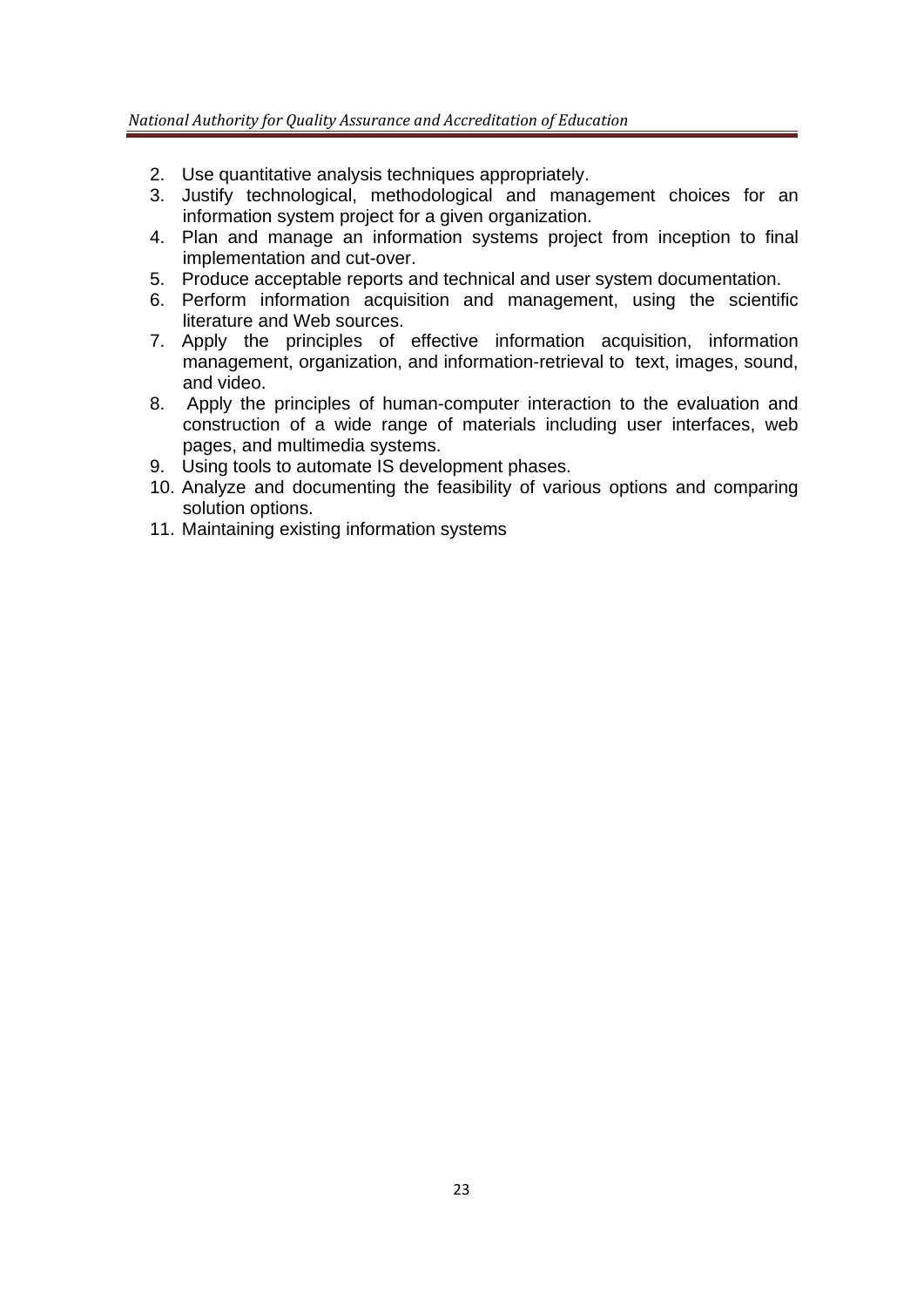# **2- NARS CHARACTERIZATION OF COMPUTER SCIENCE**

#### **2.1 Introduction**

Computer science spans a wide range, from its theoretical and algorithmic foundations to World Wide Web and its applications, computer vision, intelligent systems, bioinformatics, high performance computing, distributed systems, Objectoriented programming, grid and cloud computing and other exciting areas.

The work of computer scientists could be fallen into three categories.

- Design and implement software. Computer scientists take on challenging programming jobs.
- Supervise other programs by keeping them aware of new approaches.
- Devise new ways to use computers. Progress in the CS areas of networking, database, and human-computer-interface enabled the development of the World Wide Web.

Now CS researchers are working with scientists from other fields to make robots become practical and intelligent aides, to use databases to create new knowledge, and to use computers to help decipher the secrets of our DNA. They develop effective ways to solve computing problems. For example, computer scientists develop the best possible ways to store information in databases, send data over networks, and display complex images. Their theoretical background allows them to determine the best performance possible, and their study of algorithms helps them to develop new approaches that provide better performance.

![](_page_23_Figure_9.jpeg)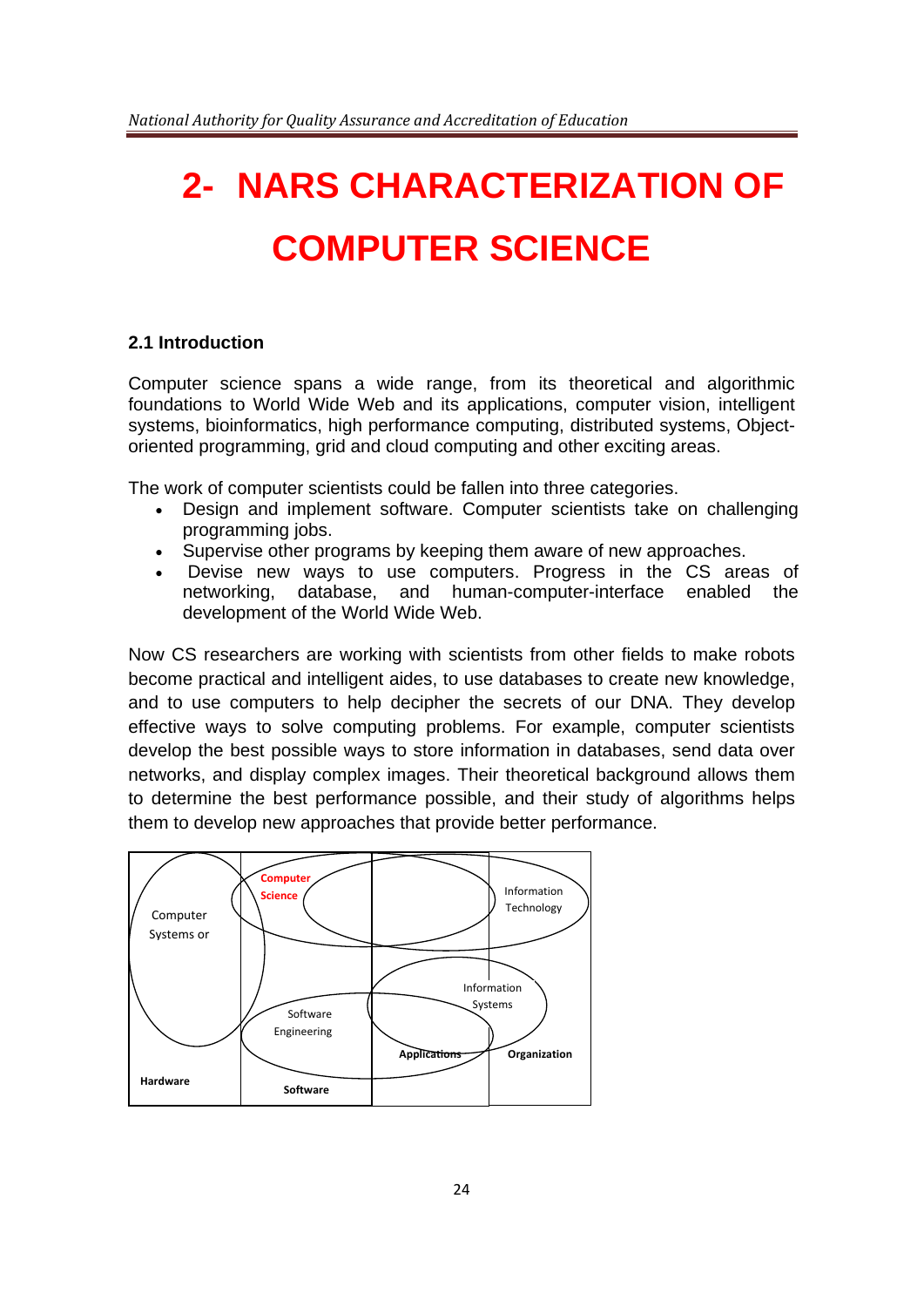## **2.2 The Attributes of Computer Science Graduate**

The Computer Science program is designed to provide the student with the foundations of the discipline as well as the opportunity for specialization. After successfully completing the Computer Science program, the graduate should be able to:

- 1. Demonstrate knowledge and competence in fundamental areas of computer science such as: algorithms, design and analysis, computational theory, computer architecture and software based systems.
- 2. Apply mathematical foundations, algorithmic principles, and computer science theory in the modeling and design, implementation, evaluation and evolution of computer-based systems.
- 3. Apply knowledge of mathematics and science to real world problems; as well as to analyze and interpret data.
- 4. Demonstrate the analytic skills necessary to effectively evaluate the relative merits of software and computer systems, and algorithmic approaches.
- 5. Understand and apply a wide range of principles and tools of software engineering, such as design methodologies, choice of algorithm, language, software libraries and user interface technique.
- 6. Understand and apply a wide range of principles and tools of natural language processing and data mining
- 7. Have a solid understanding of the used concepts in computer science to be able to pursue further learning, whether as graduate students or on their own.
- 8. Demonstrate an understanding of algorithms and data structures, computer organization and architecture, programming language concepts, compilers, networks, artificial intelligence, graphics, human computer interfaces, and databases, and identify and define the computing requirements for its solution.
- 9. Design, implement, and evaluate a computer-based systems, process, component or program.
- 10. Use knowledge and understanding in the modeling and design of computer-based systems in a way that demonstrates comprehension of the tradeoff involved in design choices.

#### **2.4. National Academic Reference Standards for Computer Science**

#### **2.4.1 Knowledge and Understanding**

In addition to **Knowledge and Understanding** of computing and information graduate, the Computer Science graduate should be able to: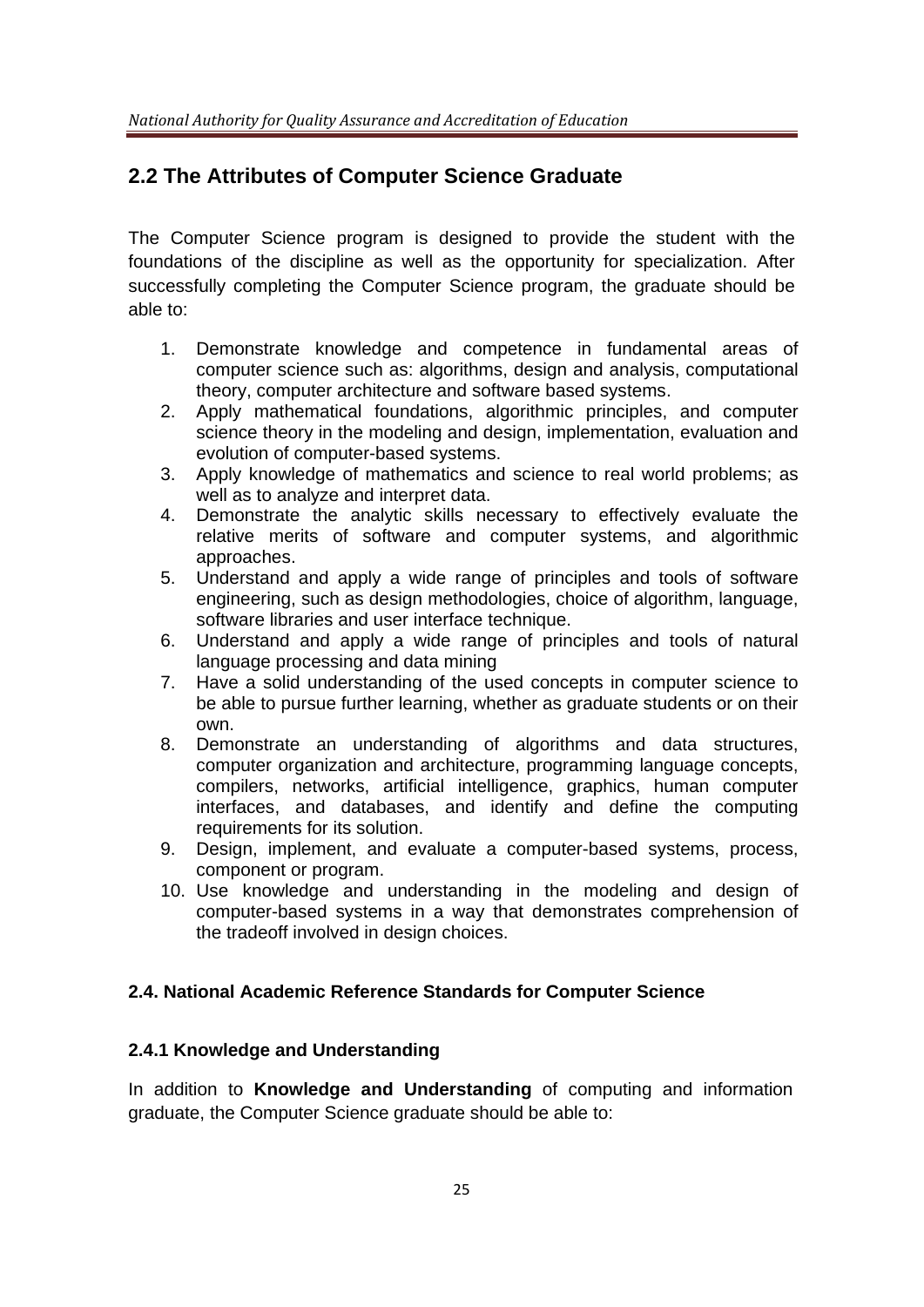- 1. Understand the essential mathematics relevant to computer science.
- 2. Use high-level programming languages.
- 3. Demonstrate basic knowledge and understanding of a core of analysis, algebra, applied mathematics and statistics.
- 4. Interpret and analyzing data qualitatively and/or quantitatively.
- 5. Know and understand the principles and techniques of a number of application areas informed by the research directions of the subject, such as artificial intelligence, natural language processing, data mining, databases and computer graphics.
- 6. Show a critical understanding of the principles of artificial intelligence, image, and pattern recognition.
- 7. Understand the fundamental topics in Computer Science, including hardware and software architectures, software engineering principles and methodologies, operating systems, compilers, parallel and distributed computing, systems and software tools.
- 8. Select advanced topics to provide a deeper understanding of some aspects of the subject, such as hardware systems design, object-oriented analysis and design, and artificial intelligence, and parallel and concurrent computing.

#### **2.4.2 Intellectual Skills**

In addition to Intellectual of computing and information graduate, the Computer Science graduate should be able to:

- 1. Define traditional and nontraditional problems, set goals towards solving them, and. observe results.
- 2. Perform comparisons between (algorithms, methods, techniques...etc).
- 3. Perform classifications of (data, results, methods, techniques, algorithms.. etc.).
- 4. Identify attributes, components, relationships, patterns, main ideas, and errors.
- 5. Summarize the proposed solutions and their results.
- 6. Restrict solution methodologies upon their results.
- 7. Establish criteria, and verify solutions.
- 8. Identify a range of solutions and critically evaluate and justify proposed design solutions.
- 9. Solve computer science problems with pressing commercial or industrial constraints.
- 10. Generate an innovative design to solve a problem containing a range of commercial and industrial constraints.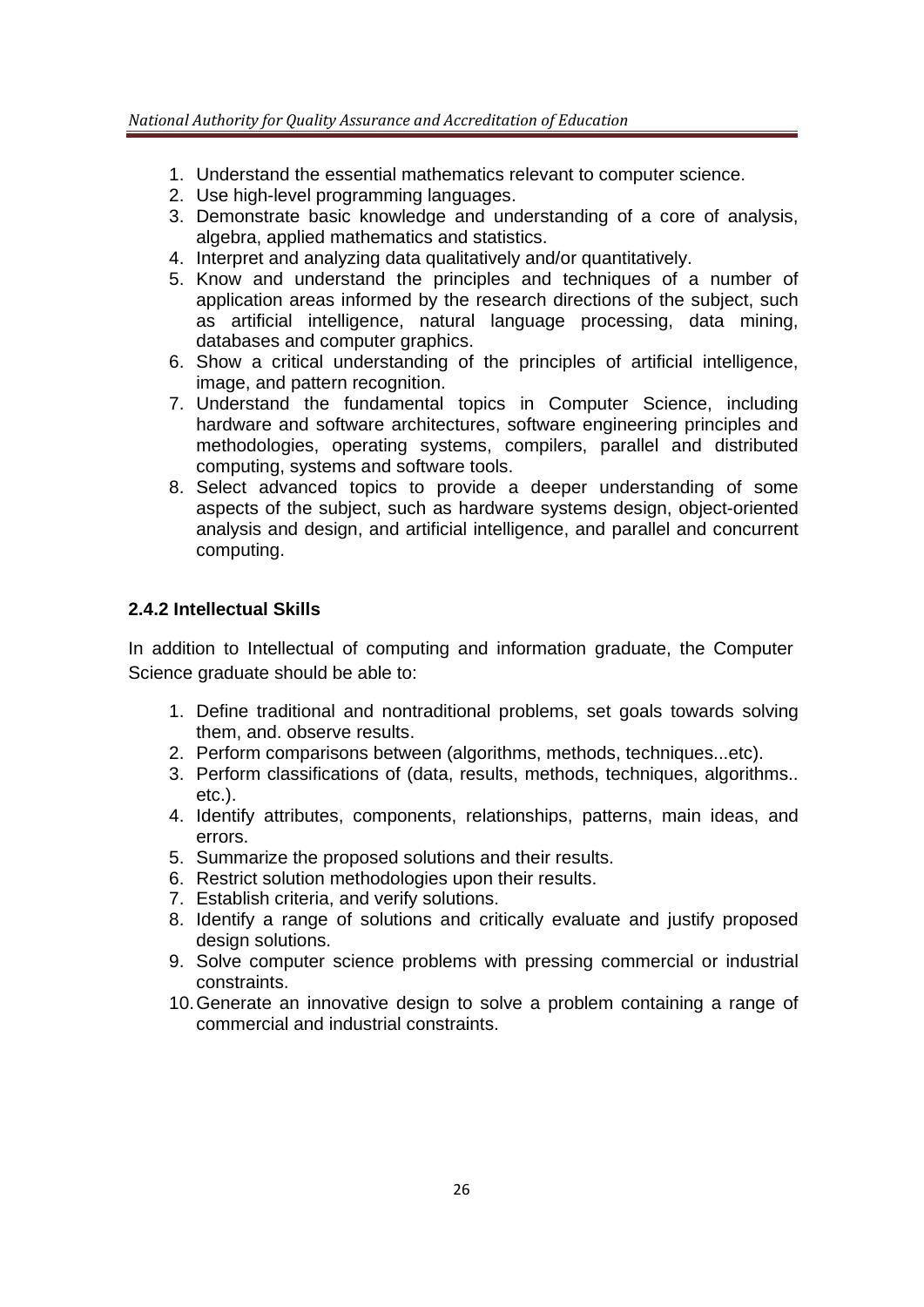#### **2.4.3 Professional and Practical Skills**

In addition to Professional and Practical Skills of computing and information graduate, the Computer Science graduate should be able to:

- 1. Use appropriate programming languages, web-based systems and tools, design methodologies, and knowledge and database systems.
- 2. Communicate effectively by oral, written and visual means.
- 3. Perform independent information acquisition and management, using the scientific literature and Web sources.
- 4. Prepare and present seminars to a professional standard.
- 5. Perform independent information acquisition and management, using the scientific literature and Web sources.
- 6. Prepare technical reports, and a dissertation, to a professional standard; use IT skills and display mature computer literacy.
- 7. Specify, design, and implement computer-based systems.
- 8. Evaluate systems in terms of general quality attributes and possible tradeoffs presented within the given problem.
- 9. Apply the principles of effective information management, information organization, and information-retrieval skills to information of various kinds, including text, images, sound, and video.
- 10. Apply the principles of human-computer interaction to the evaluation and construction of a wide range of materials including user interfaces, web pages, and multimedia systems.
- 11. Identify any risks or safety aspects that may be involved in the operation of computing equipment within a given context.
- 12. Deploy effectively the tools used for the construction and documentation of software, with particular emphasis on understanding the whole process involved in using computers to solve practical problems.
- 13. Prepare technical reports, and a dissertation, to a professional standard.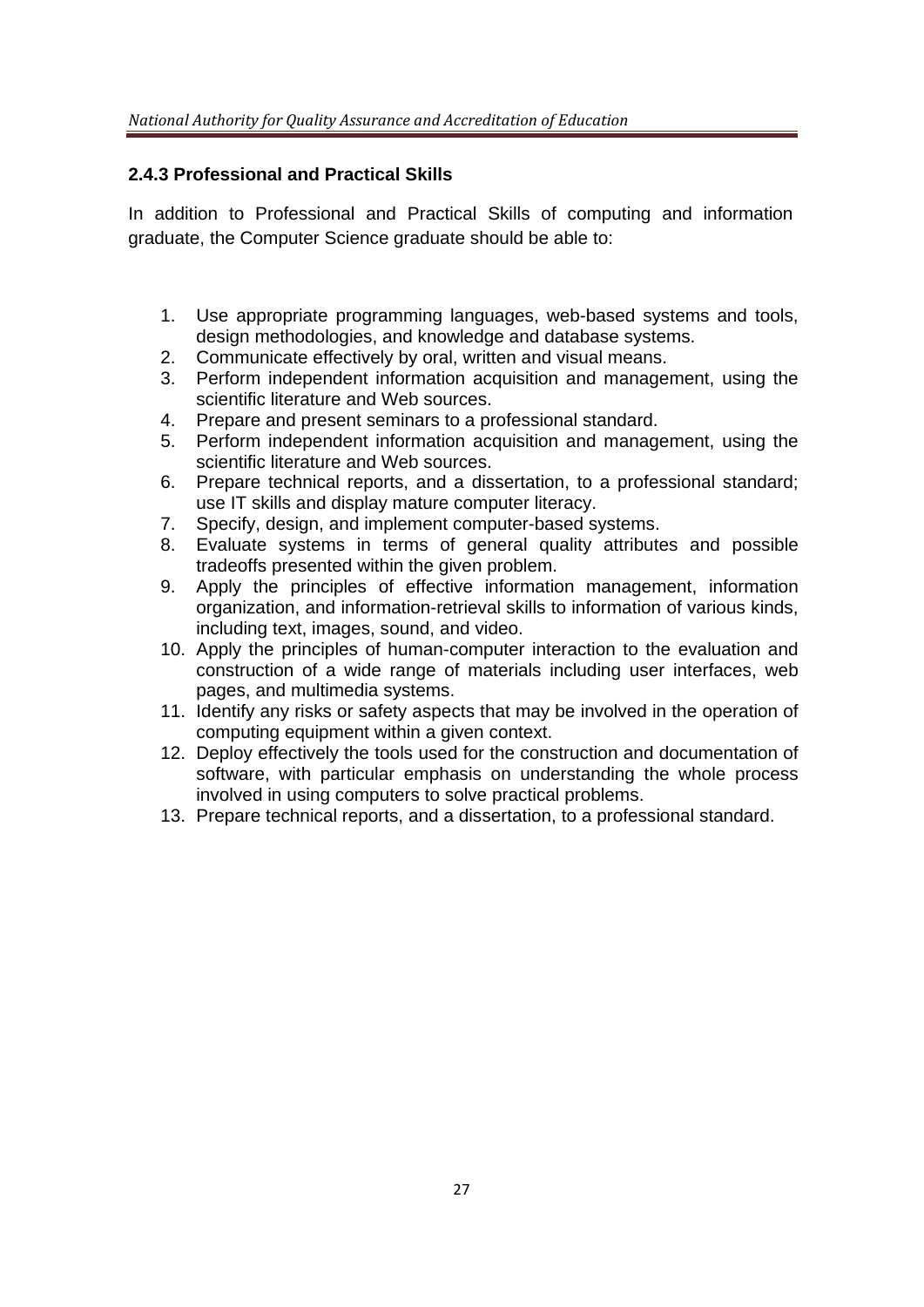# **3- NARS CHARACTERIZATION OF SCIENTIFIC COMPUTING**

#### **3.1 Introduction**

Scientific Computing (SC) is the focal point of computational science activities at the sector of computing and information. Computational science involves the invention, implementation, testing, and application of algorithms and software used to solve large-scale scientific and engineering problems.

Scientific computing is now widely accepted, along with theory and experiment, as a crucial third mode of scientific investigation and engineering design. Aerospace, automotive, biological, chemical, semiconductor, and other industrial sectors now rely on simulation for technical decision support. For government agencies also, scientific computing has become an essential support for decisions on resources, transportation, and defense. Finally, in many new areas such as medicine, the life sciences, management and marketing, and finance, techniques and algorithms from computational science are of growing importance.

The field of scientific computing combines simulation, visualization, mathematical modeling, programming, data structures, networking, database design, symbolic computation, and high performance computing with various scientific disciplines. Hence, scientific computing may be defined as a broad multidisciplinary area that encompasses applications in science/engineering, numerical analysis, and computer science. Computer models and computer simulations have become an important part of the research repertoire, supplementing (and in some cases replacing) experimentation. Going from application area to computational results requires domain expertise, mathematical modeling, numerical analysis, algorithm development, software implementation, program execution, analysis, validation and visualization of results.

Scientific computing involves all of this. Although it includes elements from computer science, engineering and science, scientific computing focuses on the integration of knowledge and methodologies from all of these disciplines, and as such is a subject which is (in some sense) distinct from any of them. The graphical representation of scientific computing, shown in the following figure, is one of several variations on this theme.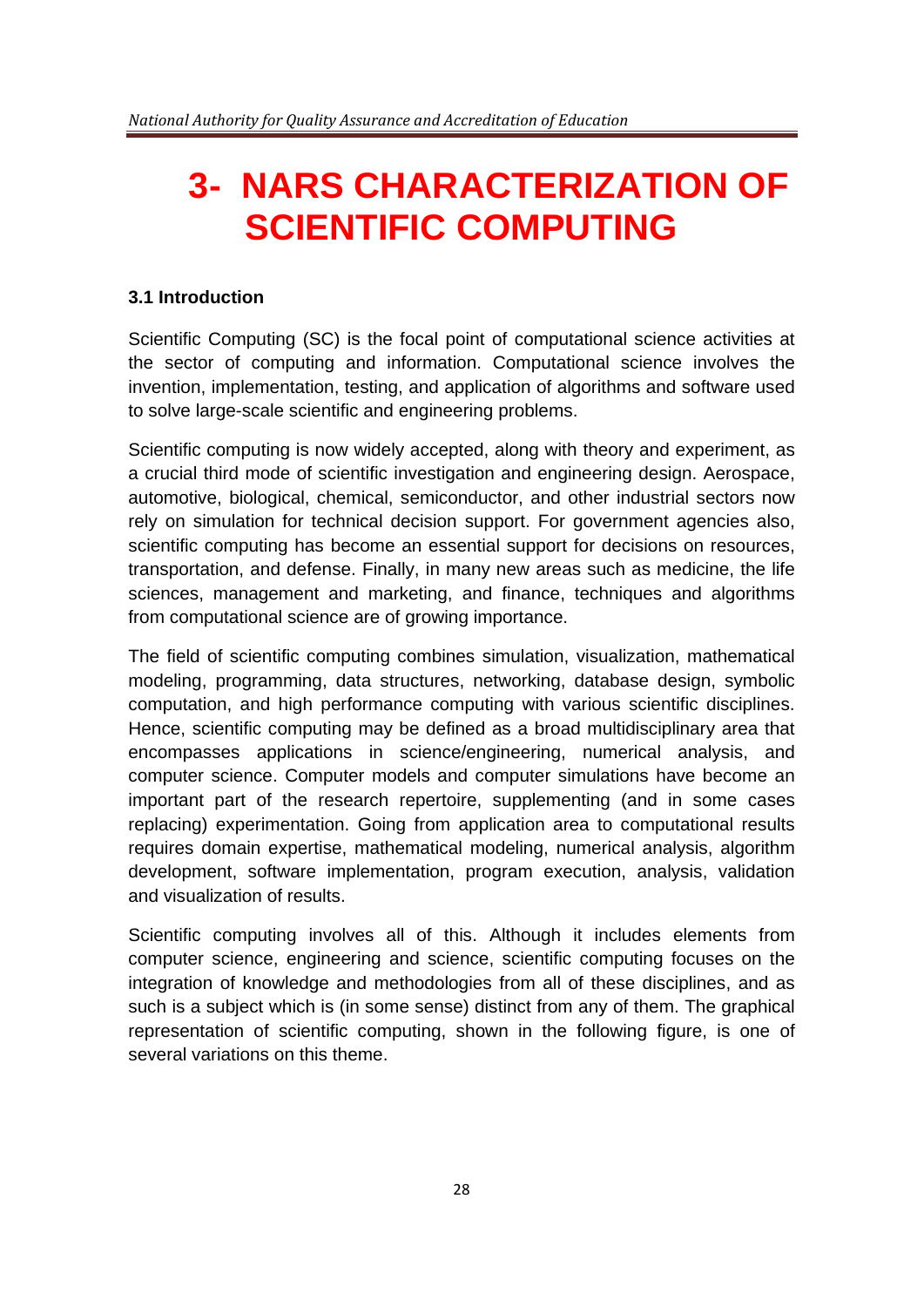*National Authority for Quality Assurance and Accreditation of Education* 

![](_page_28_Figure_1.jpeg)

Scientific computing includes, but is greater than, the intersection of mathematics, computer science and science and engineering.

#### **3.2 The Attributes of The Computer Science Graduates**

After successfully completing the scientific computing and information program, the graduate should be able to :

- 1. Formulate simple mathematical models of physical systems in terms of algebraic and differential equations, starting from a rough description of the problem.
- 2. Select or develop a suitable numerical method to obtain quantitative estimates of important parameters in the mathematical models.
- 3. Implement the numerical method in a programming language and obtain estimates of the parameters of interest.
- 4. Use high performance computing resources whenever needed to solve large-scale problems.
- 5. Use symbolic computing tools to develop approximate and closed form solutions.
- 6. Interpret results and assess the different mathematical models.
- 7. Deal with scientific databases.
- 8. Select and use the appropriate visualization technique for visualizing numerical data.
- 9. Report the results of analysis and the interpretation of those results in a suitable (written text or graphical) form.
- 10. Continue to learn and be able to read mathematical modeling, computing and numerical methods literature with a view to using new ideas in future scientific computing problems.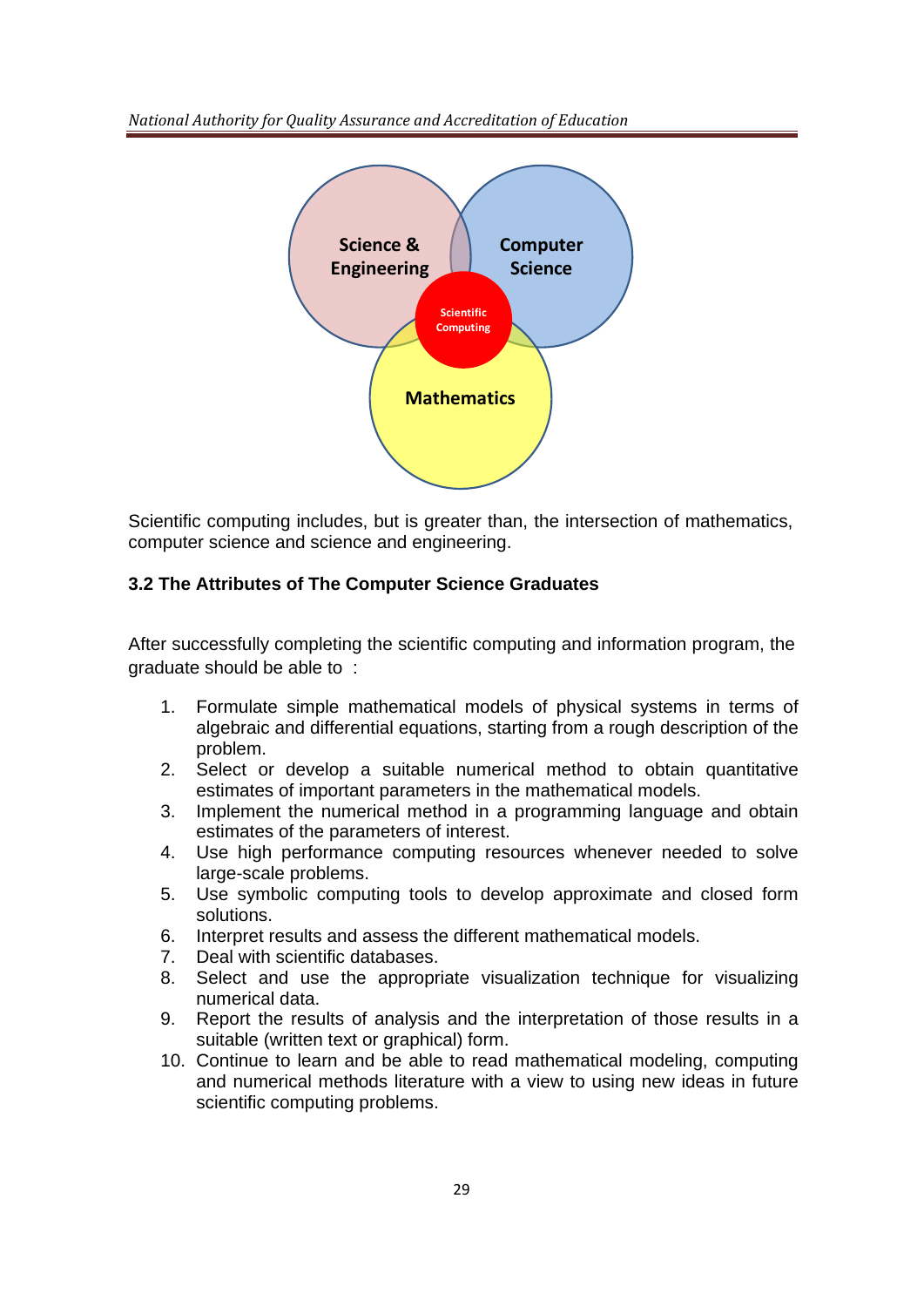# **3.4. National Academic Reference Standards for Scientific Computing Graduates**

#### **3.4.1 Knowledge and Understanding**

In addition to Knowledge and Understanding of computing and information graduate, the Scientific Computing graduate should be able to:

- 1. Use high-level programming languages.
- 2. Demonstrate basic knowledge and understanding of a core knowledge.
- 3. Demonstrate strong skills in computational methods, simulation and modeling.
- 4. Apply effectively computational modeling techniques to an application area fields.
- 5. Interpret and analyzing data qualitatively and/or quantitatively.
- 6. Visualize different types of scientific data with different techniques.
- 7. Deal with high performance computing resources.
- 8. Communicate the solution process effectively.

#### **3.4.2 Intellectual Skills**

In addition to Intellectual of computing and information graduate, the Scientific Computing graduate should be able to:

- 1. Define problems in precise scientific manner.
- 2. Set goals towards solving traditional and nontraditional problems.
- 3. Observe results and attitudes.
- 4. Formulate clear questions and models for any real-life problems.
- 5. Perform comparisons between algorithms, methods, and techniques.
- 6. Perform classifications of (data, results, methods, techniques, algorithms, etc.).
- 7. Identify attributes and components.
- 8. Identify relationships and patterns.
- 9. Identify main ideas.
- 10. Identify errors.
- 11. Infer up on the problem conditions.
- 12. Predict best solution, source of errors, etc...
- 13. Elaborate.
- 14. Summarize problems, proposed solutions and their results.
- 15. Restructure solution methodologies up on their results.
- 16. Establish criteria.
- 17. Verify solutions.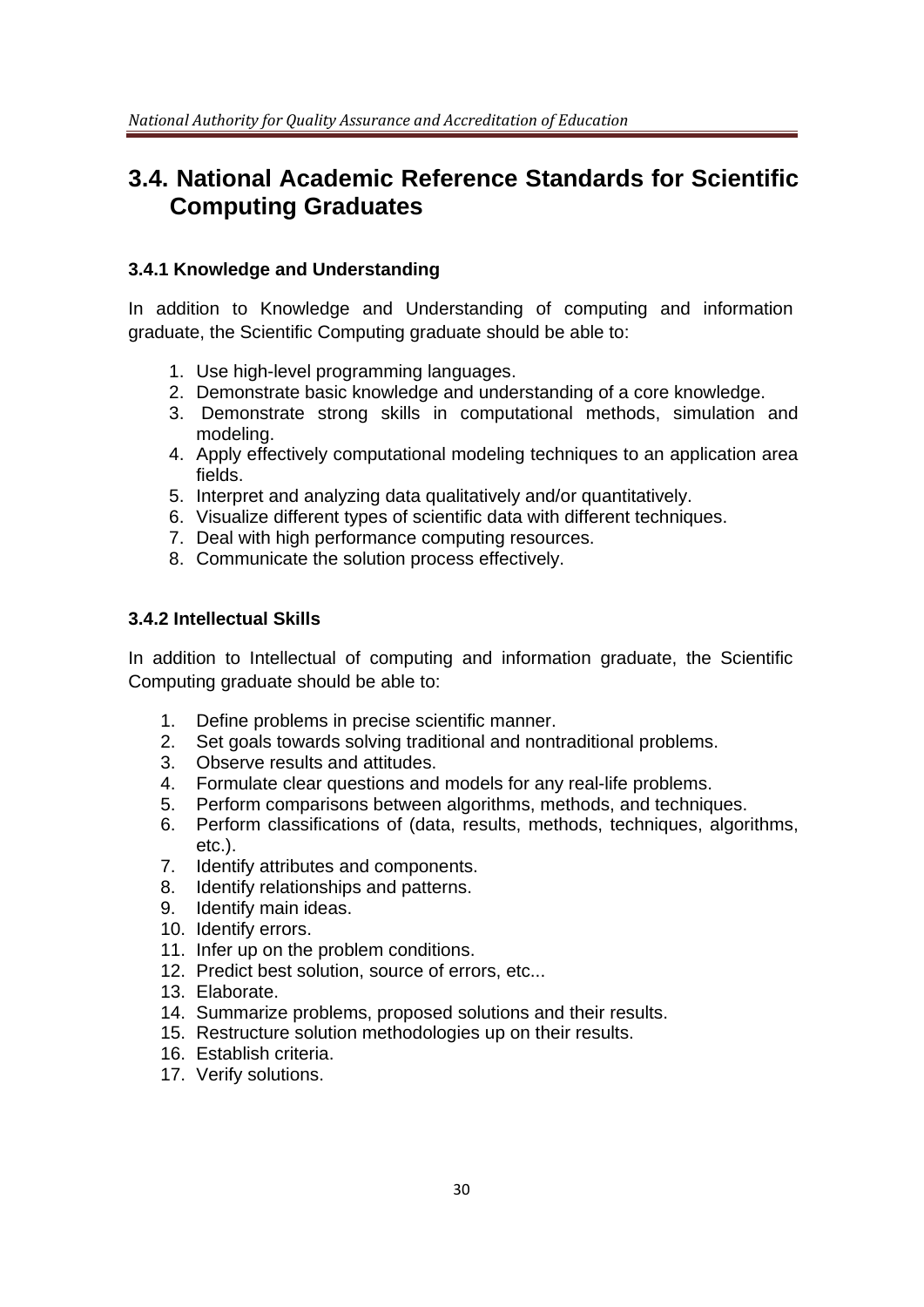#### **3.4.3 Professional and Practical Skills**

In addition to Professional and Practical of computing and information graduate, the Scientific Computing graduate should be able to:

- 1. Explore, and where feasible solve, mathematical problems, by selecting appropriate techniques.
- 2. Use of standard numerical recipes and mathematical libraries in problem solving.
- 3. Use symbolic software to develop approximate and closed form solutions.
- 4. Use scientific visualization packages to visualize complex scientific data sets.
- 5. Determine the merits of parallelizing a particular scientific code for operation on a shared-memory or a distributed-memory platform.
- 6. Parallel programming using MPI and OpenMP.
- 7. Give technical presentations.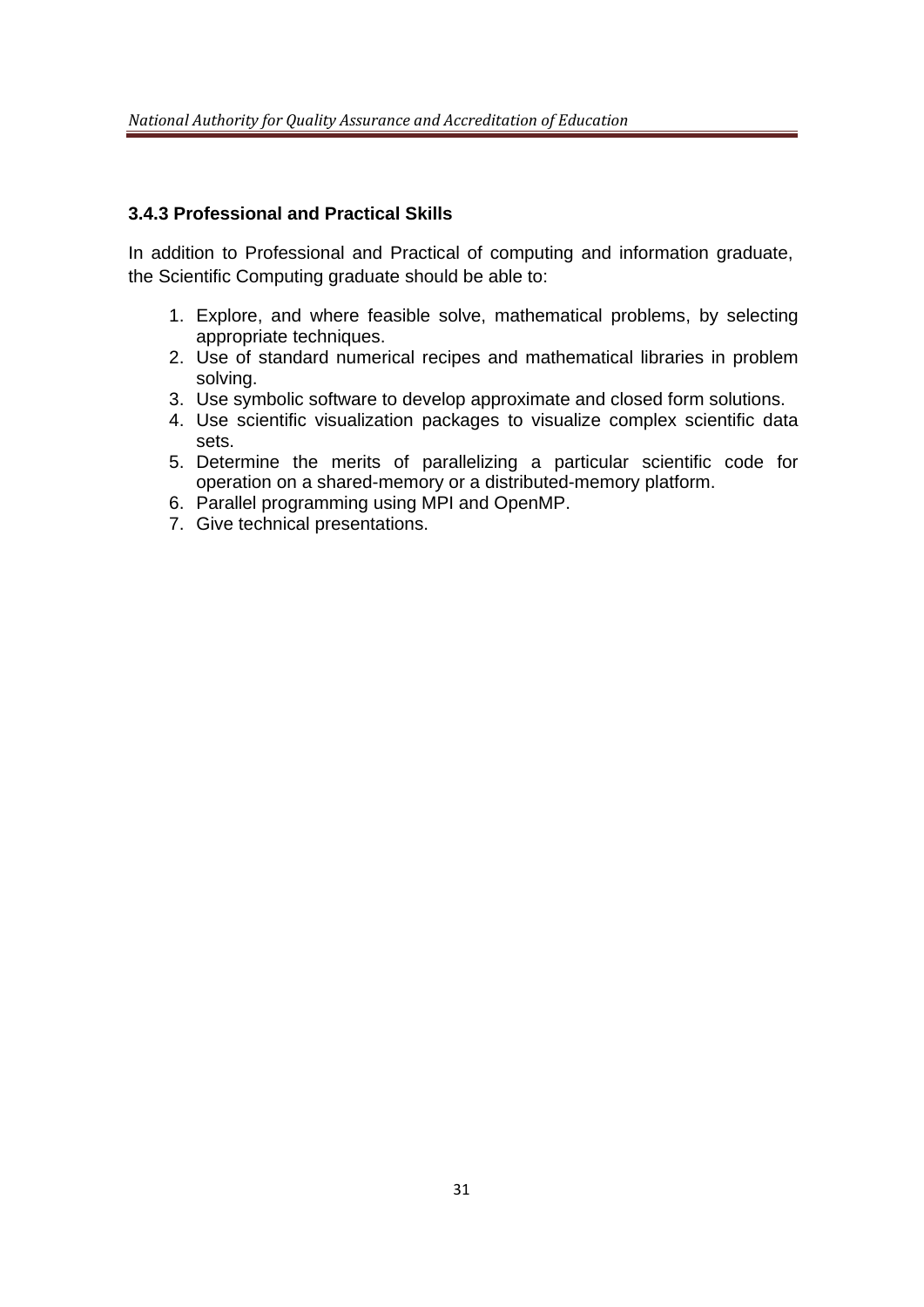# **4- NARS CHARACTERIZATION OF OPERATIONS RESEARCH AND DECISION SUPPORT**

#### **4.1 Introduction**

Operations Research (OR) and Decision Support (DS) emphasize optimizing organizational and system performance using advanced analytical methods to help make better decisions.

Operations Research is used in many different industry segments—from health care to logistics to financial services. It is also applied in different business functions from finance to manufacturing and marketing. It helps solve diverse business problems such as identifying best product placements in retail establishments to ensuring appropriate inventory levels in spare parts manufacturing. Technology, computing, and information science all leverage OR's historical and current intellectual thought to enhance practical application. Operations Research employs high-performance computing capabilities to achieve its objectives.

This program aims to produce a graduate capable of analyzing and developing models and supporting complex decisions in different systems and operations at all managerial levels. Our graduate should be able to play an effective role when in comes to decision formulation in the corporate as well as the wider societal setting, identify the salient parameters that are necessary for decision making, and utilizing information and techniques from diverse fields. We aim to produce a problem solver with a sufficient grasp of the fundamental techniques and approaches to decision support and a broad intellectual outlook that would enable him/her to effectively contribute in a wide variety of settings.

#### **4.2 The Attributes of The Operations Research and Decision Support Graduates:**

After successfully completing the operations research and Decision Support program, the graduate should be able to :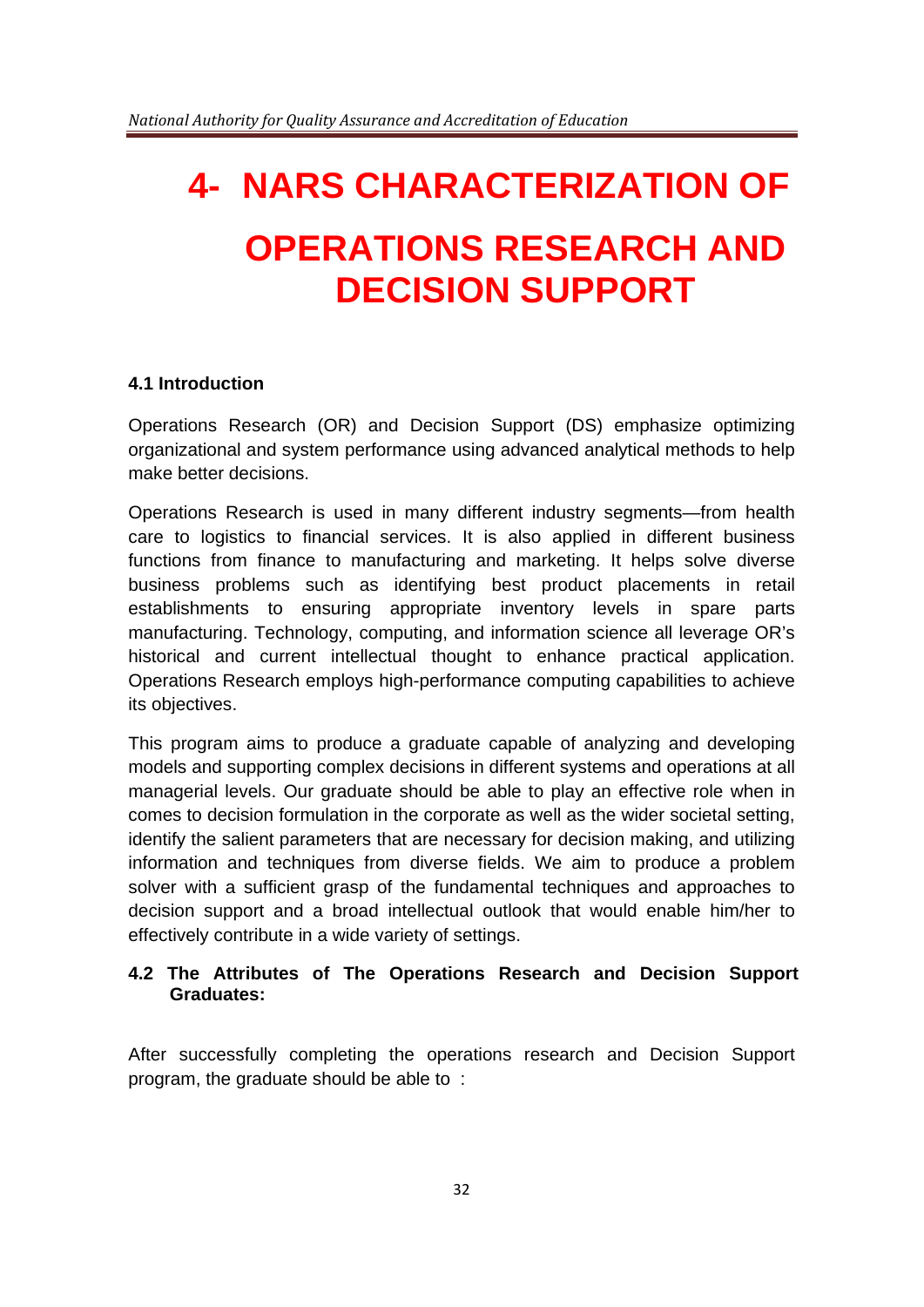- 1. Exhibit the fundamental models of operational research and their computational methods.
- 2. Develop the algorithmic techniques for the combinatorial optimization problems.
- 3. Practice the most important algorithmic techniques and its mathematical theory to implement both linear and non-linear optimization algorithms.
- 4. Demonstrate strong skills in the mathematical foundation of the decisionmaking methods.
- 5. Demonstrate knowledge of theoretical foundation of intelligent systems.
- 6. Understanding the Mathematical foundation of the analytical and methods used in artificial intelligence tools.
- 7. Demonstrate sufficient knowledge about the methods of production control of computer or industrial systems.
- 8. Deal with the different stochastic programming models and their solution methods.
- 9. Exhibit the fundamentals of system approach and system thinking.
- 10. Exhibit the fundamentals of decision support based on computer technology.
- 11. Deeping the analysis skills to reach concrete alternatives.
- 12. Report the results of analysis.
- 13. Continue on viewing and using new ideas in future problems.

#### **4.3. National Academic Reference Standards for Operations Research and Decision Support Graduates**

#### **4.4.1 Knowledge and Understanding**

In addition to Knowledge and Understanding of computing and information graduate, the Operations Research and Decision Support graduate should be able to:

- 1. Understand different types of models with complex operations including quantitative and qualitative factors.
- 2. Cognate how are those models used to support and facilitate decisionmaking.
- 3. Implement appropriate technologies in the design and operation of organizations and enterprises.
- 4. Handle the different types and application domains of Decision Support Systems (DSS).
- 5. Deal with decision-making and support through traditional and technological rationalization.
- 6. Apply various approaches to solve Managerial problems such as Production Management, Operations Management, Inventory Management, Project Management and Supply Chain Management…etc.
- 7. Understand the key concepts of Game Theory, Decision Theory and Queuing Theory and the role of Operations Research (OR).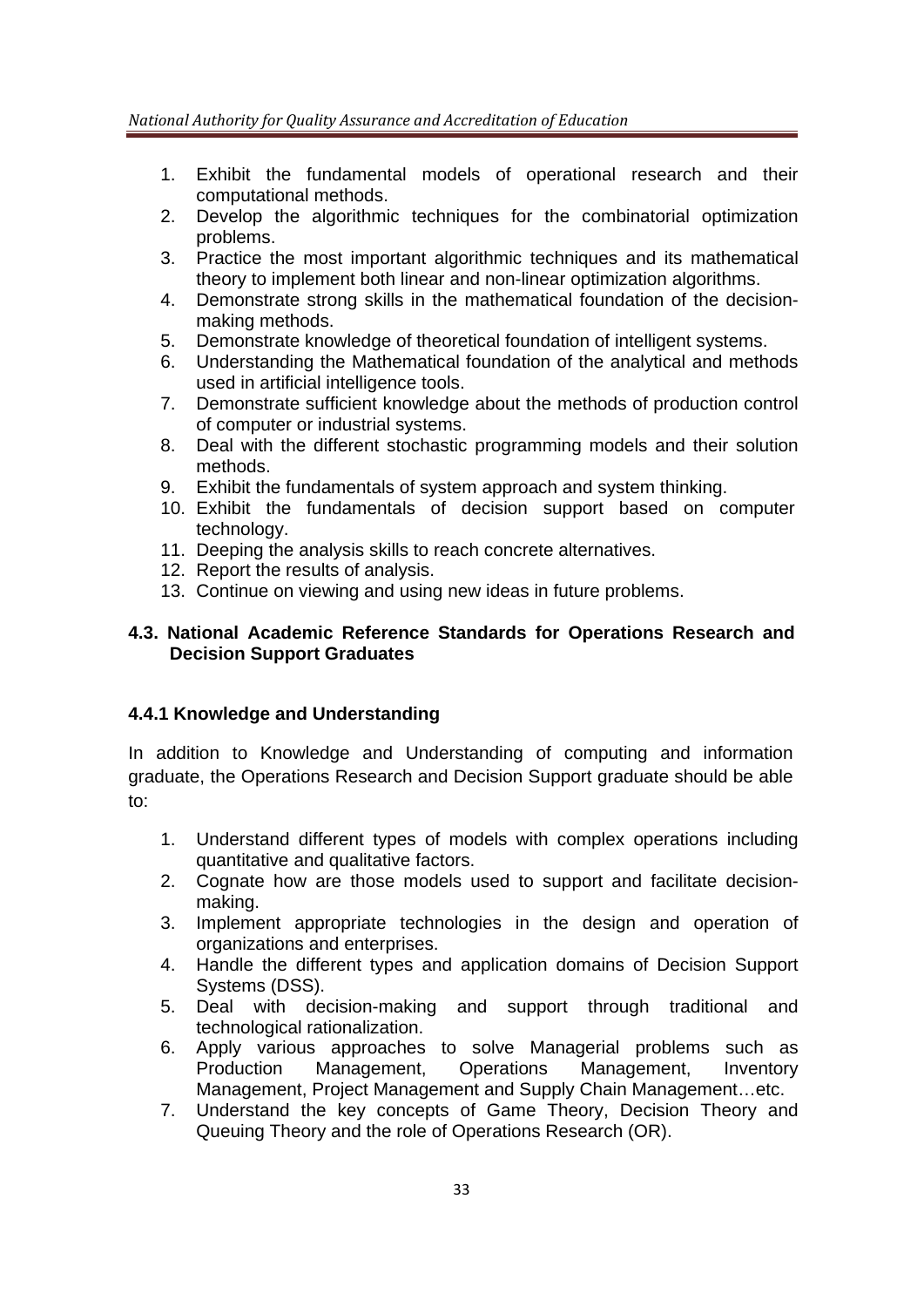8. Merging both models and optimization approaches with Neural Computation, Evolutionary Computation,…etc to enhance the solution processes.

#### **4.4.2 Intellectual Skills**

In addition to Intellectual of computing and information graduate, the Operations Research and Decision Support graduate should be able to

- 1. View any real-life problem as a system and a part of a large system.
- 2. Summarize and visualize the problem using OR/MS methodology.
- 3. Formulate models for any real-life problems using appropriate modeling techniques.
- 4. Solve the model with the appropriate techniques to get the solution (decision).
- 5. Define, analyze and solve complex problems within and between enterprises.

#### **4.4.3 Professional and Practical Skills**

In addition to Professional and Practical Skills of computing and information graduate, the Operations Research and Decision Support graduate should be able to

- 1. Develop models using different modeling techniques
- 2. Develop and use DS/MS/OR software packages.
- 3. Study, analyze, evaluate and improve dynamic systems at any stage of the decision making process.
- 4. Utilize and adopt advanced technology (computer and information systems) to serve and support decision-making.
- 5. Design a system, component or process to meet desired needs.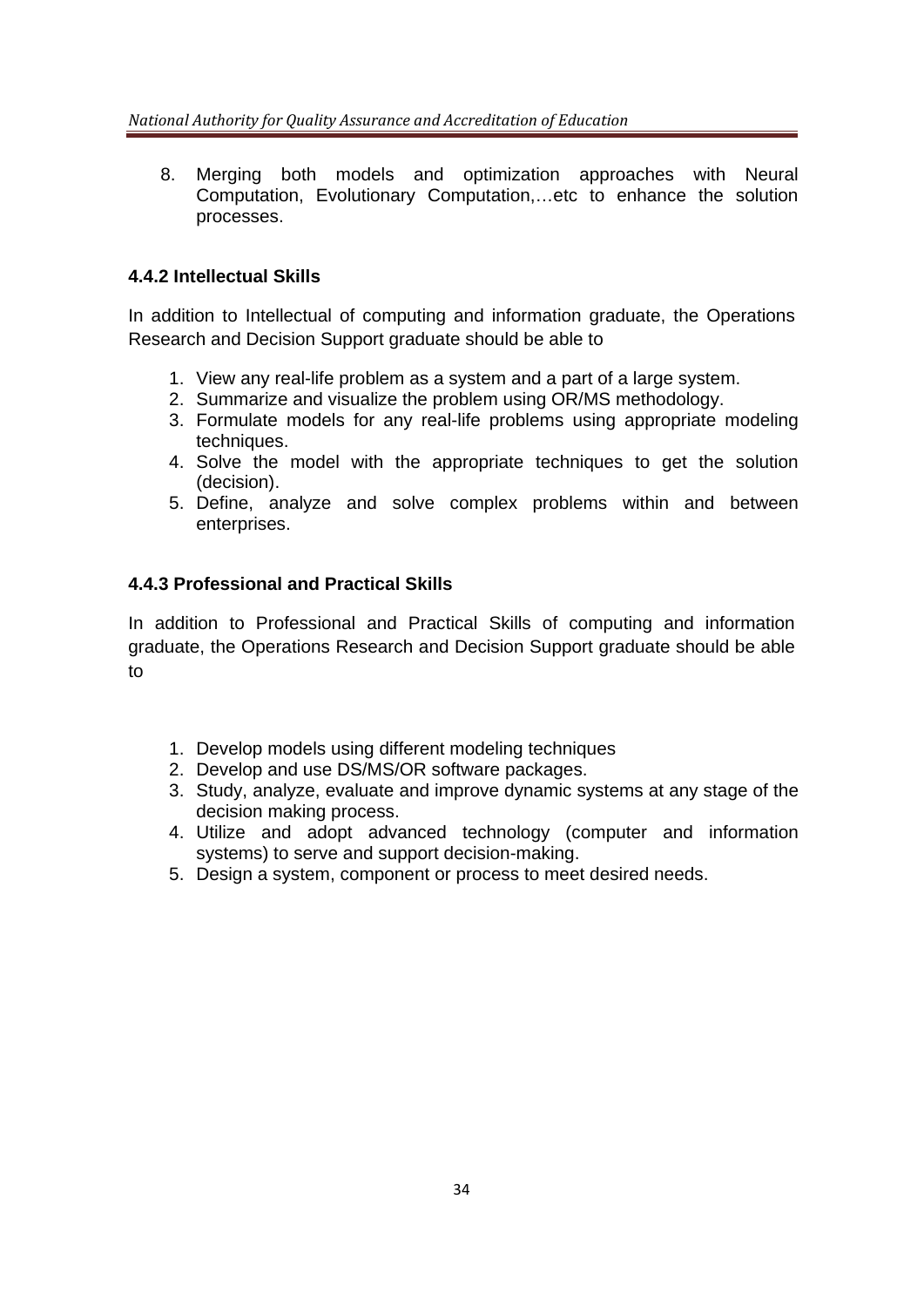# **5- NARS CHARACTERIZATION OF COMPUTER SYSTEMS**

#### **5.1 Introduction**

Computer systems program is concerned with the design and construction of computers and computer-based systems. It involves the study of hardware, software, communications, and the interaction among them. Its curriculum focuses on the theories, principles, and practices of traditional electrical engineering and mathematics and applies them to the problems of designing computers and computer-based devices.

Computer systems students study the design of digital hardware systems including communications systems, computers, and devices that contain computers, software development, focusing on software for digital devices and their interfaces with users and other devices. Computer System study may emphasize hardware more than software or there may be a balanced emphasis.

Computer System has a strong engineering flavor, and currently, a dominant area within computing engineering systems is embedded systems, the development of devices that have software and hardware embedded in them.

![](_page_34_Figure_6.jpeg)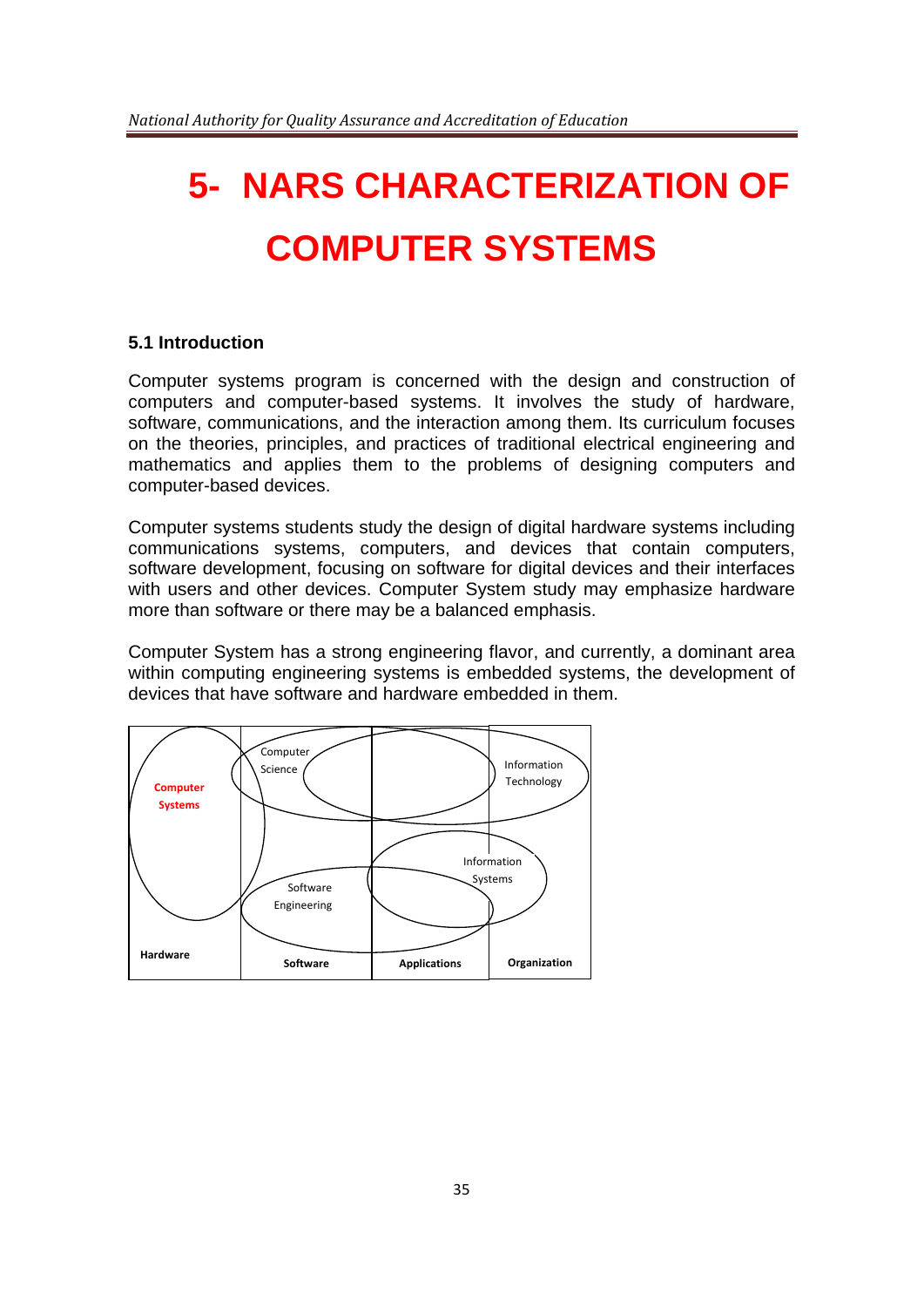#### **5.2 4.2 The Attributes of The Computer Systems Graduates**

After successfully completing the Computer Systems program, the graduate should be able to :

- 1. Recognize problems that are amenable to computer systems, and knowledge of the tools necessary for solving such problems.
- 2. Have a detailed understanding of the fundamentals of computer programming, networking, computer organization, computer architecture, networks, artificial intelligence, graphics, computer interfacing, databases, embedded applications and computer and network security and operating systems.
- 3. Analyze real-world problems, and identify and define the computing requirements appropriate to its solution, and. to design systems to meet the desired needs within problem constraints.
- 4. Apply knowledge of computing to design, implement and evaluate a computer-based solution to a problem to meet desired needs.
- 5. Demonstrate an understanding of emerging technologies and a working knowledge of currently available software tools, techniques and skills necessary for computing.
- 6. Identify, formulate, and solve information technology problems.
- 7. Use the techniques, skills, and modern engineering tools necessary for engineering practice. Graduates will demonstrate the ability to apply knowledge of computing and mathematics.
- 8. Use and apply current technical concepts and practices in information technology to design effective and usable IT-based solutions and integrate them into the user environment.
- 9. Work effectively in teams in designing and implementing software systems.
- 10. Demonstrate the ability to orally communicate ideas and concepts clearly and in an organized manner.

#### **5.3. National Academic Reference Standards for Computer Systems**

#### **5.3.1 Knowledge and Understanding**

In addition to Knowledge and Understanding of computing and information graduate, the Computer Systems graduate should be able to

- 1. Demonstrate basic knowledge and understanding of a core of analysis, algebra, applied mathematics and statistics.
- 2. Understand and apply a wide range of principles and tools of software engineering, such as design methodologies, choice of algorithm, language, software libraries and user interface technique.
- 3. Demonstrate the principles of computer systems, including architecture, networks and communications.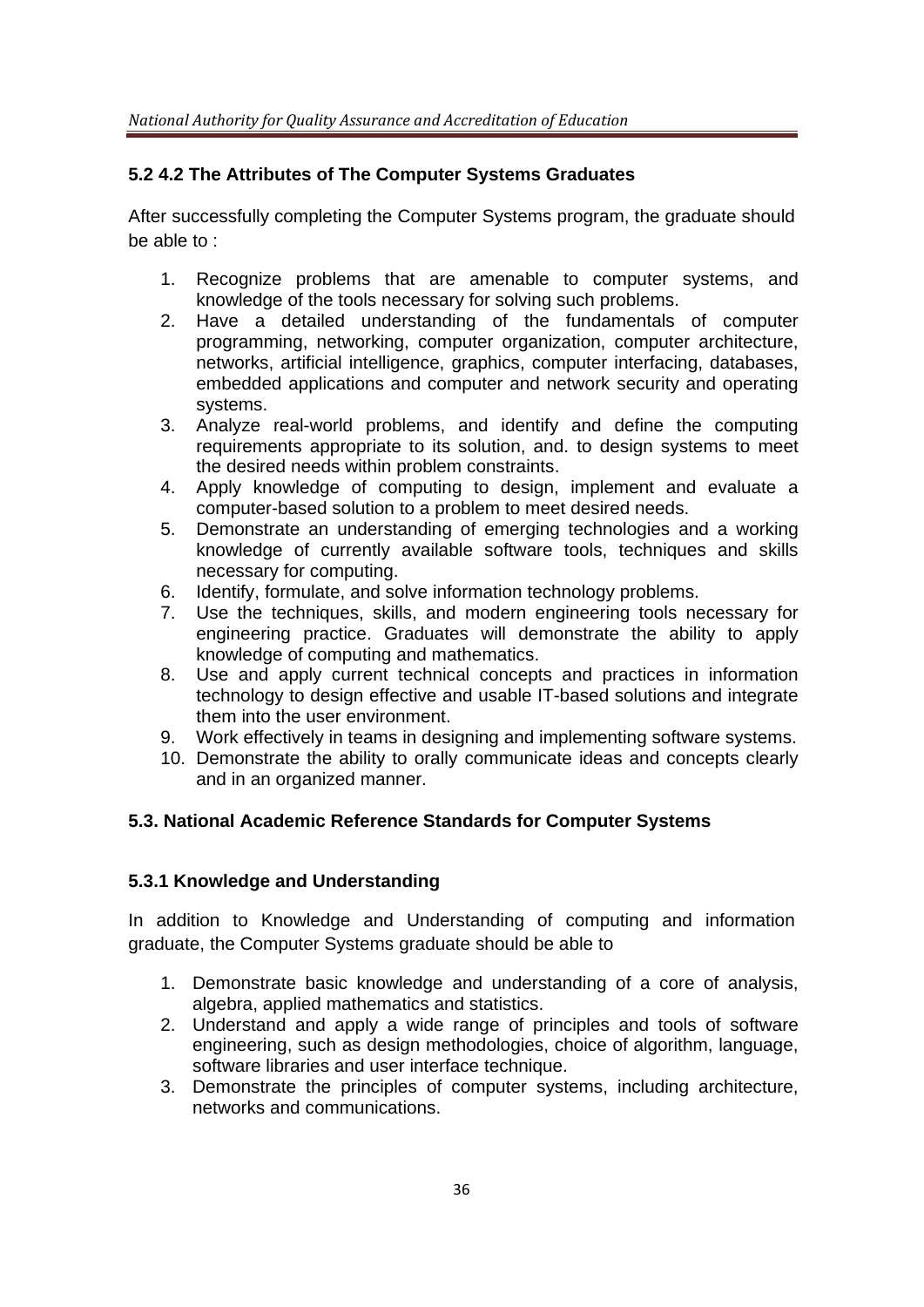- 4. Know and understand the principles and techniques of a number of application areas informed by the research directions of the subject, such as computer interfacing and computer graphics.
- 5. Show a critical understanding of the physical, electronic, architecture principles underlying hardware design.
- 6. Understand hardware and/or software designs to provide working solutions, including use of appropriate programming languages, web-based systems and tools, design methodologies, and database systems.
- 7. Understand the principles computer programming, networking, computer organization, computer architecture, networks, artificial intelligence, graphics, computer interfacing, databases, embedded applications and computer and network security and operating systems.

#### **5.3.2 Intellectual Skills**

In addition to Intellectual of computing and information graduate, the Computer Systems graduate should be able to

- 1. Define traditional and nontraditional information technology problems, set goals towards solving them, and. observe results.
- 2. Perform comparisons between (algorithms, methods, techniques...etc).
- 3. Perform classifications of (data, results, methods, techniques, algorithms.. etc.).
- 4. Identify attributes, components, relationships, patterns, main ideas, and errors.
- 5. Summarize the proposed solutions ad their results.
- 6. Restrict solution methodologies upon their results.
- 7. Establish criteria, and verify solutions.
- 8. Identify a range of solutions and critically evaluate and justify proposed design solutions.
- 9. Solve IT problems with pressing commercial or industrial constraints.
- 10. Generate an innovative design to solve a problem containing a range of commercial and industrial constraints. Design and implement a software or hardware system of significant size.

#### **5.3.3 Professional and Practical Skills**

In addition to Professional and Practical Skills of computing and information graduate, the Computer Systems graduate should be able to

- 1. Use appropriate programming languages, web-based systems and tools, design methodologies, and database systems. Work effectively as an individual and as a member of a team.
- 2. Perform independent information acquisition and management, using the scientific literature and Web sources.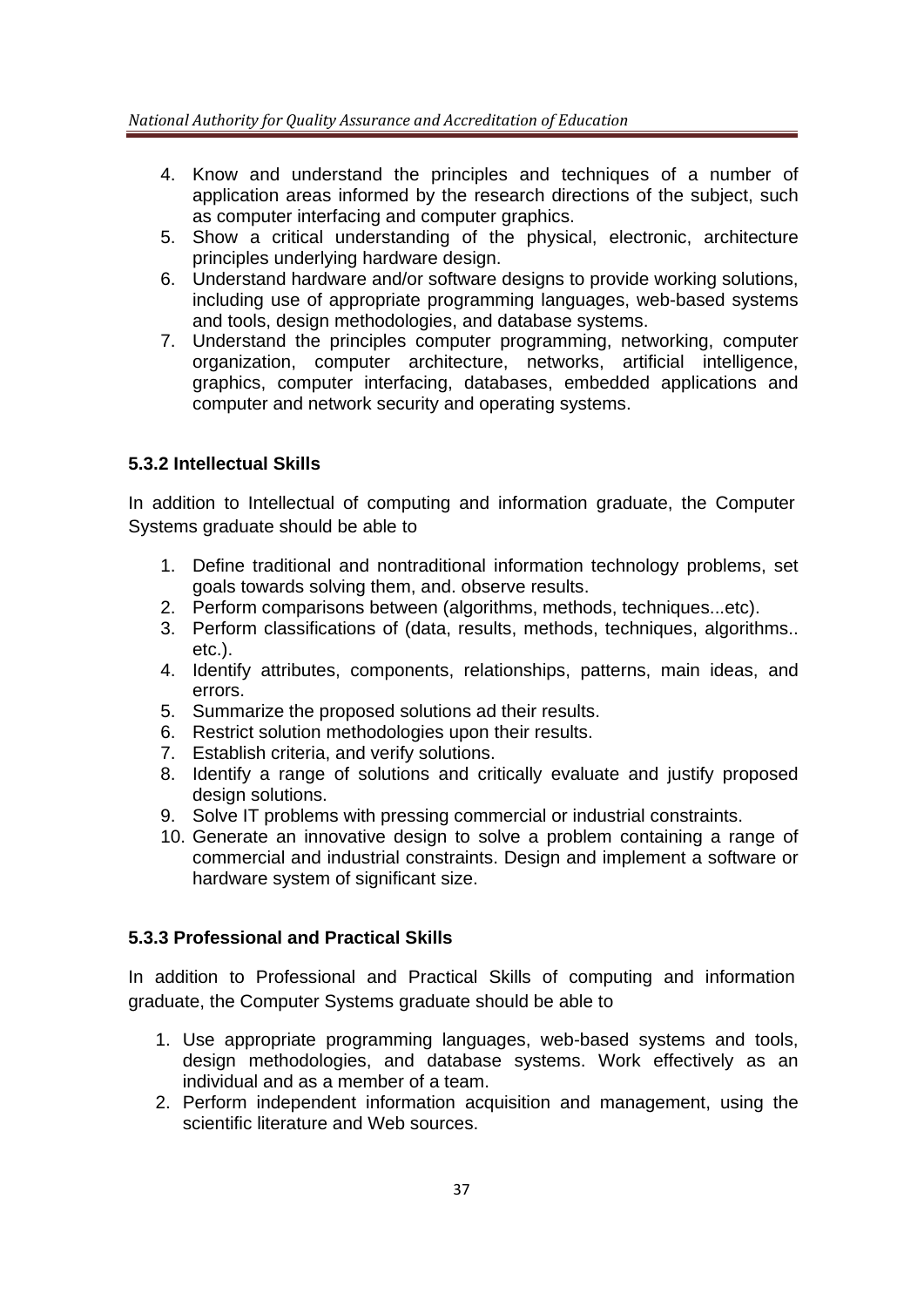- 3. Prepare and present seminars to a professional standard.
- 4. Communicate effectively by oral, written and visual means.
- 5. Prepare technical reports, and a dissertation, to a professional standard.
- 6. Use IT skills and display mature computer literacy.
- 7. Specify, design, and implement IT and computer-based systems.
- 8. Evaluate systems in terms of general quality attributes and possible tradeoffs presented within the given problem.
- 9. Apply the principles of human-computer interaction to the evaluation and construction of a wide range of materials including user interfaces, web pages, and multimedia systems.
- 10. Identify any risks or safety aspects that may be involved in the operation of computing equipment within a given context.
- 11. Deploy effectively the tools used for the construction and documentation of software, with particular emphasis on understanding the whole process involved in using computers to solve practical problems.
- 12. Prepare technical reports, and a dissertation, to a professional standard.
- 13. Use appropriate computer-based design support tools.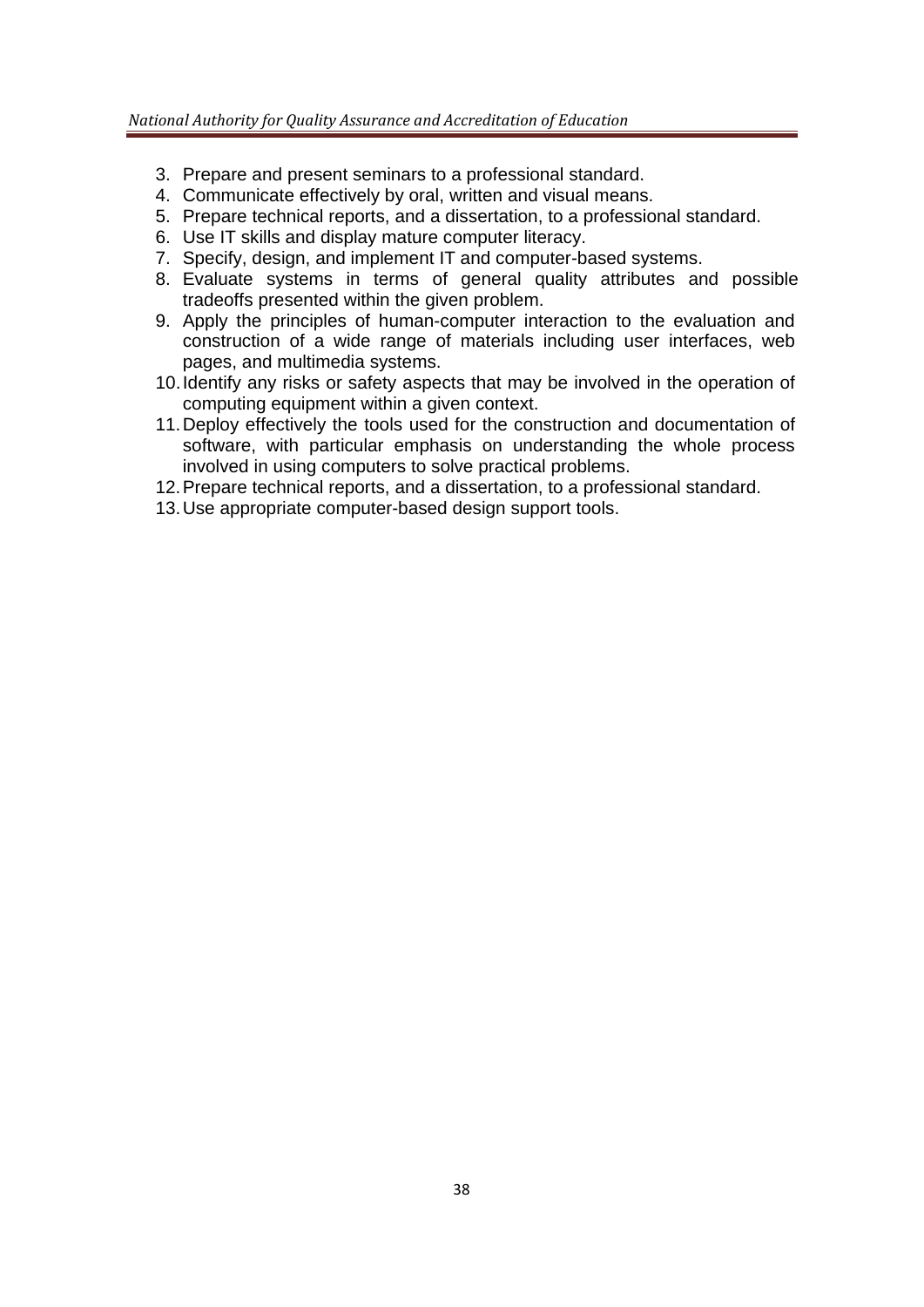# **6- NARS CHARACTERIZATION OF INFORMATION TECHNOLOGY**

#### **6.1 Introduction**

Today, organizations of every kind are dependent on information technology. They need to have appropriate systems in place. These systems must work properly, be secure, and upgraded, maintained, and replaced as appropriate. Disciplines are established to reflect these needs. While the Information Technology and Information Systems disciplines both include a focus on software and hardware, they use technology as critical instruments for addressing organizational needs. Information Technology can be seen as the complement of Information Systems: its emphasis is on the technology itself more than on the information it conveys. IT is a new and rapidly growing field that started as a grassroots response to the practical, everyday needs of business and other organizations.

Information Technology focuses on ensuring that the organization's infrastructure is appropriate and reliable and using computing to meet the needs of technologydependent organizations. Information technology refers to undergraduate degree programs that prepare students to meet the computer technology needs of business, government, healthcare, faculties, and other kinds of organizations. In some nations, other names are used for such degree programs.

IT programs exist to produce graduates, who possess the right combination of knowledge and practical expertise to take care of both an organization's information technology infrastructure and the people who use it, planning and management of the technology lifecycle by which an organization's technology is maintained, upgraded, and replaced. Graduates of information technology programs address these needs. Information Technology (IT) in its broadest sense encompasses all aspects of computing technology. IT, as an academic discipline, focuses on meeting the needs of users within an organizational and societal context through the selection, creation, application, integration and administration of computing technologies.

IT programs aim to provide IT graduates with the skills and knowledge to take on appropriate professional positions in Information Technology upon graduation and grow into leadership positions or pursue research or graduate studies in the field.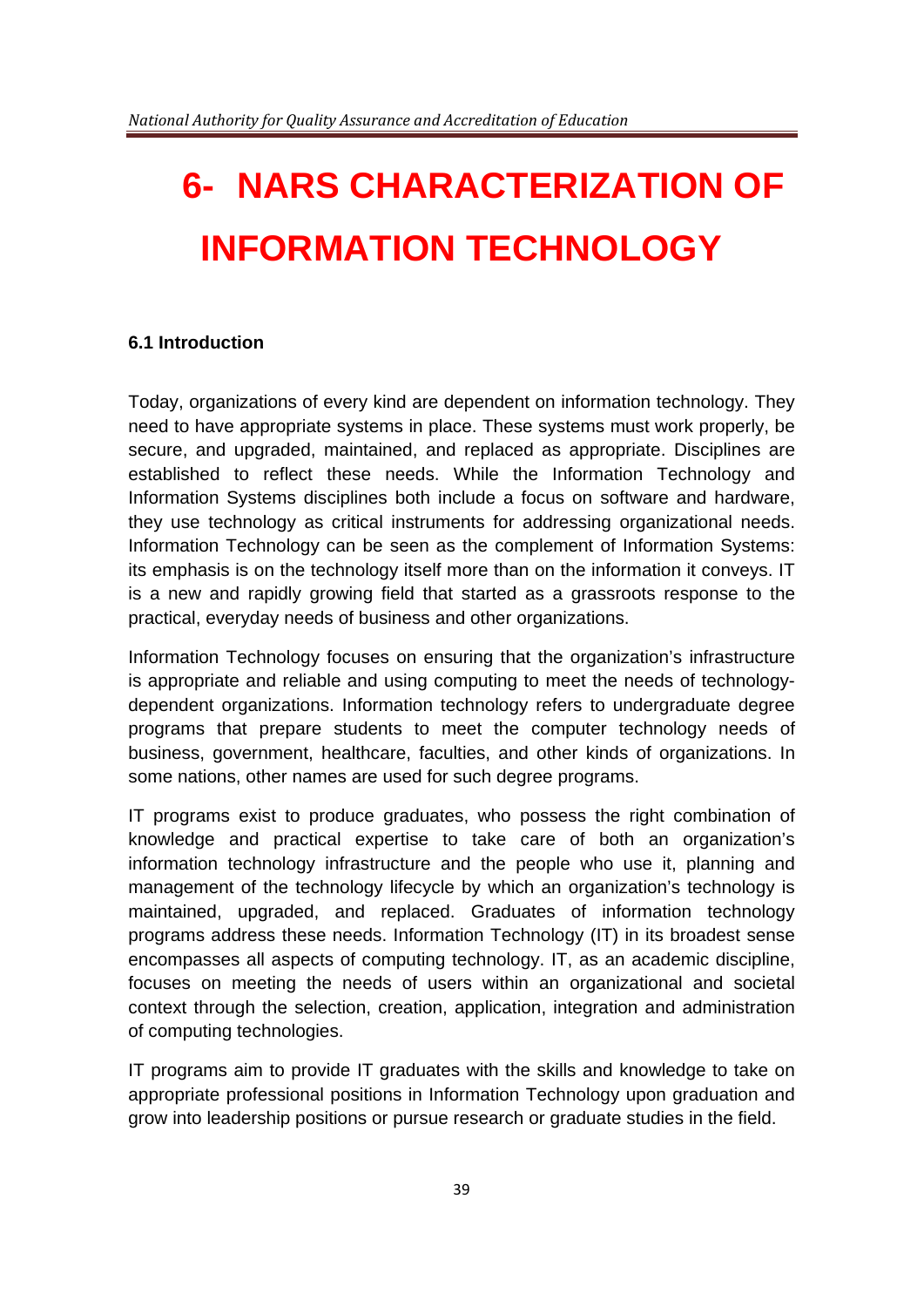![](_page_39_Figure_1.jpeg)

#### **6.2 The Attributes of The Information Technology Graduates**

According to the ACM, and the IEEE Computer Society – for four-year programs in Information Technology, Computing Curricula, Information Technology Volume, Version: Aug 22, 2008, an IT graduate must therefore acquire a skill set that enables him or her to successfully perform integrative tasks, including the ability to:

- 1. Knowledge of computing and mathematics appropriate to the discipline
- 2. Analyze a problem, and identify and define the computing requirements appropriate to its solution
- 3. Design, implement, and evaluate a computer-based system, process, component, or program to meet desired needs
- 4. Demonstrate independent critical thinking and problem solving skills and function effectively on a team to accomplish a common goal.
- 5. An understanding of professional, ethical, legal, security and social issues and responsibilities
- 6. Communicate effectively with a range of audiences
- 7. Analyze the local and global impact of computing on individuals, organizations, and society
- 8. Recognition of the need for and an ability to engage in continuing professional development
- 9. Use current techniques, skills, and tools necessary for Information technology practice and in the creation of an effective project plan
- 10. Use and apply current technical concepts and practices in the core information technologies subjects.
- 11. Identify and analyze user needs and take them into account in the selection, creation, evaluation and administration of computer-based systems.
- 12. Address information technologies problems of organizations or individuals.
- 13. Effectively integrate IT-based solutions into the user environment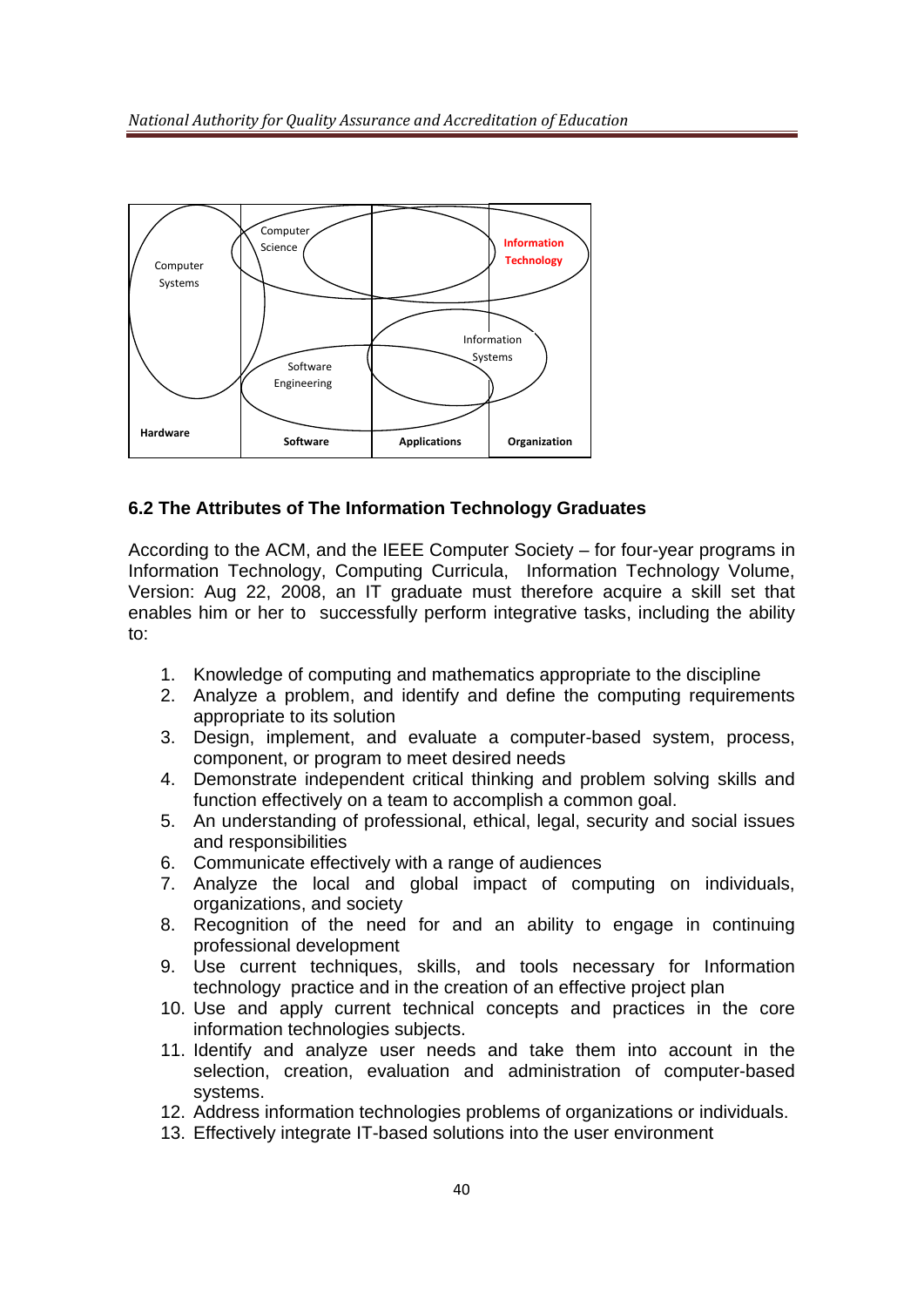14. Understand the best practices and standards and their application

#### **6.3. National Academic Reference Standards for Information Technology Graduates**

#### **6.3.1 Knowledge and Understanding**

In addition to Knowledge and Understanding of computing and information graduate, the Information Technology graduate should be able to

- 1. Demonstrate basic knowledge and understanding of fundamental principles of core computing.
- 2. Demonstrate strong knowledge of fundamentals of programming and the construction of computer-based systems, data structures and algorithms, software engineering techniques and information retrieval.
- 3. Provide a deeper understanding of some aspects of the subject, such as multimedia, computer and communication network, data mining and knowledge discovery, information storage and retrieval systems, mobile Communication Systems, pattern recognition, artificial Intelligence, cryptography and network security.
- 4. Show the understanding of technologies for the design, development and management of database systems, systems analysis and design and of information retrieval systems.
- 5. Know the role of human factors in the design of Information Technology systems.
- 6. Apply tools and techniques for the design and development of applications.
- 7. Know methods for the construction of web-based materials and systems, design of internet-based systems.
- 8. Provide an understanding of legal, professional and moral aspects of the exploitation of IT.
- 9. Understand the broad context within computer information technology such as quality, reliability, enterprise, employment law, accounting and health.
- 10. Understand the challenges inherent in the maintenance and evolution of ITbased systems, and the techniques and best practices currently available for dealing with them.

#### **6.3.2 Intellectual Skills**

In addition to intellectual of computing and information graduate, the Information Technology graduate should be able to

1. Information technology systems problems, set goals towards solving them, observe results, reason and apply judgment.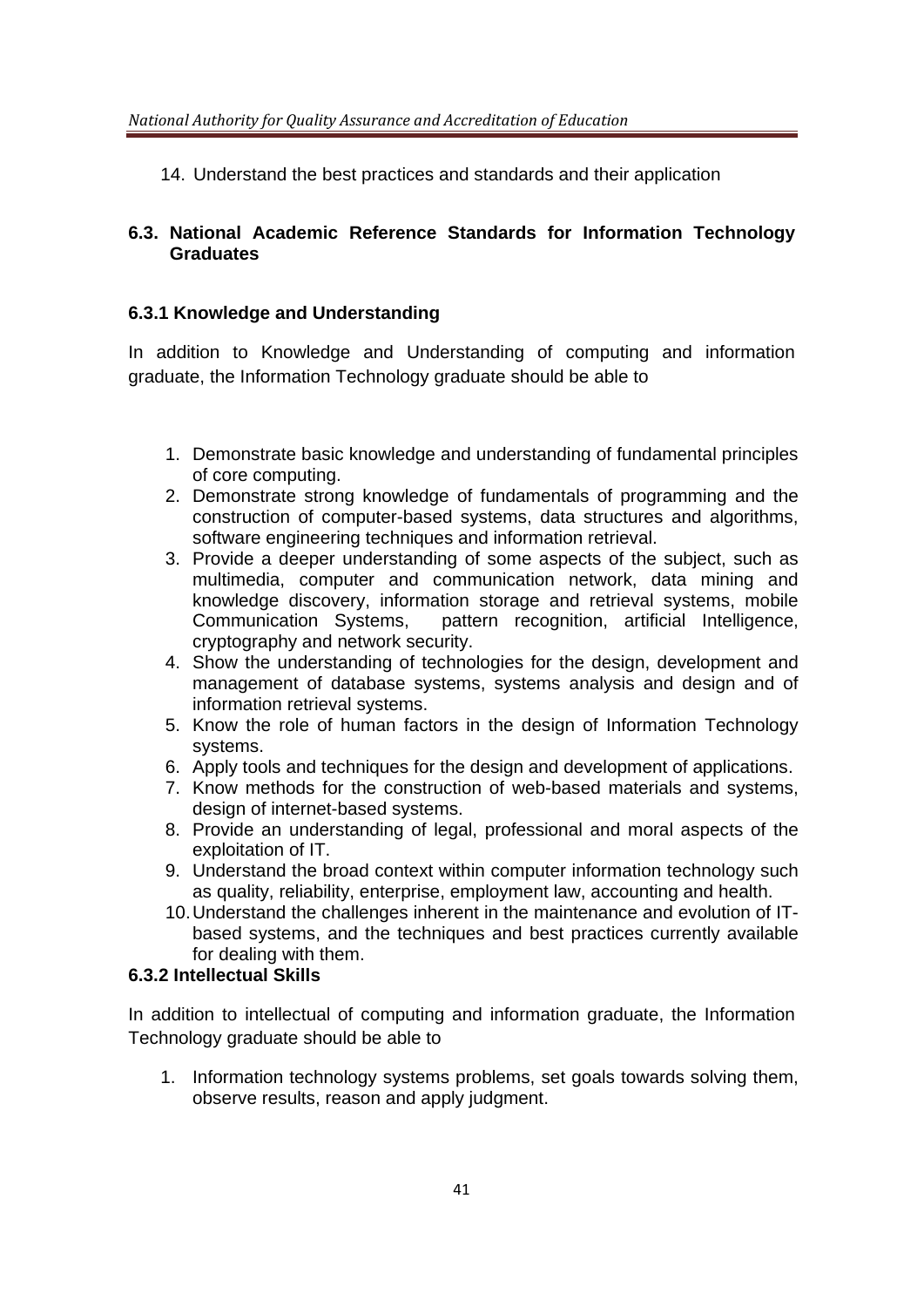- 2. Identify attributes, components, relationships, patterns, main ideas, and errors.
- 3. Summarize the proposed solutions ad their results.
- 4. Restrict solution methodologies upon their results.
- 5. Establish criteria, and verify solutions
- 6. Identify a range of solutions and critically evaluate and justify proposed design solutions.
- 7. Solve information technology problems with pressing commercial or industrial constraints.
- 8. Generate an innovative design to solve a problem containing a range of commercial and industrial constraints.
- 9. Perform problem analysis from written descriptions; derive requirements specifications from an understanding of problems (analysis, synthesis).
- 10. Create and/or justify designs to satisfy given requirements (synthesis, evaluation, application).
- 11. Recognize the professional, moral and ethical issues of involved in the exploitation of Information Technology and be guided by their adoption, reflect on issues of professional practice within the discipline.

#### **6.3.3 Professional and Practical Skills**

In addition to Professional and Practical Skills of computing and information graduate, the Information Technology graduate should be able to

- 1. Specify, investigate, analyze, design and develop computer-based systems using appropriate tools and techniques.
- 2. Evaluate systems in terms of their quality and possible trade-offs , evaluate appropriate hardware and software solutions for given scenarios.
- 3. Recognize risks or safety aspects involved in the operation of computerbased systems.
- 4. Deploy tools for the implementation and documentation of computer-based systems.
- 5. Work as part of a development team and to recognize the different roles of its members.
- 6. Operate computing equipment efficiently, taking into account its logical and physical properties.
- 7. Recognize and address professional, moral and ethical issues within the discipline.
- 8. Effectively employ information-retrieval skills, (including the use of browsers, search engines, and on-line library catalogues), communicate effectively using a variety of communication methods, communicate effectively with team members, managers and customers.
- 9. Make effective use of general IT facilities, plan and manage a project to complete within budget and schedule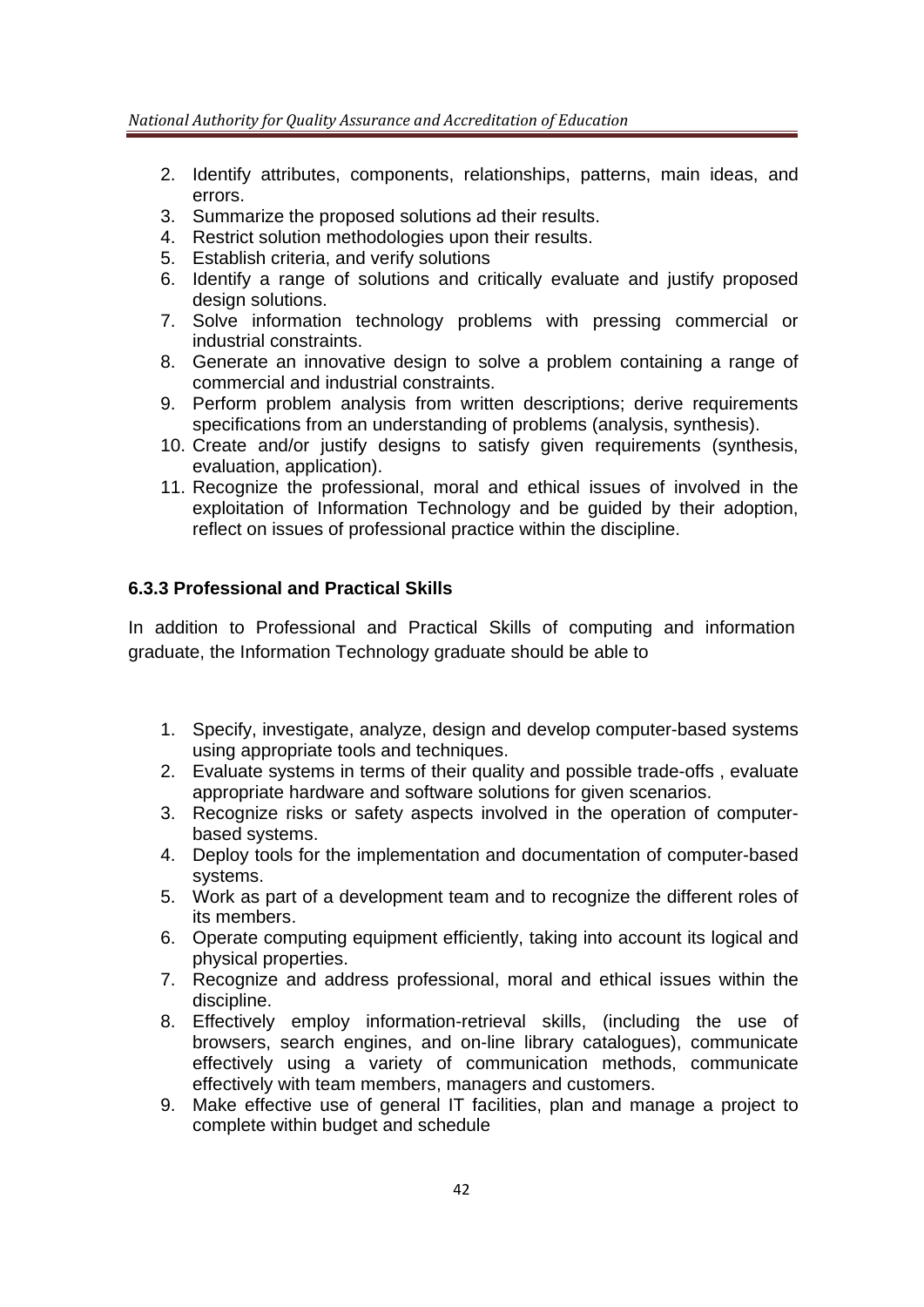- 10. Manage one's own learning and development, including time management and organizational skills.
- 11. Present their work in the form of reports, oral presentations or an internet web site.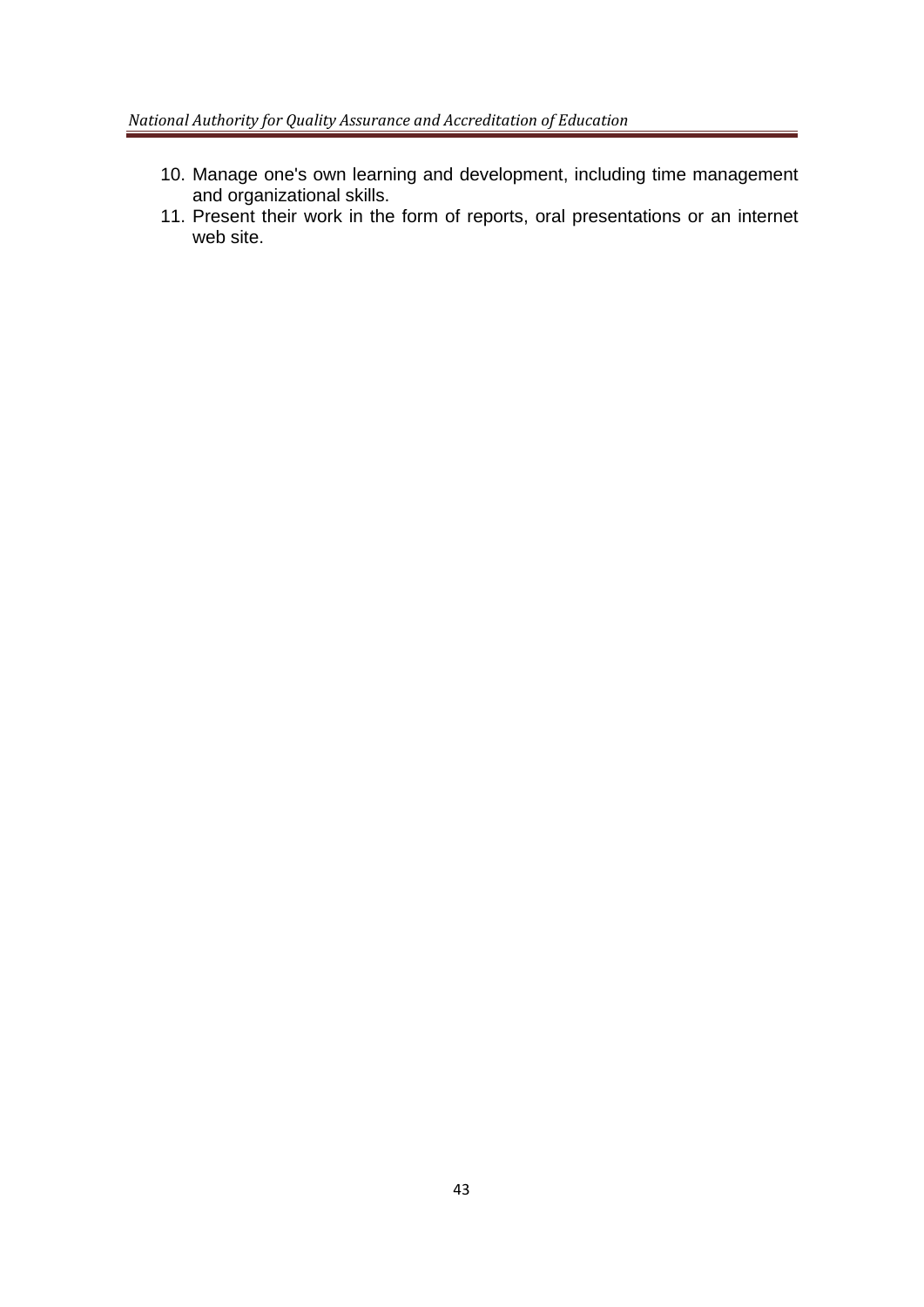# 7- **NARS CHARACTERIZATION OF NETWORK TECHNOLOGY**

#### **7.1 INTRODUCTION**

Networks technology is the knowledge of the technologies involved in network management and operating, network and information security, embedded networks systems, and internet and web technology, gained by study, experience and practice, applied with judgment to develop ways to utilize, ethically and economically, the advances in modern technology and communication for the benefit of mankind. It is the ability to initiate and conduct activity associated with networking processes, systems, problems, opportunities, future, impacts, ethics and consequences. It involves knowledge, ways of thinking and acting, and theoretical and practical networking skills. It helps preparing individuals to make well-informed choices in their means of communication as consumers, workers, citizens and members of the global community.

The Networks Technology education should achieve excellence in undergraduate and postgraduate education, research, public service and to advance the state-ofthe-art in networks technology. It means to produce talented, broadly educated, highly qualified specialists, useful creative high quality research and technology through academic excellence, and to challenge the students, faculty and staff to learn, to grow, to achieve, and to serve the needs of society, the nation and the world.

It means also to prepare students for a productive and rewarding career in networking or a related profession based on a strong moral and ethical foundation, and to create, integrate, and transfer knowledge of networks technology through the development of citizens and leaders for the society.

#### **7.2 The Attributes of The Network Technology Graduates**

Upon completion of the Network Technology program, the graduate student should be able to:

1. Apply knowledge of mathematics, probablities, electornics and logic design.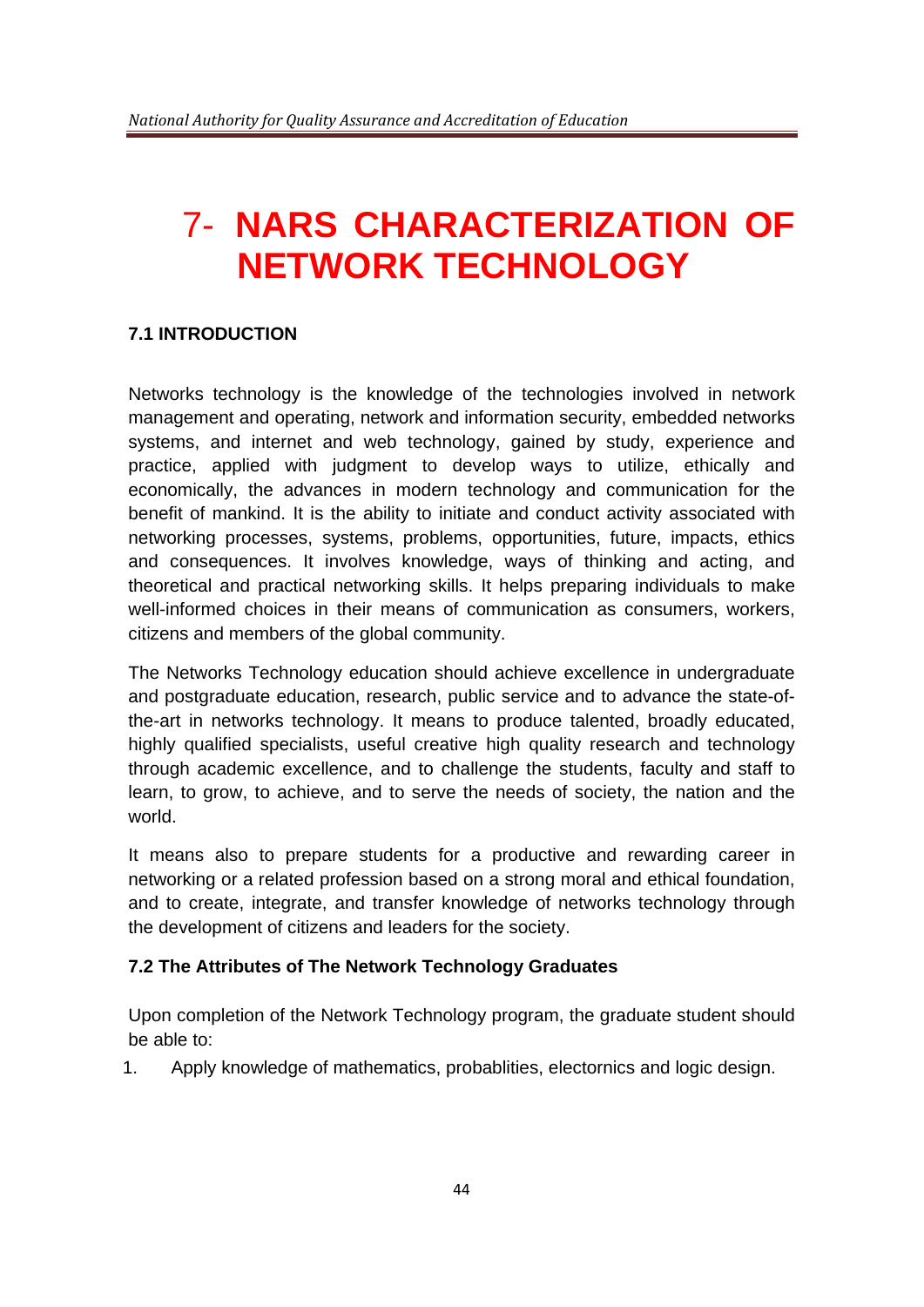- 2. Analyze a problem; write a program using the fundamental concepts of programming; with the ability to document a program and the ability to select a particular computer language for a programming application.
- 3. Gain comprehensive knowledge of computer architectures, operating systems, information retrieval and database systems, decision support and simulation systems, software development and documentation.
- 4. Analyze and apply the concepts and techniques of signals processing and pattern recognition with applications in speech and image processing.
- 5. Know the technology required to build networking systems of all types.
- 6. Have acquired knowledge of the hardware components that make up computer networks, along with the features and specifications of these components.
- 7. Have acquired the skills of using modern methodologies and web and networks programming tools in planning, analyzing, designing, building and managing computer networks.
- 8. Have an integrated understanding of the scientific and practical principles underlying the major fields of networks technology, which include, networks management and operating, network and information security, embedded networks systems, and internet and web technology.
- 9. Gain a solid understanding of computer graphics and multimedia systems; then evaluate techniques of data compression and transmission concerning the representations of sound, image and video.
- 10. Get familiar with the terminology and basic principles of the Internet.
- 11. Effectively present ideas in a logical framework in a variety of forms with proper language structure and mechanics.
- 12. Work effectively in teams in designing and implementing software systems.

#### **7.4 NATIONAL ACADEMIC REFERENCE STANDARDS FOR NETWORK TECHNOLOGY GRADUATES**

#### **7.4.1 Knowledge and Understanding**

In addition to Knowledge and Understanding of computing and information graduate, the Network Technology graduate should be able to

- 1. Know the analytical concepts and algorithmic procedures relevant to computer network technology.
- 2. Consider the human and economic sides of modern organizations.
- 3. Understand the principles of computer architecture, operating systems.
- 4. Know the fundamentals of programming, data structures, algorithms and object orientation.
- 5. Understand the capabilities of design, implementation and evaluation of networking technology and its configuration and management for business.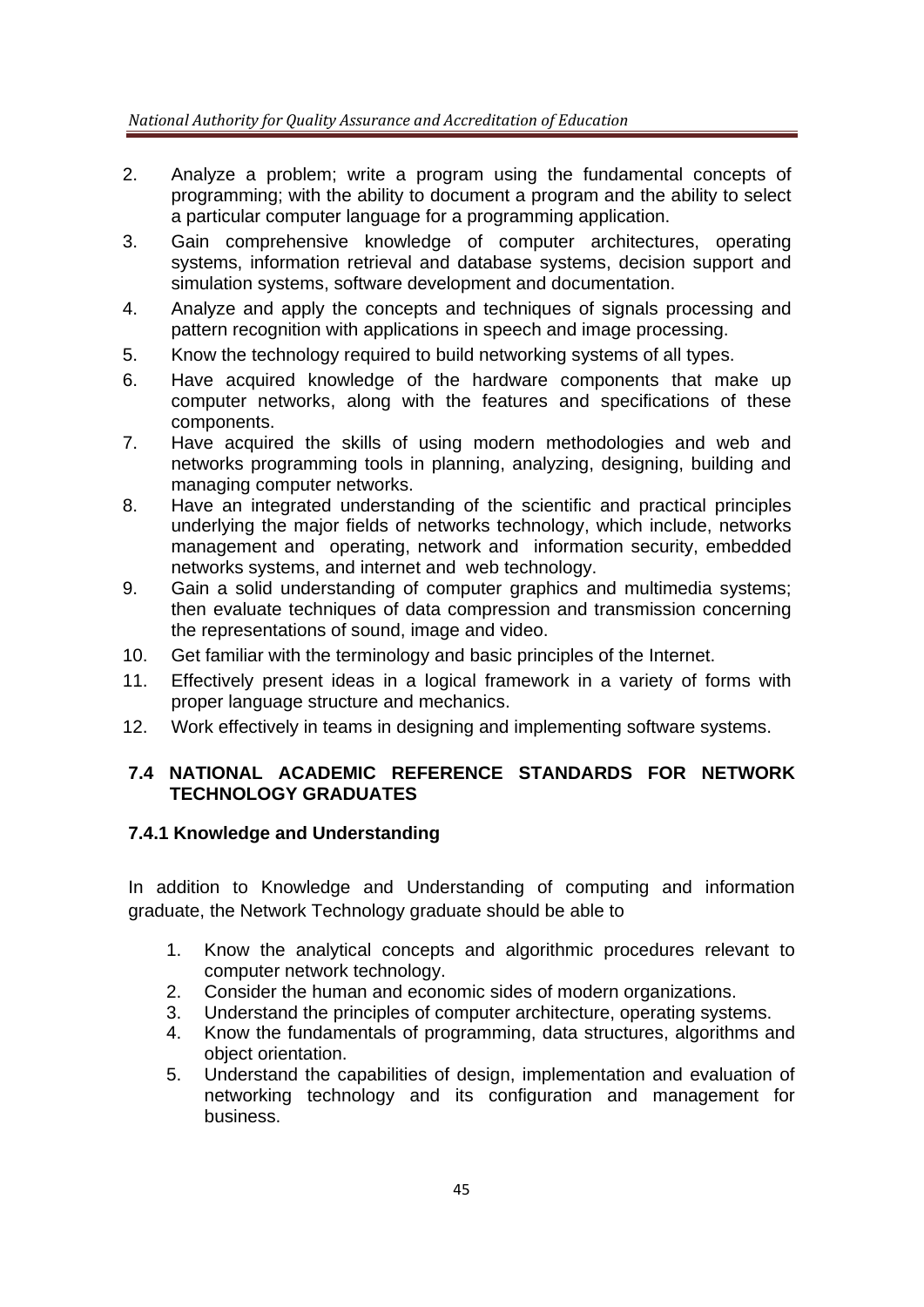- 6. Select between methods of securing data and networks.
- 7. Methods for programming computer interfaces, graphical rendering, and speech production.
- 8. A detailed knowledge of the tools and techniques involved in networking applications.
- 9. Knowledge of decision making, project management, software engineering and artificial intelligence.
- 10. Describe the principles of mobile and wireless networking technologies.
- 11. The significance of the Internet to the global economy.
- 12. Contribute to business management processes based on knowledge and understanding of the commercial constraints.

#### **7.4.2 Intellectual Skills**

In addition to Intellectual of computing and information graduate, the Network Technology graduate should be able to

- 1. Analyzing physical problems in mathematical and systematical way.
- 2. Design a system, component or process to meet a need.
- 3. Be creative in the solution of problems, assessing the different alternatives and in the development of designs.
- 4. Integrate and evaluate information, techniques, and systems from a variety of sources.
- 5. Identify parameters leading to problem definition and demonstrate problem solving skills.
- 6. Analyze, assess and modify the performance of computer systems.
- 7. Categorize and analyze various communication systems and networks protocols.
- 8. Evaluate and analyze requirements for a computer networking installation and design a suitable system.
- 9. Apply solutions to problems associated with the transport of information via a computer network.
- 10. Analyze and critically appraise the performance and operation of wireless communication technologies.
- 11. Analyze traffic flow in a computer network in order to optimize performance.
- 12. Identify and explore options with regard to methods used to identify and secure the required data.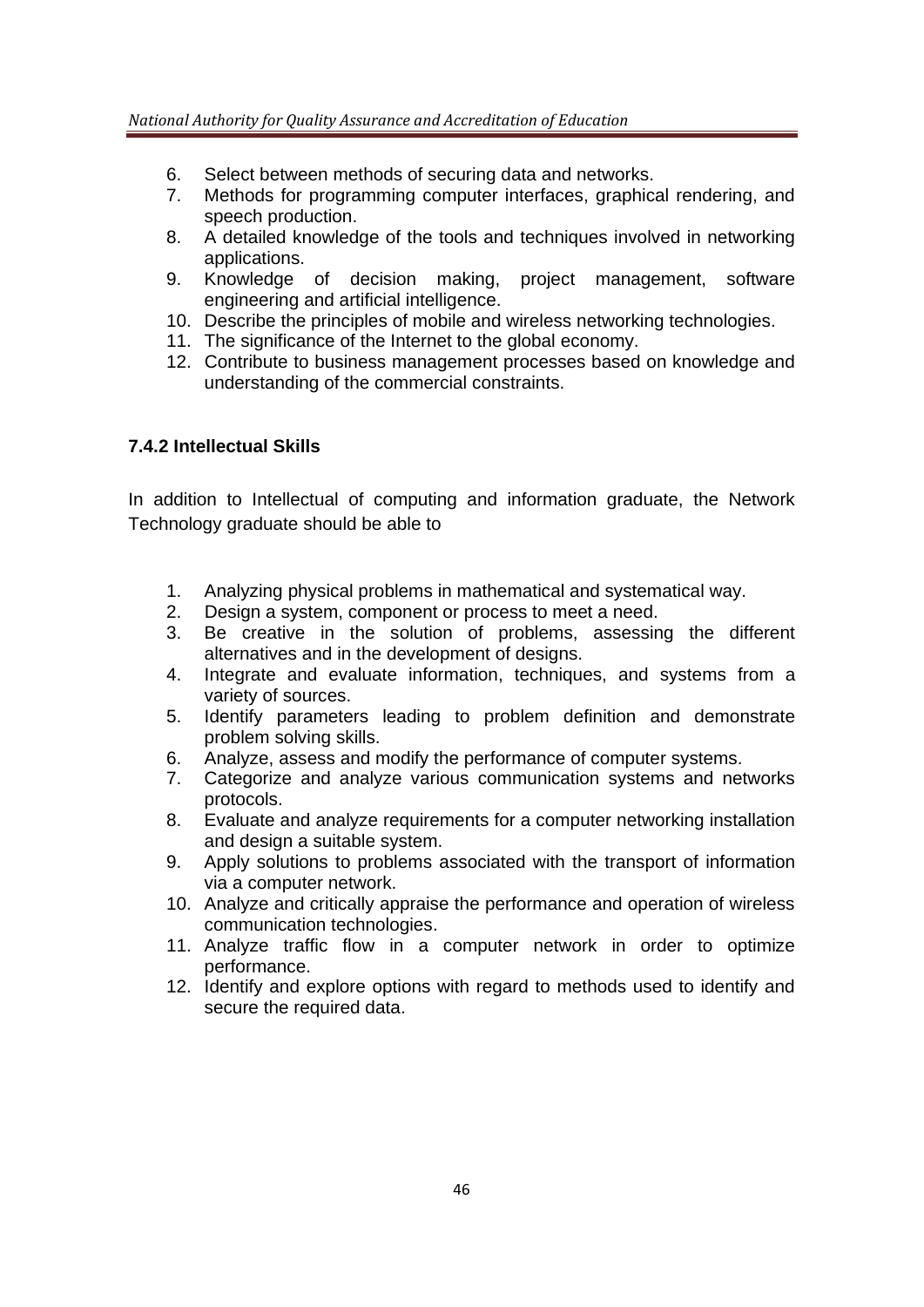#### **7.4.3 Professional and Practical Skills**

In addition to Professional and Practical Skills of computing and information graduate, the Network Technology graduate should be able to

- 1. Prepare a plan to solve problems, perform experiments, then analyze, evaluate and extract conclusions from the experimental results.
- 2. Represent information using statistics, diagrams and graphics.
- 3. Operate on computer network commercial software systems and measure its feasibility.
- 4. Develop computer programs to solve specific problem using various programming language.
- 5. Troubleshoot a network problem.
- 6. Implement classical security measures to computer network and data encryption techniques.
- 7. Implementation of an effective strategic plan to meet the networking and internetworking requirements of an organization.
- 8. Design and implement a company web site suitable for connection to a local or international network.
- 9. Communicate effectively with system administrators in terms of identification of network types, operating systems and data storage areas
- 10. Evaluate the technical performance of various networks.
- 11. Plan and manage a project, taking into account commercial and industrial constraints.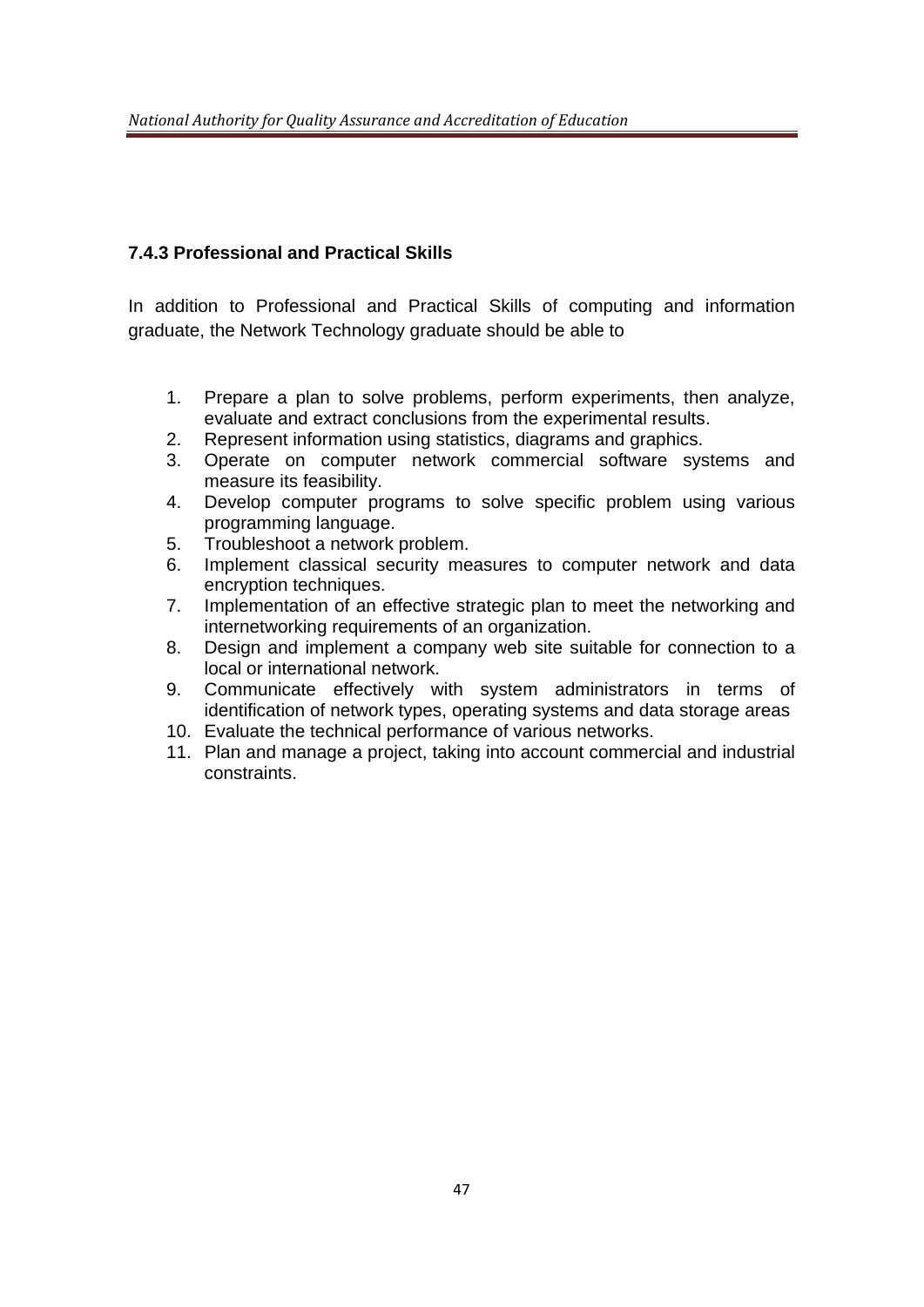# **Glossary**

## **1. Institution**

A University, faculty or higher institute providing education programs leading to a first university degree or a higher degree (Master's or Doctorate).

# **2. Graduate Attributes**

Competencies expected from the graduate based on the acquired knowledge and skills gained upon completion of a particular program.

# **3. National Academic Reference Standards (NARS)**

Reference points designed by NAQAAE to outline / describe the expected minimum knowledge and skills necessary to fulfill the requirements of a program of study.

## **4. Academic Standards**

Reference points prescribed (defined) by an institution comprising the collective knowledge and skills to be gained by the graduates of a particular program. The academic standards should surpass the NARS, and be approved by NAQAAE.

# **5. Subject Benchmark Statements**

Guideline statements that detail (enumerate) what can be expected of a graduate in terms of the learning outcomes to satisfy the standards set for the program. They enable the outcomes to be compared, reviewed and evaluated against agreed upon standards.

# **6. The Program**

A set of educational courses and activities designed by the institution to determine the systematic learning progress. The program also imparts the intended competencies required for the award of an academic degree.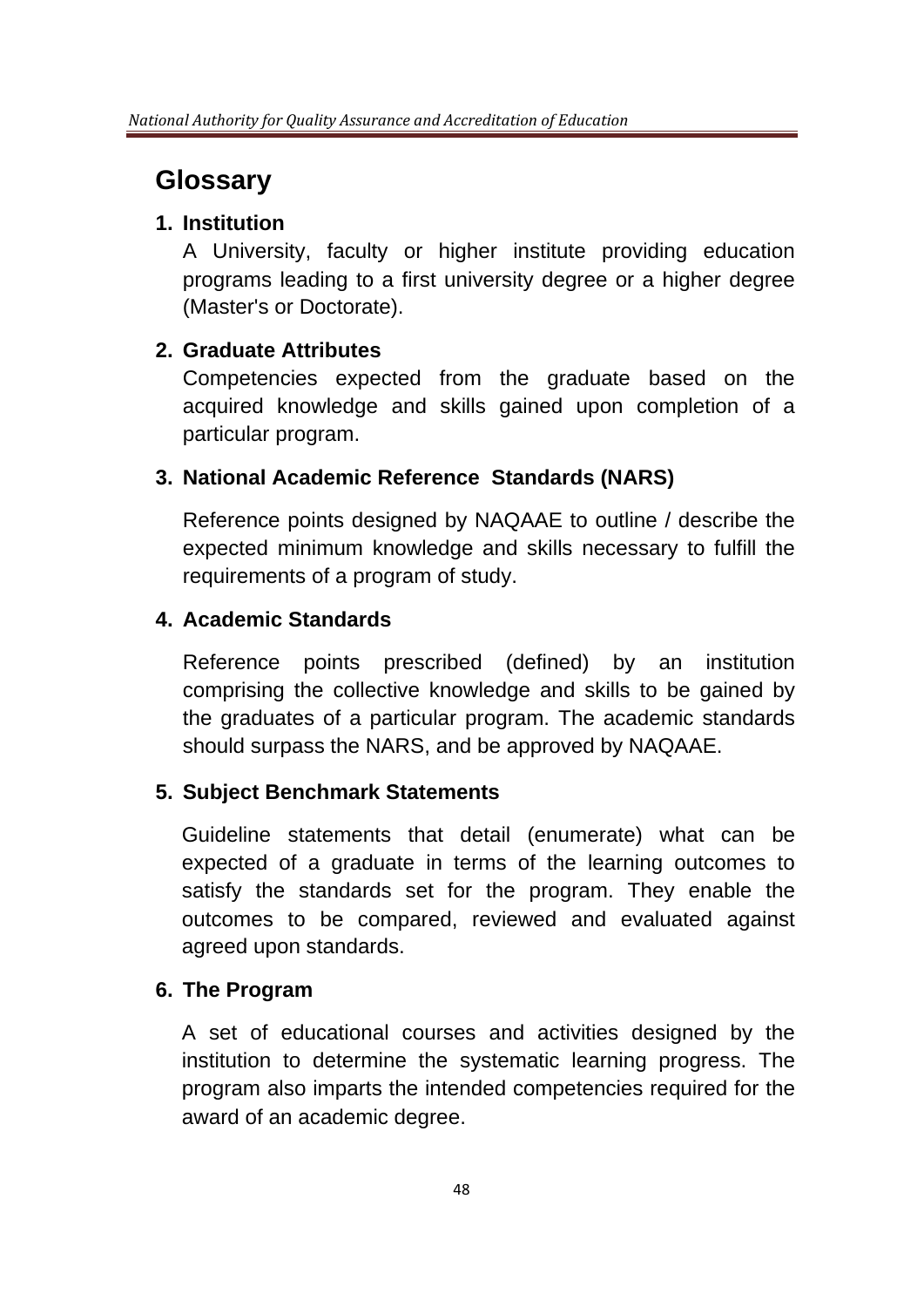## **7. Intended Learning Outcomes (ILOs)**

Subject-specific knowledge, understanding and skills intended by the institution to be gained by the learners completing a particular educational activity. The ILOs emphasize what is expected that learners will be able to do as a result of a learning activity.

### **8. Knowledge and Understanding**

Knowledge is the intended information to be gained from an educational activity including facts, terms, theories and basic concepts. Understanding involves comprehending and grasping the meaning or the underlying explanation of scientific objects.

### **9. Intellectual Skills**

Learning and cognitive capabilities that involve critical thinking and creativity. These include application, analysis, synthesis and evaluation of information.

### **10. Professional and Practical Skills**

Application of specialized knowledge, training and proficiency in a subject or field to attain successful career development and personal advancement.

### **11. General and Transferable Skills**

Skills that are not subject-specific and commonly needed in education, employment, life-long learning and self development. These skills include communication, team work, numeracy, independent learning, interpersonal relationship, and problem solving... etc.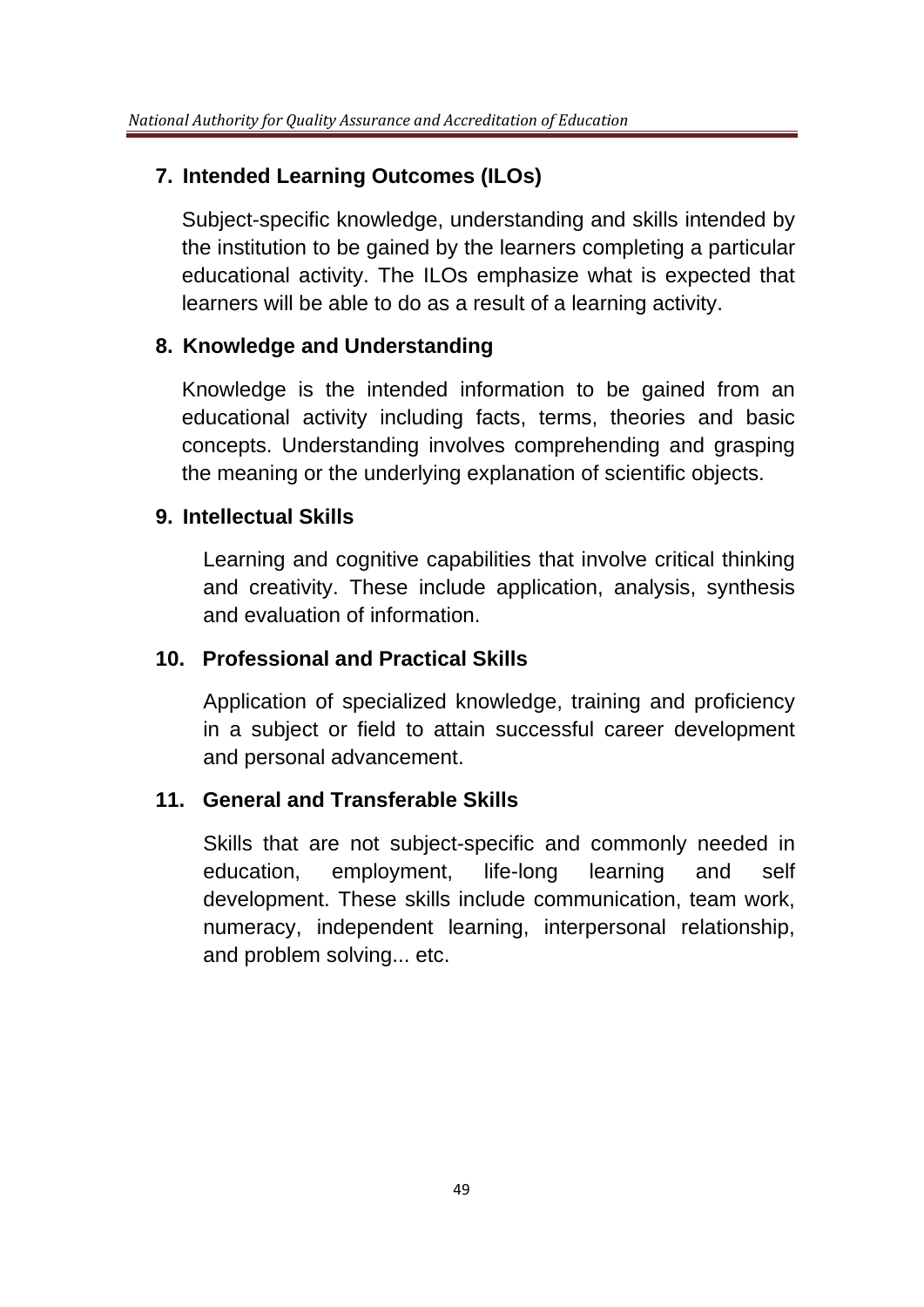# **References**

- 1. **Sector committee National Academic standards (NARS) for computing 2008**
- 2. **Computing Curricula 2004, Overview Report,** *including*

**A Guide to Undergraduate Degree Programs in Computing** *for undergraduate degree programs in* 

- **Computer Engineering**
- **Computer Science**
- **Information Systems**
- **Information Technology**
- **Software Engineering**

#### **Joint Task Force for Computing Curricula 2004**

A cooperative project of The Association for Computing (ACM), The Association for Information Systems (AIS), The Computer Society (IEEE-CS) **, 22 November 2004**

3. **Computing 2007,** The Quality Assurance Agency for Higher Education 2007 ISBN 978 1 84482 678 0

All QAA's publications are available on our website www.qaa.ac.uk, Printed copies of current publications are available from:

- 4. **Computer Engineering 2004 , Curriculum Guidelines for Undergraduate Degree Programs in Computer Engineering**  A Report in the Computing Curricula Series , Joint Task Force on Computer Engineering Curricula , IEEE Computer Society , Association for Computing Machinery ,2004 December 12
- 5. **Software Engineering 2004, Curriculum Guidelines for Undergraduate**  Degree Programs in Software Engineering, A Volume of the Computing Curricula Series, August 23, 2004. The Joint Task Force on Computing Curricula, IEEE Computer Society, Association for Computing Machinery
- 6. **Computer Science Curriculum 2008:**  An Interim Revision of CS 2001, Report from the Interim Review Task Force includes update of the CS2001 body of knowledge plus commentary December 2008, Association for Computing, Machinery, IEEE Computer Society
- 7. **IS 2002 Model Curriculum and Guidelines for Undergraduate Degree Programs in Information Systems**  Association for Computing Machinery (ACM), Association for Information

Systems (AIS), Association of Information Technology, Professionals (AITP) John T. Gorgone, Gordon B. Davis, Joseph S. Valacich, Heikki Topi, David L. Feinstein, Herbert E. Longenecker, Jr

8. **Information Technology 2008, Curriculum Guidelines for Undergraduate Degree Programs in Information Technology**  Association for Computing Machinery (ACM), IEEE Computer Society, Barry M. Lunt (Chair), Joseph J. Ekstrom, Sandra Gorka. Gregory Hislop, Reza Kamali, Eydie Lawson, Richard LeBlanc, Jacob Miller, Han Reichgelt,